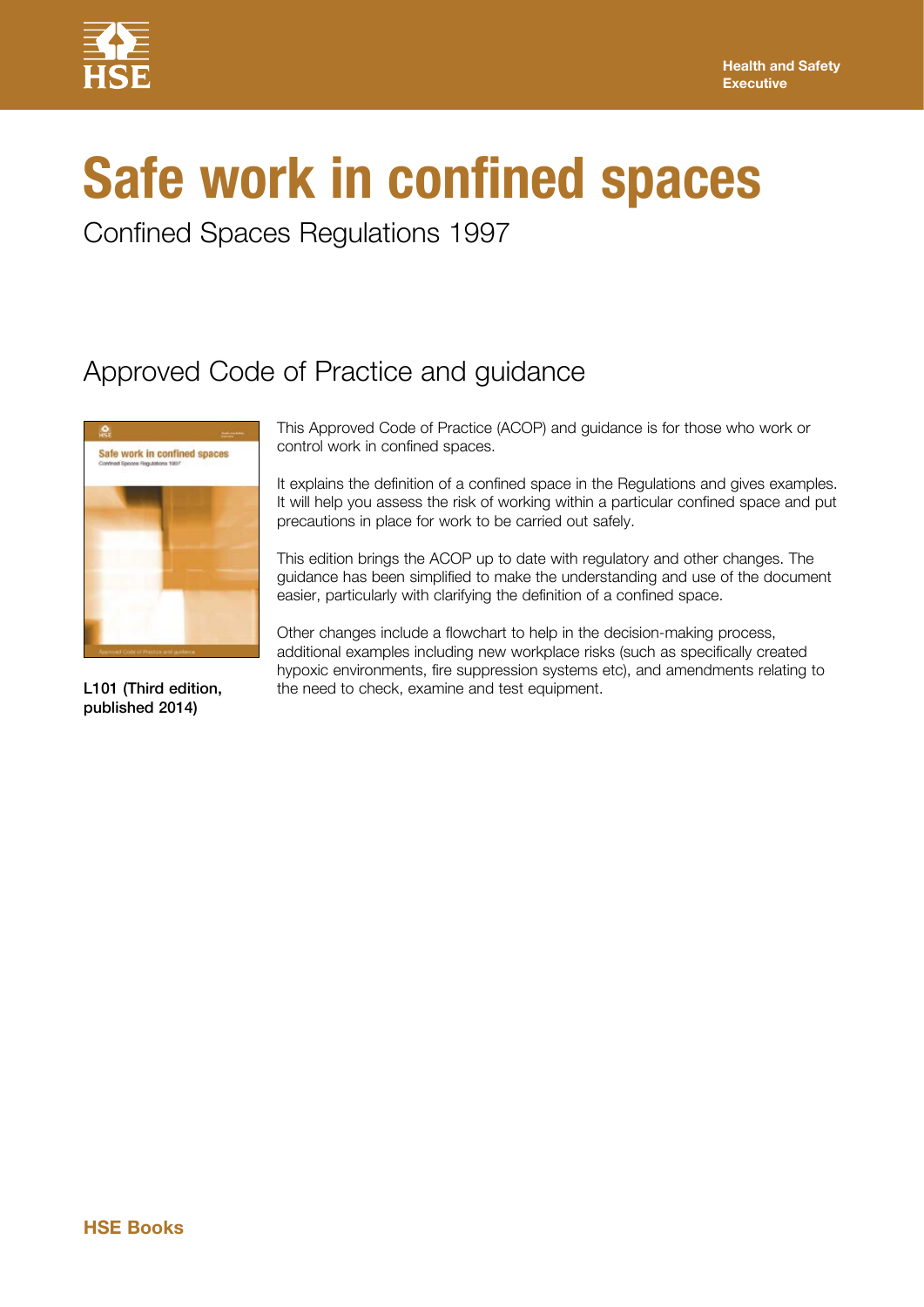© *Crown copyright 2014*

First published 1997 Second edition 2009 Third edition 2014

ISBN 978 0 7176 6622 5

You may reuse this information (excluding logos) free of charge in any format or medium, under the terms of the Open Government Licence. To view the licence visit [www.nationalarchives.gov.uk/doc/open-government-licence/](http://www.nationalarchives.gov.uk/doc/open-government-licence/), write to the Information Policy Team, The National Archives, Kew, London TW9 4DU, or email [psi@nationalarchives.gsi.gov.uk](mailto:psi@nationalarchives.gsi.gov.uk).

Some images and illustrations may not be owned by the Crown so cannot be reproduced without permission of the copyright owner. Enquiries should be sent to [copyright@hse.gsi.gov.uk.](mailto:copyright@hse.gsi.gov.uk)

#### **Approved Code of Practice**

This Code has been approved by the Health and Safety Executive, with the consent of the Secretary of State. It gives practical advice on how to comply with the law. If you follow the advice you will be doing enough to comply with the law in respect of those specific matters on which the Code gives advice. You may use alternative methods to those set out in the Code in order to comply with the law.

However, the Code has a special legal status. If you are prosecuted for breach of health and safety law, and it is proved that you did not follow the relevant provisions of the Code, you will need to show that you have complied with the law in some other way or a court will find you at fault.

#### **Guidance**

This guidance is issued by the Health and Safety Executive. Following the guidance is not compulsory unless specifically stated, and you are free to take other action. But if you do follow the guidance you will normally be doing enough to comply with the law. Health and safety inspectors seek to secure compliance with the law and may refer to this guidance.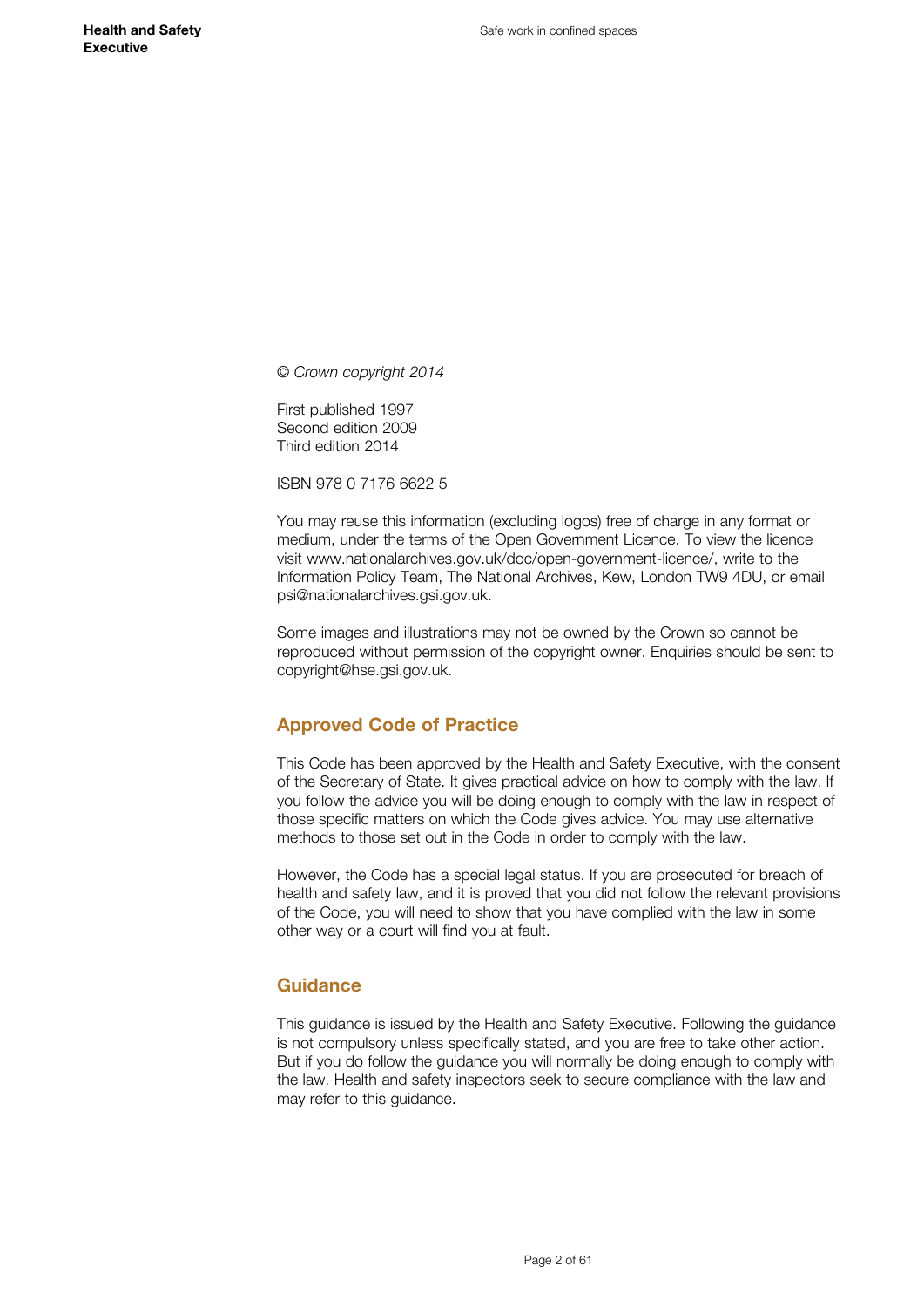### **Contents**

**[Introduction 5](#page-4-0) [Meaning of 'confined space' 7](#page-6-0) [Regulation 1 Citation, commencement and interpretation 7](#page-6-0) [The hazards 10](#page-9-0) [Application of the Regulations 14](#page-13-0) [Regulation 2 Disapplication of Regulations 14](#page-13-0) [Regulation 8 Extension outside Great Britain 14](#page-13-0) [Duties under the Regulations 16](#page-15-0) [Regulation 3 Persons upon whom duties are imposed by these](#page-15-0)   [Regulations 16](#page-15-0) [Risk assessment 17](#page-16-0) [Factors to be assessed 18](#page-17-0) [Preventing the need for entry 21](#page-20-0) [Regulation 4 Work in confined spaces 21](#page-20-0) [Duties with regard to the design and construction of confined spaces 22](#page-21-0) [Safe working in confined spaces 24](#page-23-0) [Regulation 4 Work in confined spaces 24](#page-23-0) [Emergency procedures 34](#page-33-0) [Regulation 5 Emergency arrangements 34](#page-33-0) [Plant and equipment 38](#page-37-0) [Training 43](#page-42-0) [Regulation 6 Exemption certificates 44](#page-43-0) [Regulation 7 Defence in proceedings 44](#page-43-0) [Regulation 9 Repeal and revocations 45](#page-44-0) [Schedule Revocations 46](#page-45-0) [Appendix 1 Notice of Approval 47](#page-46-0) [Appendix 2 Relevant general health and safety law 48](#page-47-0) [Appendix 3 Standards relevant to manholes and other access to](#page-56-0)   [confined spaces 57](#page-56-0) [Further reading 58](#page-57-0) [Further information 61](#page-60-0)**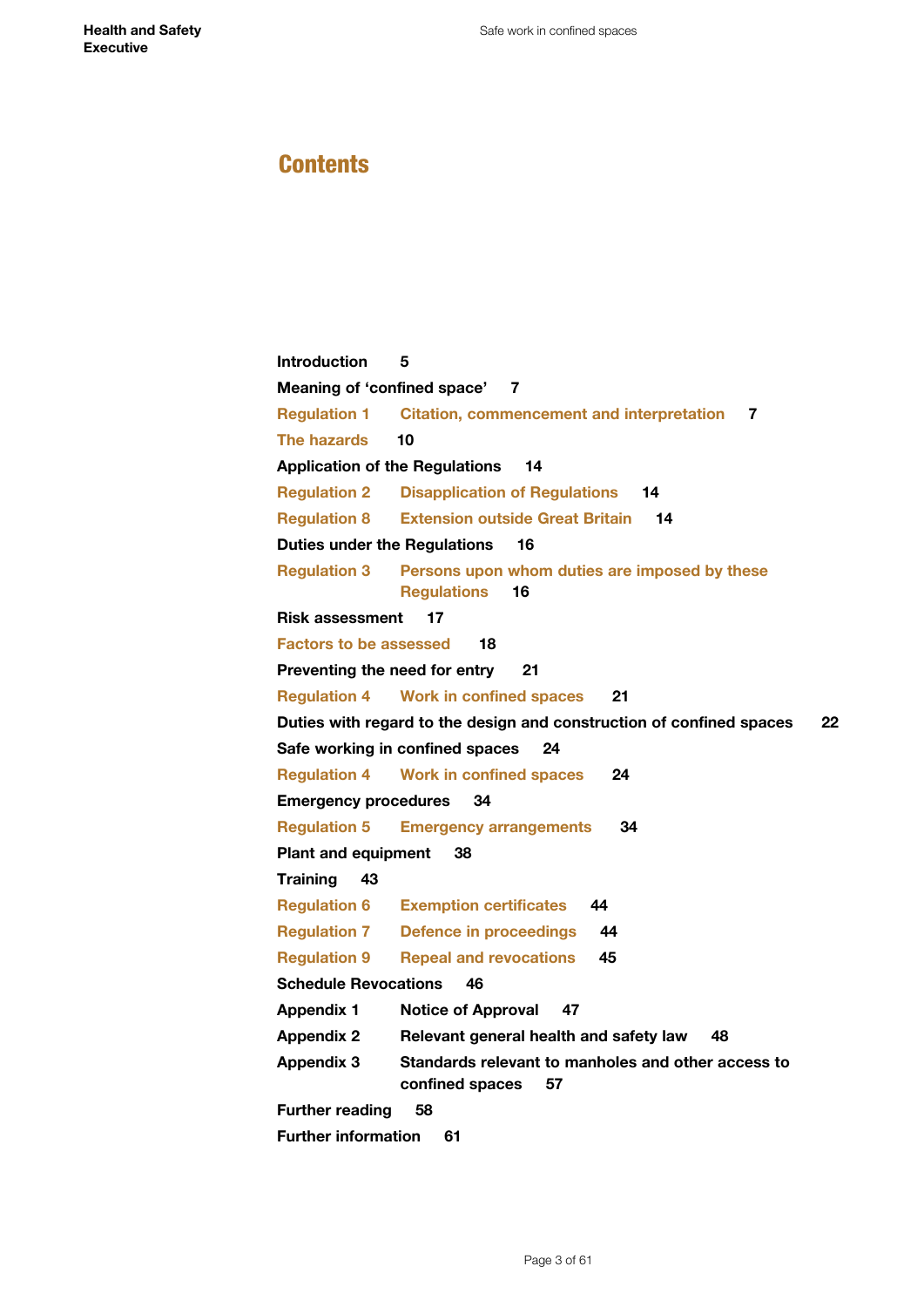**Health and Safety Executive**

Safe work in confined spaces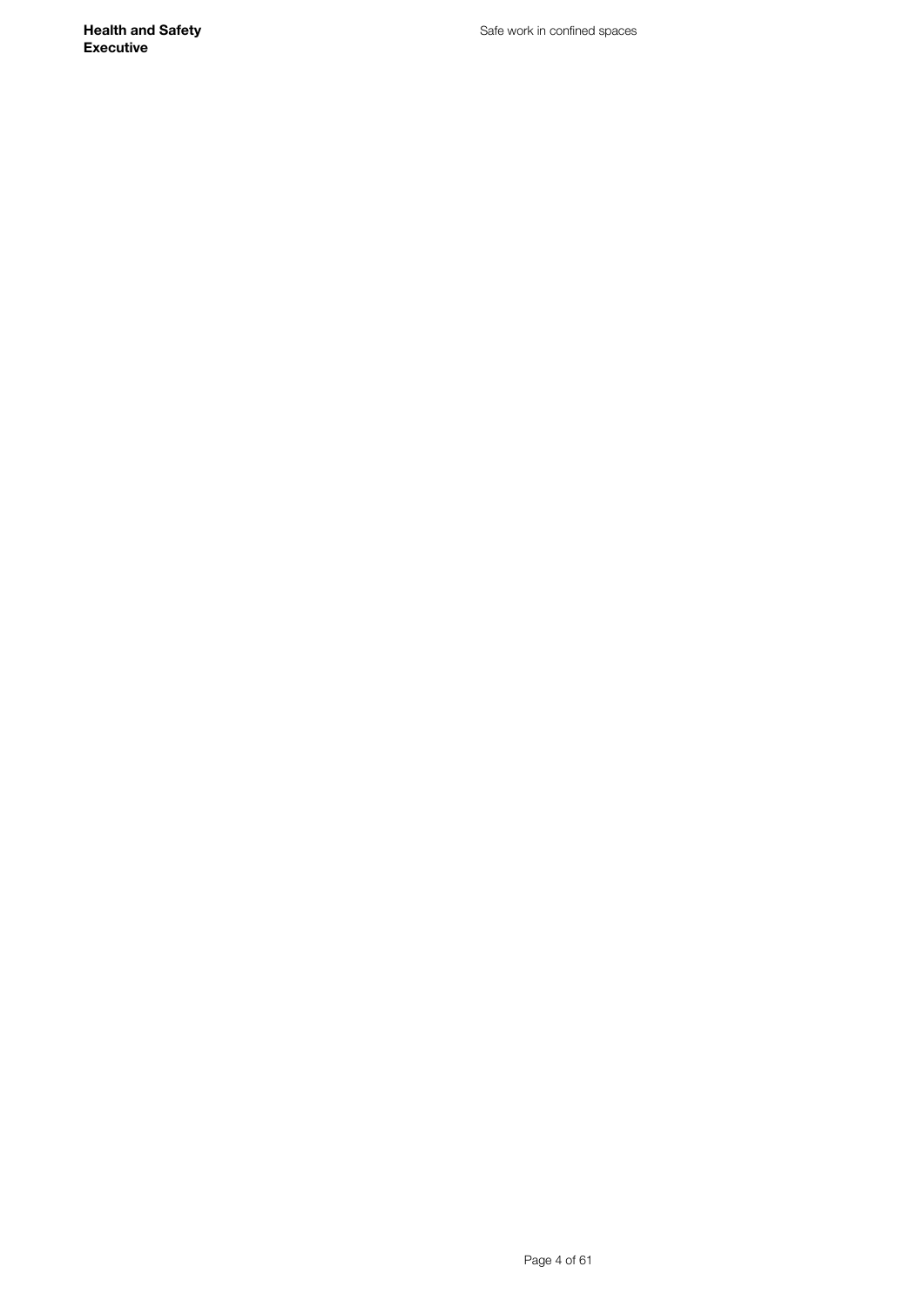### <span id="page-4-0"></span>**Introduction**

#### **About this book**

1 This Approved Code of Practice (ACOP) and associated guidance provide practical advice on how you can comply with the requirements of the Confined Spaces Regulations 1997 (SI 1997/1713).

2 This book is for employers and self-employed people, referred to in this document as dutyholders, as well as anyone who has responsibility for controlling work which may need to be carried out in a confined space, such as managers and supervisors. Throughout this book we have referred to those who have duties as 'you'. Where the guidance is addressed to someone other than the dutyholder, for example a competent person, the text is clear about who it is intended for.

- 3 Changes in this edition include:
- (a) expansion of the guidance on the definition of a 'confined space';
- (b) inclusion of a flowchart to help in the decision-making process;
- (c) additional examples of confined spaces to clarify new workplace risks, eg specifically created hypoxic environments, fire suppression systems etc;
- (d) those required to accommodate legislative or guidance changes, eg the smoking ban, changes to the testing procedures for lifting equipment and breathing apparatus;
- (e) amendments to the provisions relating to the need to check, examine and test equipment (monitors, personal protective equipment (PPE), respiratory protective equipment (RPE)) to clarify the requirements of the Control of Substances Hazardous to Health Regulations (COSHH) and the Lifting Operations and Lifting Equipment Regulations (LOLER).

#### **Involving workers**

4 Workplaces where employees are involved in taking decisions about health and safety are safer and healthier. Collaboration with your employees helps you to manage health and safety in a practical way by:

- (a) helping you spot workplace risks;
- (b) making sure health and safety controls are practical;
- (c) increasing the level of commitment to working in a safe and healthy way.

5 Employers must consult employees in good time on health and safety matters. In workplaces where a trade union is recognised, this will be through union health and safety representatives. In non-unionised workplaces, consult either directly or through other elected representatives.

6 Consultation involves employers both giving information to employees and listening to them, taking account of what they say before making health and safety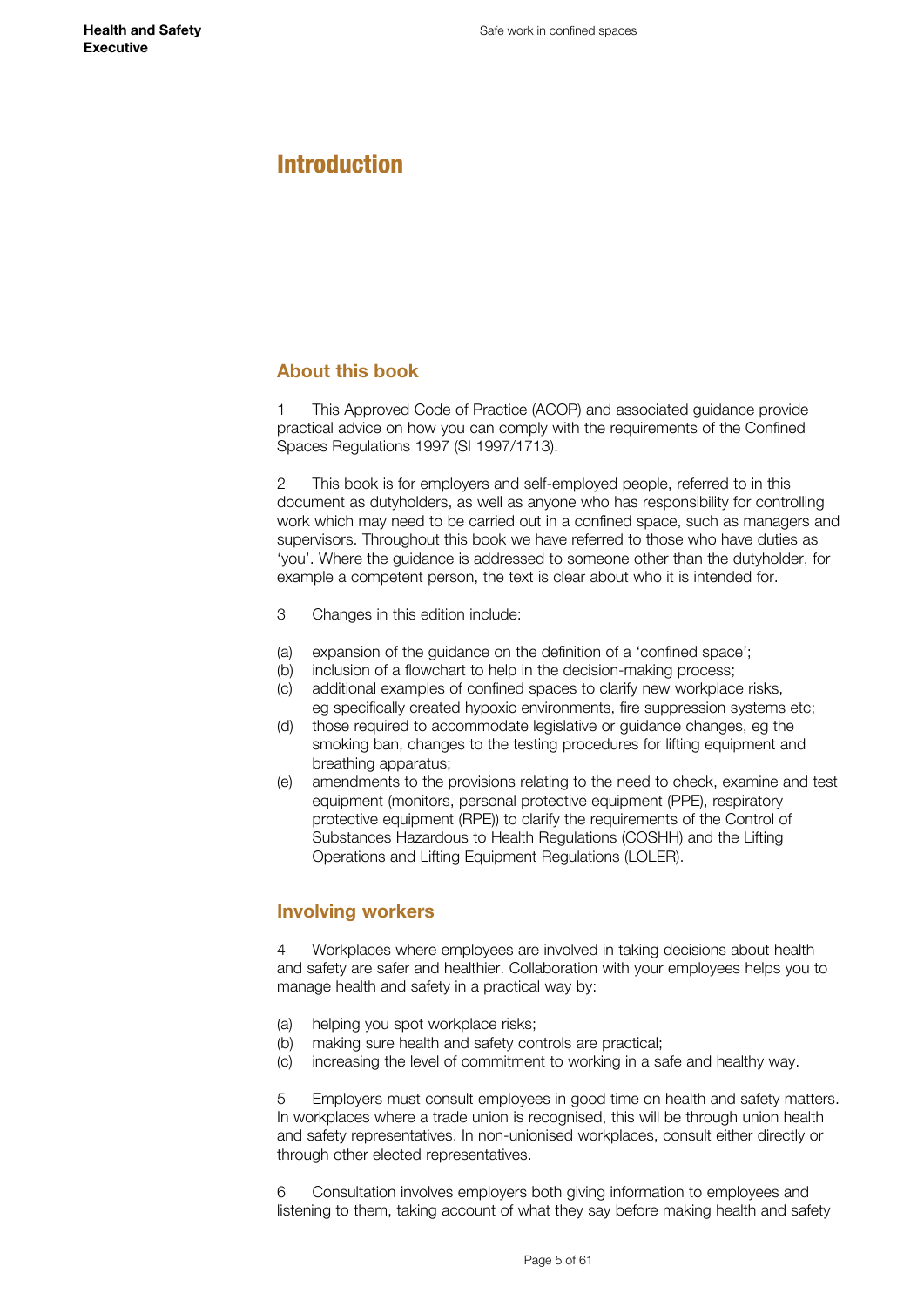decisions. See the HSE leaflet *Consulting employees on health and safety: A brief guide to the law* INDG232 (see Further reading) and our website (www.hse.gov.uk/ involvement) for more information. Issues you should consult employees on include:

- (a) risks arising from their work;
- (b) proposals to manage and/or control these risks;
- (c) the best ways of providing information and training.

#### **About ACOPs**

7 ACOPs are approved by the HSE Board with the consent of the Secretary of State (see Appendix 1 Notice of Approval for details).

8 The ACOP describes preferred or recommended methods that can be used (or standards to be met) to comply with the Regulations and the duties imposed by the Health and Safety at Work etc Act 1974 (the HSW Act). The accompanying guidance also provides advice on achieving compliance, or it may give information of a general nature, including explanation of the requirements of the law, more specific technical information or references to further sources of information.

9 The legal status of ACOP and guidance text is given on the copyright page (page 2).

#### **Presentation**

10 The ACOP text is set out in **bold** and the accompanying guidance in normal type, the text of the Regulations is in *italics*. Coloured borders also indicate each section clearly.

11 Some of the regulations are preceded by a short summary of the main duties imposed by that regulation to help the reader navigate the document. This is for information only.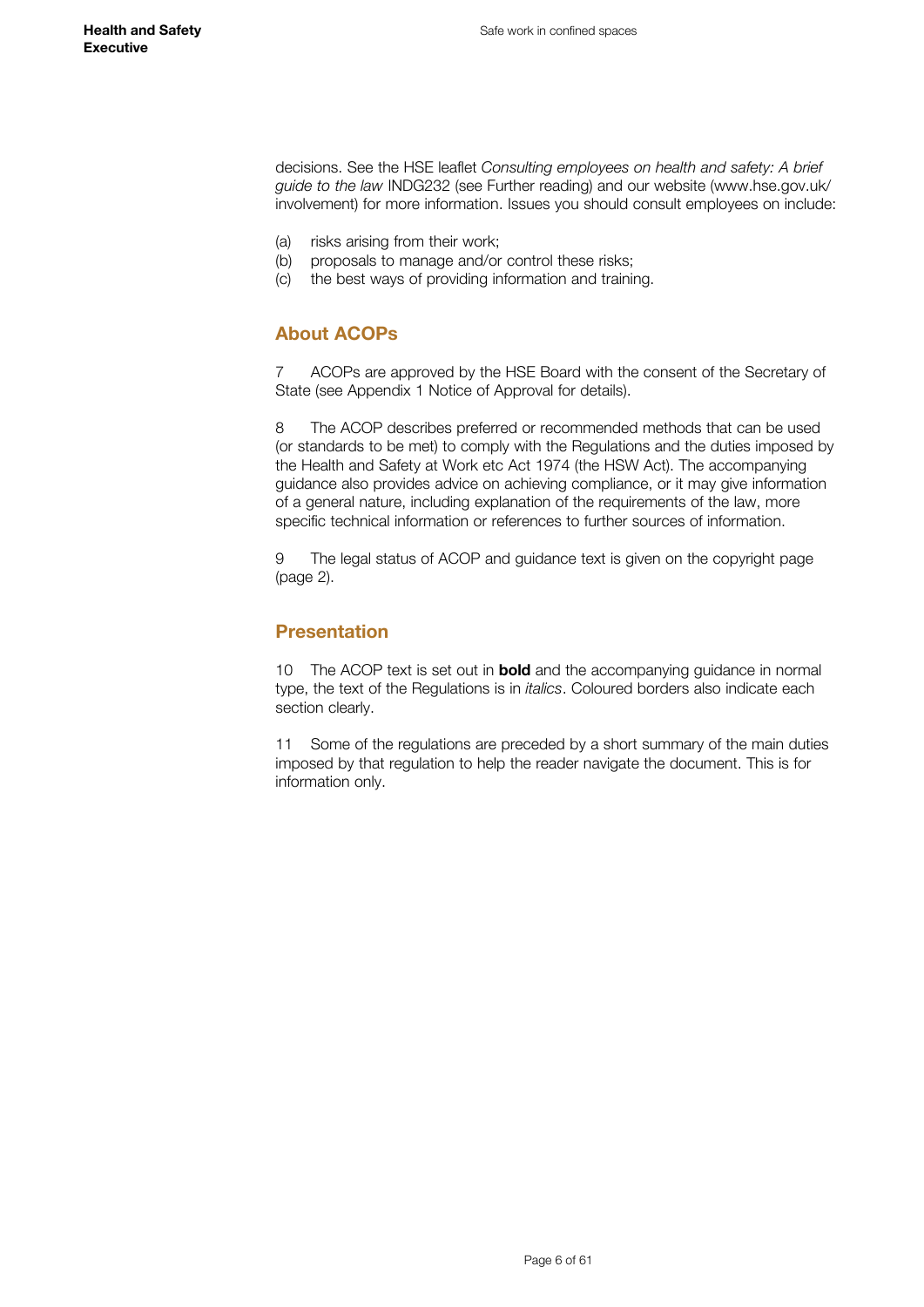# <span id="page-6-0"></span>Meaning of 'confined space'

### CONFINED SPACES REGULATIONS 1997

# Regulation 1 Citation, commencement and interpretation

| 1<br><b>Regulation</b> | These Regulations may be cited as the Confined Spaces Regulations<br>(1)<br>1997 and shall come into force on 28th January 1998.                                                                                                                                                                                                                                                                                                                                                                                                                                        |
|------------------------|-------------------------------------------------------------------------------------------------------------------------------------------------------------------------------------------------------------------------------------------------------------------------------------------------------------------------------------------------------------------------------------------------------------------------------------------------------------------------------------------------------------------------------------------------------------------------|
|                        | (2)<br>In these Regulations, unless the context otherwise requires -                                                                                                                                                                                                                                                                                                                                                                                                                                                                                                    |
|                        | "confined space" means any place, including any chamber, tank, vat, silo, pit,<br>trench, pipe, sewer, flue, well or other similar space in which, by virtue of its<br>enclosed nature, there arises a reasonably foreseeable specified risk;                                                                                                                                                                                                                                                                                                                           |
|                        | "diving project" has the meaning assigned thereto by regulation 2(1) of the Diving at<br>Work Regulations 1997;                                                                                                                                                                                                                                                                                                                                                                                                                                                         |
|                        | "free flowing solid" means any substance consisting of solid particles and which is<br>of, or is capable of being in, a flowing or running consistency, and includes flour,<br>grain, sugar, sand or other similar material;                                                                                                                                                                                                                                                                                                                                            |
|                        | "mine" has the meaning assigned thereto by section 180 of the Mines and Quarries<br>Act 1954;                                                                                                                                                                                                                                                                                                                                                                                                                                                                           |
|                        | "specified risk" means a risk of $-$                                                                                                                                                                                                                                                                                                                                                                                                                                                                                                                                    |
|                        | serious injury to any person at work arising from a fire or explosion;<br>(a)<br>(b)<br>without prejudice to paragraph $(a)$ -<br>the loss of consciousness of any person at work arising from an<br>(i)<br>increase in body temperature;<br>the loss of consciousness or asphyxiation of any person at work<br>(ii)<br>arising from gas, fume, vapour or the lack of oxygen;<br>the drowning of any person at work arising from an increase in the level<br>(C)<br>of liquid; or<br>the asphyxiation of any person at work arising from a free flowing solid or<br>(d) |
|                        | the inability to reach a respirable environment due to entrapment by a<br>free flowing solid;                                                                                                                                                                                                                                                                                                                                                                                                                                                                           |
|                        | "system of work" includes the provision of suitable equipment which is in good<br>working order.                                                                                                                                                                                                                                                                                                                                                                                                                                                                        |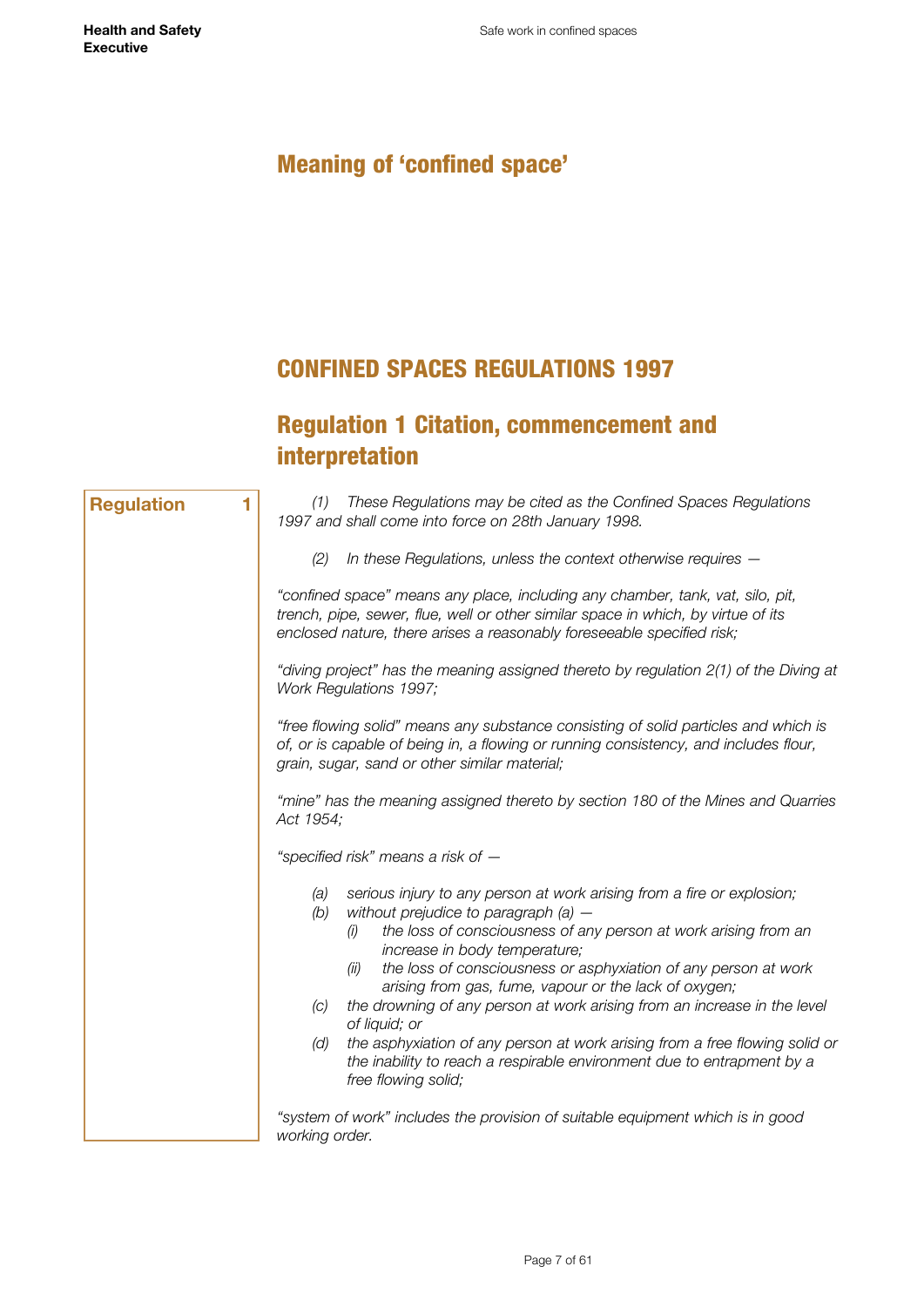| <b>Guidance</b><br>1 | <b>Definition of 'confined space'</b>                                                                                                                                                                                                                                                                                                                                                                                                                                                                                                                                                        |
|----------------------|----------------------------------------------------------------------------------------------------------------------------------------------------------------------------------------------------------------------------------------------------------------------------------------------------------------------------------------------------------------------------------------------------------------------------------------------------------------------------------------------------------------------------------------------------------------------------------------------|
|                      | Under these Regulations a 'confined space' must have both of the following<br>12<br>defining features:                                                                                                                                                                                                                                                                                                                                                                                                                                                                                       |
|                      | it must be a space which is substantially (though not always entirely) enclosed;<br>(a)<br>and                                                                                                                                                                                                                                                                                                                                                                                                                                                                                               |
|                      | one or more of the specified risks must be present or reasonably foreseeable.<br>(b)                                                                                                                                                                                                                                                                                                                                                                                                                                                                                                         |
|                      | Some confined spaces are fairly easy to identify, for example sewers and<br>13<br>closed tanks used to store chemicals. However, identification may not always be so<br>easy, as a confined space is not necessarily:                                                                                                                                                                                                                                                                                                                                                                        |
|                      | enclosed on all sides – some, such as vats, silos and ships' holds, may have<br>(a)<br>open tops or sides;<br>small and/or difficult to work in – some, like grain silos and ships' holds, can<br>(b)<br>be very large;<br>difficult to get in or out of - some have several entrances/exits, others have<br>(C)<br>quite large openings or are apparently easy to escape from; or<br>a place where people do not regularly work - some confined spaces (such as<br>(d)<br>those used for spray painting in car repair centres) are used regularly by<br>people in the course of their work. |
|                      | A place not usually considered to be a confined space may become one if<br>14<br>there is a change in the conditions inside or a change in the degree of enclosure or<br>confinement, which may occur intermittently. For example, an enclosed space may<br>be free of contaminants and have a safe level of oxygen but the work to be carried<br>out in it may change this, such as:                                                                                                                                                                                                        |
|                      | welding that would consume some of the oxygen;<br>(a)<br>a spray booth during paint spraying; or<br>(b)                                                                                                                                                                                                                                                                                                                                                                                                                                                                                      |
|                      | (C)<br>using chemicals for cleaning purposes which can add contaminants.                                                                                                                                                                                                                                                                                                                                                                                                                                                                                                                     |
|                      | In such cases the space may be defined as a confined space while that work<br>15<br>is ongoing and until the level of oxygen recovers or the contaminants have<br>dispersed by ventilating the area.                                                                                                                                                                                                                                                                                                                                                                                         |
|                      | 16 Some confined spaces may be created deliberately, for example reduced<br>oxygen (hypoxic) environments, where the oxygen level is depleted either by<br>reducing the oxygen concentration or increasing the concentration of another gas<br>such as nitrogen. Situations where hypoxic environments are used include to<br>prevent ignition of fires in archives or to delay oxidation in fresh food preservation<br>for fruit and vegetables.                                                                                                                                            |
|                      | Some spaces may meet the criteria to be a confined space when they are<br>17<br>used to store certain specific items. Examples include:                                                                                                                                                                                                                                                                                                                                                                                                                                                      |
|                      | a store of gas cylinders (carbon dioxide, argon etc) held in an enclosed space<br>(a)<br>(which if discharged would affect the atmosphere sufficiently to represent a<br>specified risk);<br>a store of material used as part of a fire suppression system (which would<br>(b)<br>represent a specified risk if discharged); or<br>a storage facility for wooden pellets used as fuel in heating systems.<br>(C)                                                                                                                                                                             |
|                      | When a space is identified as a confined space these Regulations will apply in<br>18<br>full, even where the specified risk is controlled. The status of a space can change<br>depending on circumstances as can the risks, for example heavy rain may present                                                                                                                                                                                                                                                                                                                               |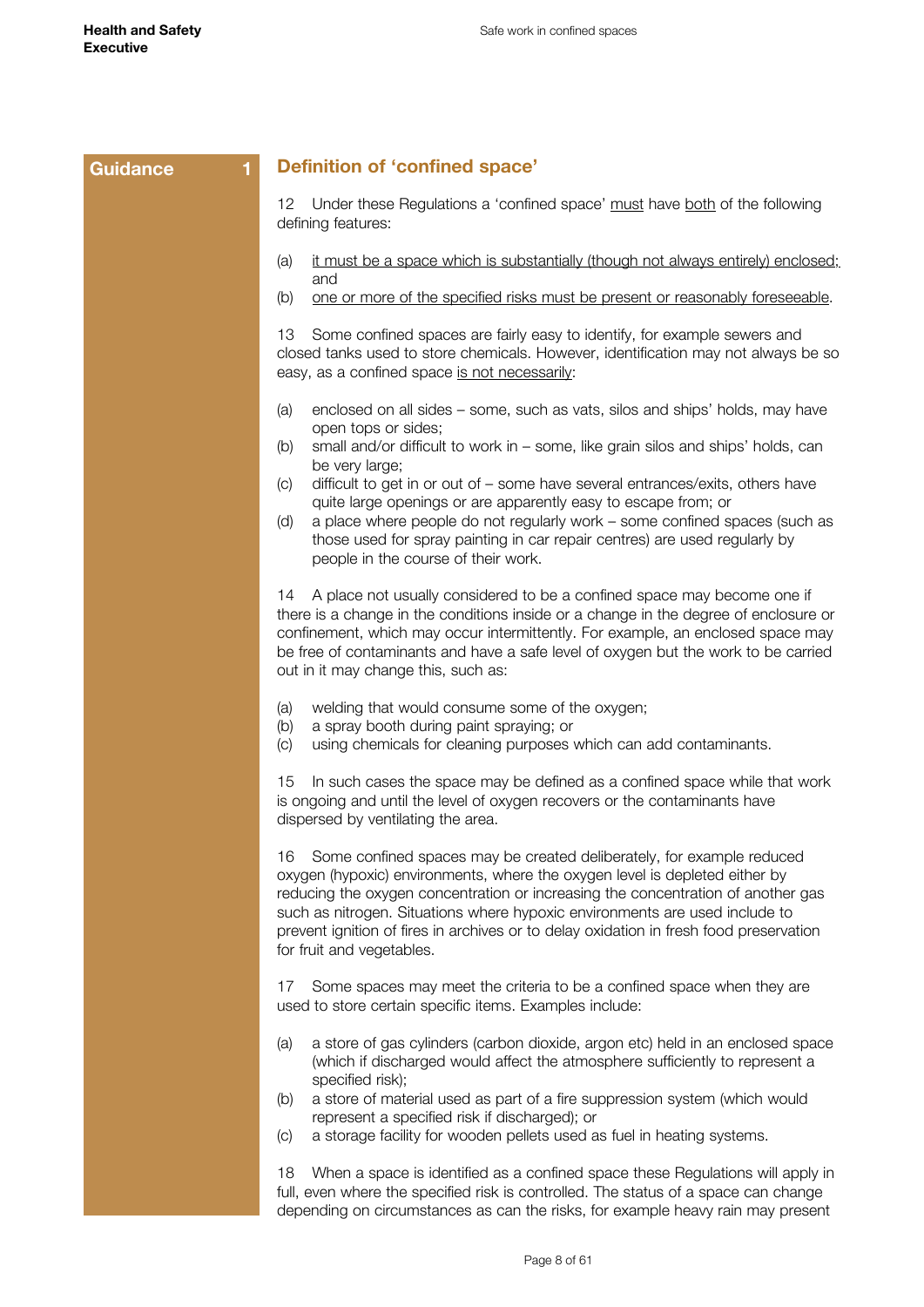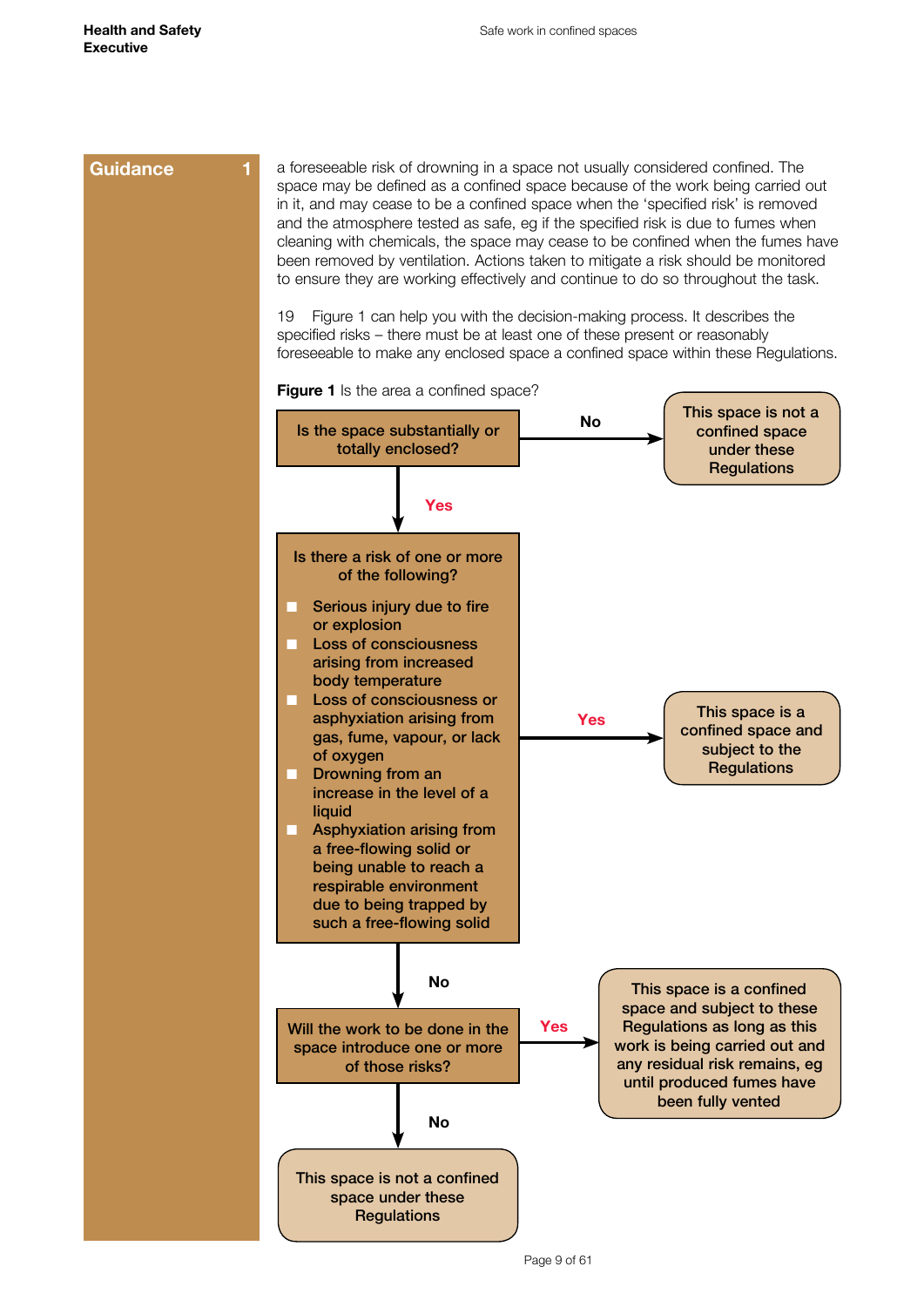<span id="page-9-0"></span>

| 1<br><b>Guidance</b> | <b>Examples of a confined space</b>                                                                                                                                                                                                                                                                                                                                                                                                                                                                                                                                                                                                                                                                                                                                                                                                                                                       |
|----------------------|-------------------------------------------------------------------------------------------------------------------------------------------------------------------------------------------------------------------------------------------------------------------------------------------------------------------------------------------------------------------------------------------------------------------------------------------------------------------------------------------------------------------------------------------------------------------------------------------------------------------------------------------------------------------------------------------------------------------------------------------------------------------------------------------------------------------------------------------------------------------------------------------|
|                      | In addition to the places referred to in regulation $1(2)$ , the expression 'confined<br>20<br>space' may also refer to the following locations and other similar places, but only<br>where there is also the presence of or a reasonably foreseeable risk of one of the<br>specified risks to the health and safety of those working in the space:                                                                                                                                                                                                                                                                                                                                                                                                                                                                                                                                       |
|                      | ducts, culverts, tunnels, boreholes, bored piles, manholes, shafts, excavations<br>(a)<br>and trenches, sumps, inspection and under-machine pits, cofferdams;<br>freight containers, ballast tanks, ships' engine rooms and cargo holds;<br>(b)<br>(c)<br>buildings, building voids;<br>(d)<br>some enclosed rooms (particularly plant rooms) and compartments within them;                                                                                                                                                                                                                                                                                                                                                                                                                                                                                                               |
|                      | (e)<br>enclosures for the purpose of asbestos removal;<br>(f)<br>areas used for storage of materials that are likely to oxidise (such as store<br>rooms for steel chains or wood pellet hopper tanks);<br>(g)<br>unventilated or inadequately ventilated rooms and silos;<br>(h)<br>structures that become confined spaces during fabrication or manufacture; and<br>(i)<br>interiors of machines, plant or vehicles.                                                                                                                                                                                                                                                                                                                                                                                                                                                                     |
|                      | 21<br>This is not an exhaustive list and there may be other types of confined space.                                                                                                                                                                                                                                                                                                                                                                                                                                                                                                                                                                                                                                                                                                                                                                                                      |
|                      | Not all enclosed workplaces are subject to the Regulations; an enclosed<br>22<br>workplace without a 'specified risk' is not a confined space that is subject to the<br>Regulations even where there are other risks due to the size or difficulty of working<br>in it. In ceiling voids, lofts and some cellars, if the space is cramped you may need<br>to consider other risks, such as musculoskeletal disorders, or how people would be<br>evacuated if they had a fall or injury. However, these areas would not be 'confined<br>spaces' under the Regulations unless they met the requirements on being enclosed<br>and having one or more of the specified risks. They would require a risk<br>assessment and consideration of the relevant regulations, eg the Manual Handling<br>Operations Regulations 1992 or the Workplace (Health, Safety and Welfare)<br>Regulations 1992. |
|                      | <b>The hazards</b>                                                                                                                                                                                                                                                                                                                                                                                                                                                                                                                                                                                                                                                                                                                                                                                                                                                                        |
|                      | The hazards that the Confined Spaces Regulations address arise through the<br>23<br>combination of the confined nature of the place of work and the possible presence<br>of substances or conditions which, taken together, can increase the risk to safety<br>or health. Hazards can exist in the space (eg fumes or a flammable atmosphere) or<br>they can be introduced to a substantially enclosed space that otherwise would be<br>safe (eg fumes released when using chemical cleaners). The most likely hazards are<br>as follows.                                                                                                                                                                                                                                                                                                                                                 |
|                      | <b>Flammable substances and oxygen enrichment</b>                                                                                                                                                                                                                                                                                                                                                                                                                                                                                                                                                                                                                                                                                                                                                                                                                                         |
|                      | A risk of fire or explosion can arise:<br>24                                                                                                                                                                                                                                                                                                                                                                                                                                                                                                                                                                                                                                                                                                                                                                                                                                              |

- (a) from the presence of flammable substances, for example from fumes left in a tanker previously used for transporting petrol;
- (b) from an excess of oxygen in the atmosphere, for example caused by a leak from an oxygen cylinder forming part of welding equipment;
- (c) from the presence of chemicals that can combust or spark in enriched (or in some cases normal) oxygen levels;
- (d) from the ignition of airborne flammable contaminants such as flour dust; or
- (e) due to leaks from adjoining plant or processes that have not been effectively isolated.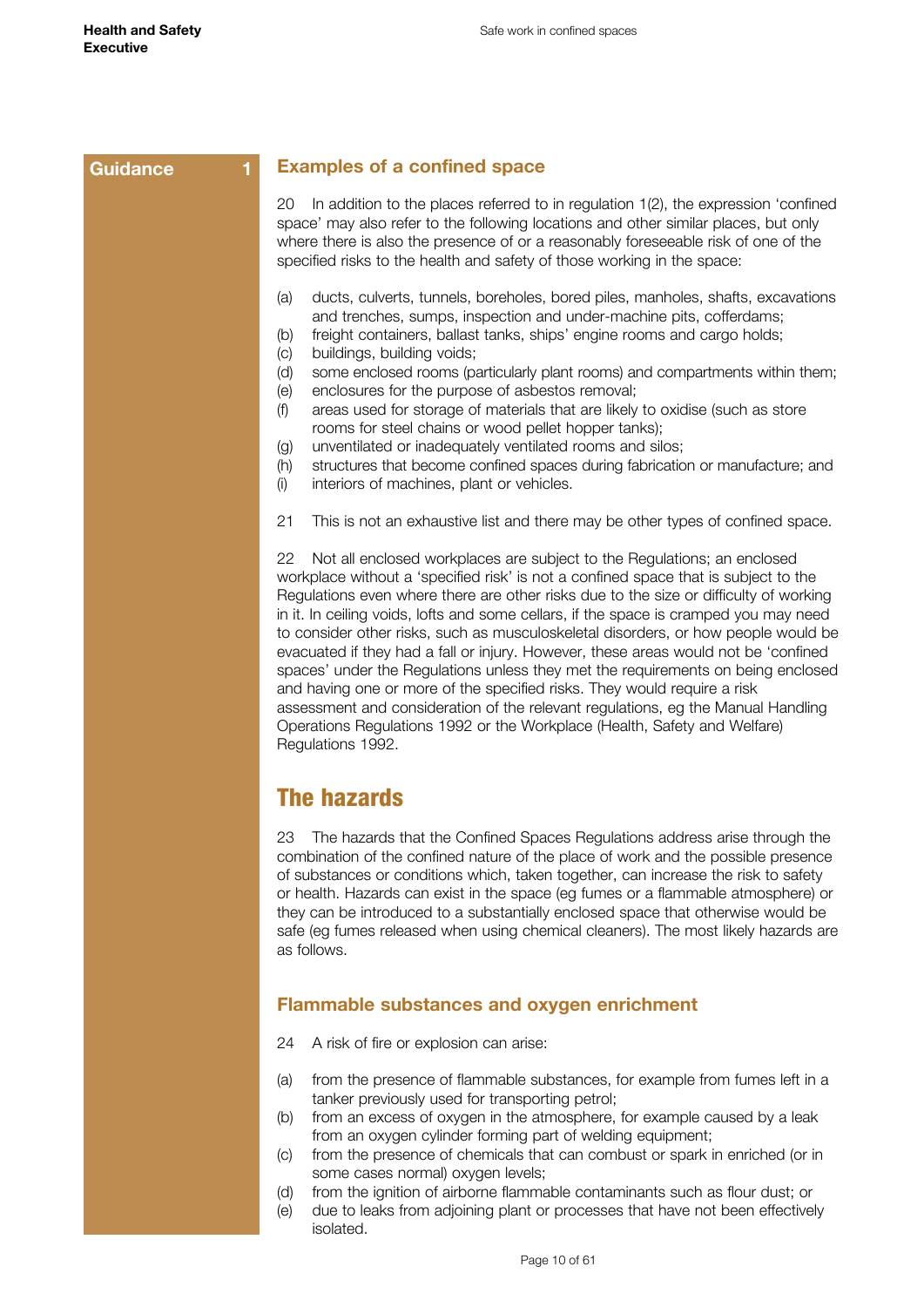| 1<br>Guidance | <b>Excessive heat</b>                                                                                                                                                                                                                                                                                                                                                                                                                                                                                                                                                                                                                                                                                                                                                                                                                                                                                                                                                                                                                                                                                                                                                                                                                                            |
|---------------|------------------------------------------------------------------------------------------------------------------------------------------------------------------------------------------------------------------------------------------------------------------------------------------------------------------------------------------------------------------------------------------------------------------------------------------------------------------------------------------------------------------------------------------------------------------------------------------------------------------------------------------------------------------------------------------------------------------------------------------------------------------------------------------------------------------------------------------------------------------------------------------------------------------------------------------------------------------------------------------------------------------------------------------------------------------------------------------------------------------------------------------------------------------------------------------------------------------------------------------------------------------|
|               | Hot conditions can lead to a dangerous rise in core body temperature and<br>25<br>this can be made worse by wearing PPE, highly physical or strenuous work, or<br>working at a high work rate. In extreme cases heat stroke and unconsciousness<br>can result.                                                                                                                                                                                                                                                                                                                                                                                                                                                                                                                                                                                                                                                                                                                                                                                                                                                                                                                                                                                                   |
|               | 26<br>Excessive heat can occur where:                                                                                                                                                                                                                                                                                                                                                                                                                                                                                                                                                                                                                                                                                                                                                                                                                                                                                                                                                                                                                                                                                                                                                                                                                            |
|               | work is being done in hot conditions or where, for example, boilers or<br>(a)<br>furnaces have not been allowed sufficient time to cool before entering to<br>undertake maintenance work;<br>the confined space is exposed to the sun or another heat source;<br>(b)<br>equipment has been steam cleaned to remove hydrocarbons; or<br>(C)<br>(d)<br>hot work is being carried out, eg using welding equipment for repair.<br>27<br>A slower heat build-up in the body can also cause heat stress. If action is not                                                                                                                                                                                                                                                                                                                                                                                                                                                                                                                                                                                                                                                                                                                                              |
|               | taken to cool the body there is a risk of heat stroke and unconsciousness.                                                                                                                                                                                                                                                                                                                                                                                                                                                                                                                                                                                                                                                                                                                                                                                                                                                                                                                                                                                                                                                                                                                                                                                       |
|               | <b>Toxic gas, fume or vapour</b>                                                                                                                                                                                                                                                                                                                                                                                                                                                                                                                                                                                                                                                                                                                                                                                                                                                                                                                                                                                                                                                                                                                                                                                                                                 |
|               | 28<br>The presence of toxic gas, fume or vapour can lead to asphyxia or<br>unconsciousness.                                                                                                                                                                                                                                                                                                                                                                                                                                                                                                                                                                                                                                                                                                                                                                                                                                                                                                                                                                                                                                                                                                                                                                      |
|               | 29<br>These contaminants can occur due to:                                                                                                                                                                                                                                                                                                                                                                                                                                                                                                                                                                                                                                                                                                                                                                                                                                                                                                                                                                                                                                                                                                                                                                                                                       |
|               | previous processing or storage in the space, eg fumigation, decaying material;<br>(a)<br>sludge or other deposits, for example when disturbed by cleaning.<br>(b)<br>Hydrocarbon vapour can still be present under scale even after cleaning;<br>them entering the space from adjoining plant that has not been effectively<br>(C)<br>isolated or from exhausts of equipment being used, eg generators for lighting;<br>(d)<br>the work being done, such as:<br>welding, flame cutting;<br>(i)<br>lead lining;<br>(ii)<br>brush and spray painting, or moulding using glass-reinforced plastics;<br>(iii)<br>(iv)<br>use of adhesives or solvents; or<br>from the products of combustion;<br>(v)<br>plant failure, eg build-up of ammonia if refrigeration plant fails or accumulation<br>(e)<br>of carbon dioxide following leaks from compressed gas cylinders;<br>(f)<br>naturally occurring biological processes producing toxic gases in sewers,<br>storage tanks, storm water drains, wells, slurry pits etc or produced as a<br>result of fermentation in sealed silos where crops are stored;<br>build-up in some spaces, such as sewers or manholes, due to contaminated<br>(g)<br>ground or leaks from behind vessel linings, rubber, lead, brick etc; |
|               | actions outside the space, for example due to hot work (welding on the<br>(h)<br>exterior surfaces) or from equipment outside the space (such as exhaust fume<br>from mobile plant, especially on construction sites, petrol-driven pumps,<br>ventilation equipment or generators being used to provide light within the<br>confined space).                                                                                                                                                                                                                                                                                                                                                                                                                                                                                                                                                                                                                                                                                                                                                                                                                                                                                                                     |
|               | <b>Oxygen deficiency</b>                                                                                                                                                                                                                                                                                                                                                                                                                                                                                                                                                                                                                                                                                                                                                                                                                                                                                                                                                                                                                                                                                                                                                                                                                                         |
|               | A lack of oxygen in the atmosphere may also lead to asphyxia or<br>30                                                                                                                                                                                                                                                                                                                                                                                                                                                                                                                                                                                                                                                                                                                                                                                                                                                                                                                                                                                                                                                                                                                                                                                            |

unconsciousness.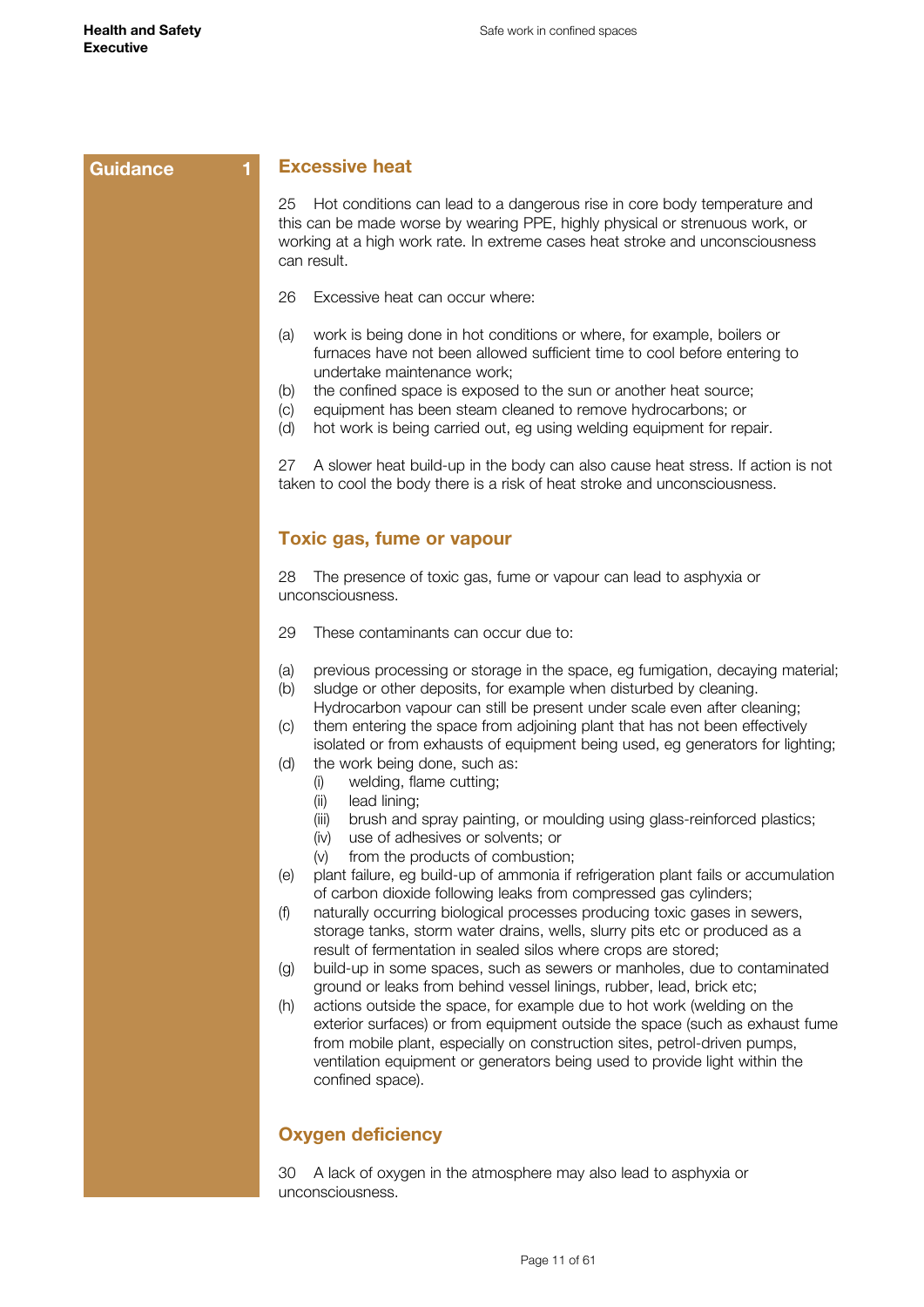| <b>Guidance</b><br>1 | Oxygen deficiency can result from many processes and the storage of many<br>31<br>different products, including:                                                                                                                                                                                                                                                                                                                                 |
|----------------------|--------------------------------------------------------------------------------------------------------------------------------------------------------------------------------------------------------------------------------------------------------------------------------------------------------------------------------------------------------------------------------------------------------------------------------------------------|
|                      | (a)<br>purging the confined space with an inert gas to remove flammable or toxic<br>gas, fume, vapour or aerosols;<br>(b)<br>naturally occurring biological or chemical processes consuming oxygen, for                                                                                                                                                                                                                                          |
|                      | example:<br>(i)<br>in fermentation vessels during brewing;                                                                                                                                                                                                                                                                                                                                                                                       |
|                      | in cargo holds from the carriage of timber or timber products;<br>(ii)<br>from steel turnings, swarf or scrap metal;<br>(iii)<br>from vegetable products, grain or coal etc;<br>(iv)                                                                                                                                                                                                                                                             |
|                      | the transport or storage of wood pellets used as biofuel, which under certain<br>(C)<br>circumstances can both consume oxygen and produce carbon monoxide<br>gas;                                                                                                                                                                                                                                                                                |
|                      | leaving a vessel completely closed or poorly ventilated for some time<br>(d)<br>(particularly one constructed of or containing items made from steel) since the<br>process of rust formation on the inside surface consumes oxygen. Newly<br>fabricated or shot-blasted carbon steel vessels are especially vulnerable to<br>rusting, particularly those with a large surface area such as heat exchangers,<br>separators, filters etc;          |
|                      | increased levels of carbon dioxide from limestone chippings associated with<br>(e)<br>drainage operations when they get wet;                                                                                                                                                                                                                                                                                                                     |
|                      | burning operations and work such as welding and grinding which consume<br>(f)<br>oxygen;                                                                                                                                                                                                                                                                                                                                                         |
|                      | displacement of air during pipe freezing, for example with liquid nitrogen;<br>(g)<br>(h)<br>a gradual depletion of oxygen as workers breathe in confined spaces and<br>where provision of replacement air is inadequate, particularly where the work<br>is strenuous or the rate of breathing is increased due to the ambient<br>temperature in the space. Both heat and cold can cause changes in a<br>person's respiration rate;              |
|                      | (i)<br>a deliberate reduction in the oxygen level, designed to inhibit fire (eg in<br>archives, libraries and IT server rooms) or to extend the shelf-life of produce,<br>or to reduce the effects of oxidation.                                                                                                                                                                                                                                 |
|                      | The ingress or presence of liquids                                                                                                                                                                                                                                                                                                                                                                                                               |
|                      | Liquids can flow into the confined space and lead to drowning, for example the<br>32<br>ingress of liquid when working in sewers or from other plant which has not been<br>adequately isolated in an industrial situation. The presence of a liquid can also lead<br>to other serious injury or health effect depending on the nature of the liquid, such as<br>its corrosivity or toxicity. Drowning can occur in even a small depth of liquid. |

#### **Solid materials which can flow**

33 Free-flowing solids can submerge a person, preventing breathing. Materials which create this hazard include grain, sugar, flour, sand, coal dust and other substances in granular or powder form. In a confined space the risk is increased because there is no space for the material to flow away.

#### **Other hazards not specific to confined spaces**

34 Other hazards (such as electricity, noise, collapse or subsidence of or within the space, loss of structural integrity and those arising from mechanical equipment and working space) can be identified when assessing the risk from the need to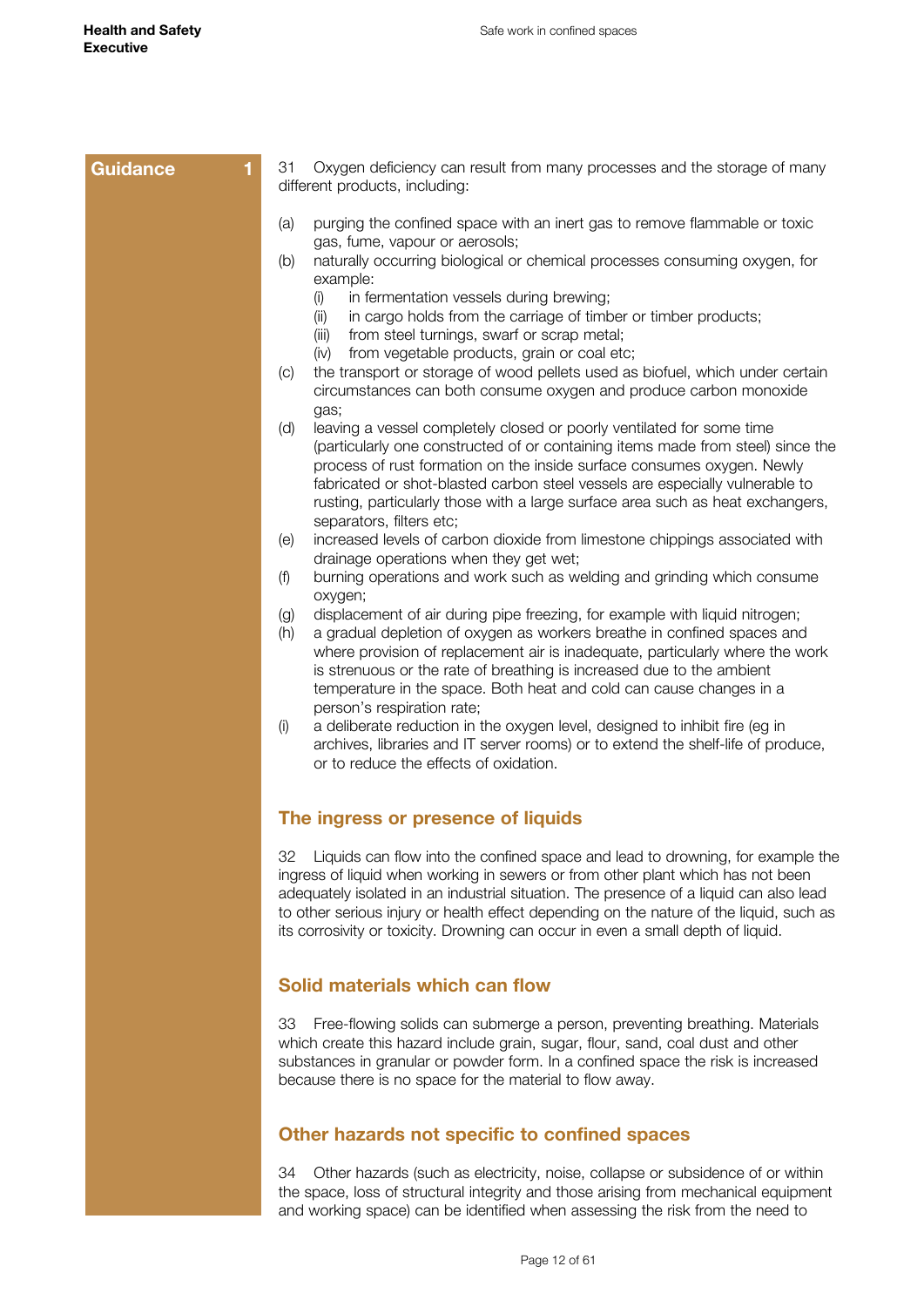| <b>Guidance</b> | enter or work in a confined space. These hazards are not unique to confined<br>spaces working and are not dealt with in the Regulations or this document. Where<br>these hazards are present in a confined space, the precautions will almost always<br>be more extensive because of the enclosed nature of the confined space.                                                                                                                |
|-----------------|------------------------------------------------------------------------------------------------------------------------------------------------------------------------------------------------------------------------------------------------------------------------------------------------------------------------------------------------------------------------------------------------------------------------------------------------|
|                 | Specific regulations and supporting guidance already deal with many of these<br>35<br>other hazards, for example:                                                                                                                                                                                                                                                                                                                              |
|                 | Electricity at Work Regulations 1989;<br>(a)<br>Provision and Use of Work Equipment Regulations 1998;<br>(b)<br>Control of Noise at Work Regulations 2005;<br>(c)<br>Workplace (Health, Safety and Welfare) Regulations 1992;<br>(d)<br>Control of Lead at Work Regulations 2002;<br>(e)<br>(f)<br>Control of Asbestos Regulations 2012.                                                                                                       |
|                 | The Control of Substances Hazardous to Health Regulations 2002 (COSHH)<br>36<br>also apply to all substances hazardous to health (other than lead or asbestos), such<br>as toxic fume and injurious dust. The Ionising Radiations Regulations 1999 may<br>apply where radon gas can accumulate in confined spaces (eg sewers) and where<br>industrial radiography is used (eg to look at weld integrity in vessels). See 'Further<br>reading'. |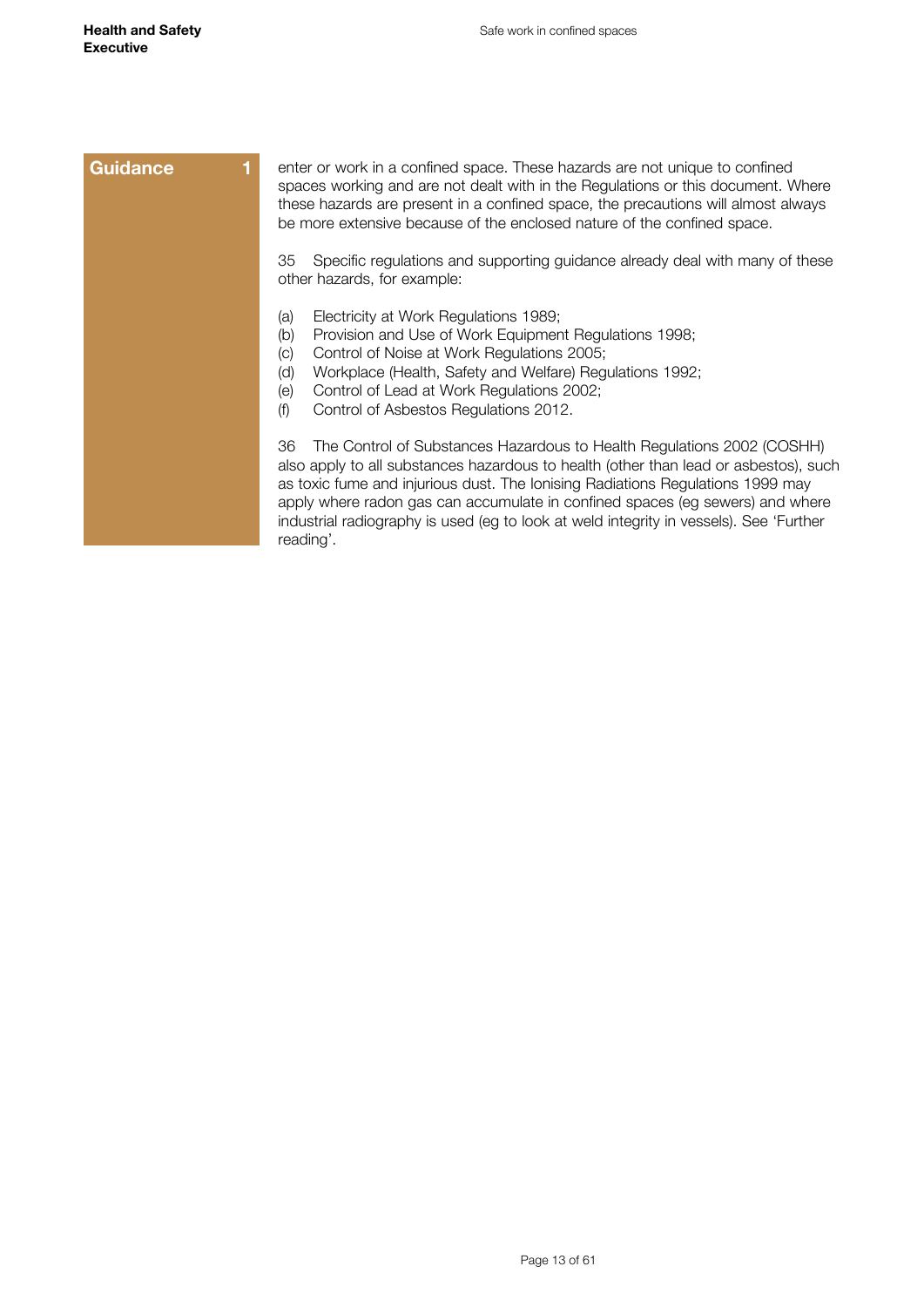# <span id="page-13-0"></span>Application of the Regulations

### CONFINED SPACES REGIII ATIONS 1997

### Regulation 2 Disapplication of Regulations

**Regulation 2**

*These Regulations shall not apply to or in relation to —*

- *(a) the master or crew of a sea-going ship or to the employer of such persons in respect of the normal ship-board activities carried out solely by a ship's crew under the direction of the master; or*
- *(b) any place below ground in a mine; or*
- *(c) any diving project to and in relation to which the Diving at Work Regulations 1997 apply by virtue of regulation 3 of those Regulations.*

# Regulation 8 Extension outside Great Britain

#### **Summary**

Regulation 8 does not impose any duties, but identifies the geographic limits for where the Regulations apply outside Great Britain. Within Great Britain the Confined Spaces Regulations apply in all premises and work situations subject to the HSW Act except those referred to in regulation 2.

*These Regulations shall, subject to regulation 2 above, apply to and in relation to the premises and activities outside Great Britain to which sections 1 to 59 and 80 of the 1974 Act apply by virtue of paragraphs (a), (b), (d) and (e) of article 8 of the Health and Safety at Work etc Act 1974 (Application Outside Great Britain) Order 1995\* as they apply within Great Britain but they shall not apply in any case where at the relevant time article 4, 5, 6 or 7 of the said Order applies.* \* See paragraph 41. 37 The Confined Spaces Regulations apply in all premises and work situations subject to the HSW Act, with the exception of diving operations, and below ground in a mine. Specific legislation deals with confined spaces in these cases, and guidance is available (see Further reading). **Regulation 8 Guidance 8**

38 In addition, the Regulations do not apply to the master or crew of a seagoing ship or to the employer of such people in respect of the normal shipboard activities carried out solely by a ship's crew under the direction of the master. There are marine regulations which provide very similar requirements for the master and crew of seagoing ships, covering the same risks, which apply wherever a UK ship is in the world.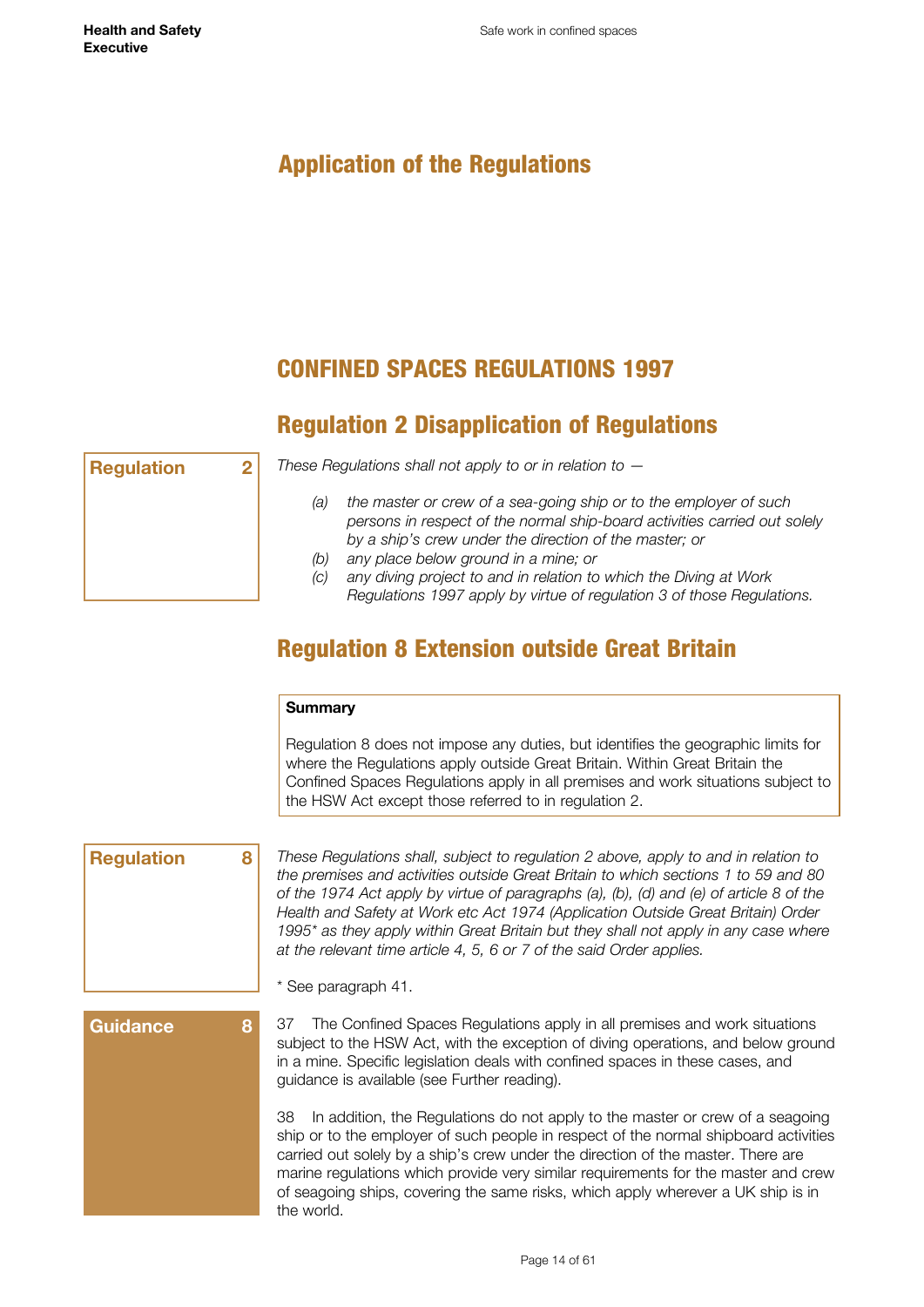| 8<br><b>ACOP</b>     | Where an operation involves a ship's crew and shoreside workers<br>39<br>working together aboard ship, the provisions will apply, thereby imposing<br>duties on masters, crew and their employers, as well as the shoreside<br>workers involved and their employers. They must cooperate so far as is<br>necessary to ensure that their duties in relation to these matters are<br>discharged, agreeing procedures and establishing who is in overall control as<br>required under regulation 11 of the Management of Health and Safety at Work<br>Regulations.<br>When entering compression chambers or diving bells provided for the<br>40<br>support of diving operations to conduct pre- and post-diving procedures,<br>setting-to work (ie commissioning equipment), or maintenance procedures,<br>the Confined Spaces Regulations will apply because these activities are not<br>defined as diving operations under the Diving at Work Regulations 1997. |
|----------------------|----------------------------------------------------------------------------------------------------------------------------------------------------------------------------------------------------------------------------------------------------------------------------------------------------------------------------------------------------------------------------------------------------------------------------------------------------------------------------------------------------------------------------------------------------------------------------------------------------------------------------------------------------------------------------------------------------------------------------------------------------------------------------------------------------------------------------------------------------------------------------------------------------------------------------------------------------------------|
| <b>Guidance</b><br>8 | The Regulations also extend outside Great Britain in a limited number of cases<br>41<br>where the HSW Act applies by virtue of paragraphs (a), (c), (f), and (g) of article 11<br>of the Health and Safety at Work etc Act 1974 (Application outside Great Britain)<br>Order 2013 (SI 2013/240), which has replaced the provisions of the 1995 Order.                                                                                                                                                                                                                                                                                                                                                                                                                                                                                                                                                                                                          |
| <b>ACOP</b><br>8     | The Confined Spaces Regulations apply to certain activities aboard<br>42<br>installations 'stacked' out of use in the territorial sea that are not defined as<br>'offshore installations', such as the activities of shore-based workers<br>undertaking repair, maintenance or cleaning.                                                                                                                                                                                                                                                                                                                                                                                                                                                                                                                                                                                                                                                                       |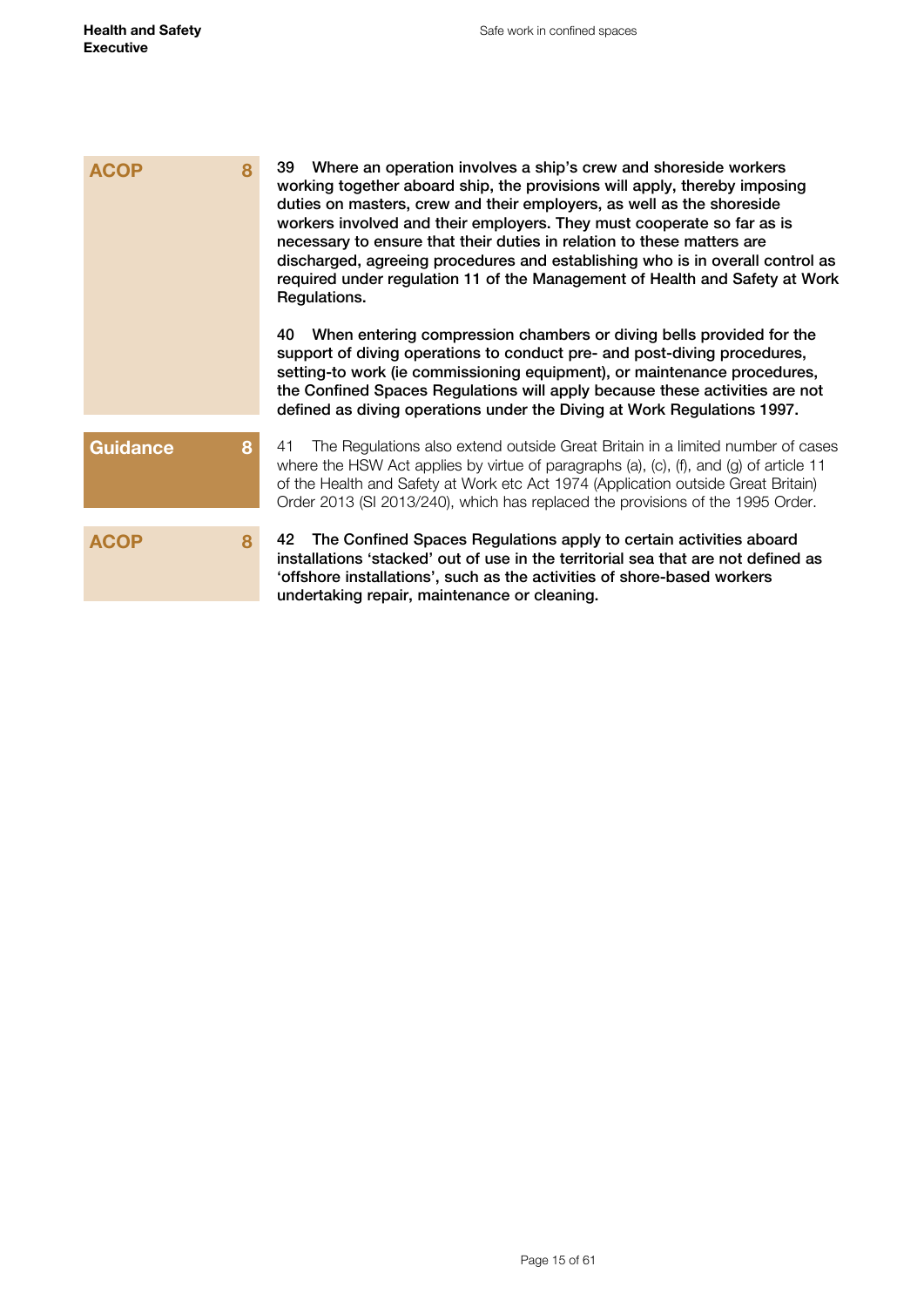### <span id="page-15-0"></span>Duties under the Regulations

### CONFINED SPACES REGIII ATIONS 1997

### Regulation 3 Persons upon whom duties are imposed by these Regulations

| <b>Regulation</b> | 3 |
|-------------------|---|
|                   |   |
|                   |   |
|                   |   |
|                   |   |
|                   |   |
|                   |   |

- *(1) Every employer shall*
- *(a) ensure compliance with the provisions of these Regulations in respect of any work carried out by his employees; and*
- *(b) ensure compliance, so far as is reasonably practicable, with the provisions of these Regulations in respect of any work carried out by persons other than his employees insofar as the provisions relate to matters which are within his control.*
- *(2) Every self-employed person shall*
- *(a) comply with the provisions of these Regulations in respect of his own work; and*
- *(b) ensure compliance, so far as is reasonably practicable, with the provisions of these Regulations in respect of any work carried out by other persons insofar as the provisions relate to matters which are within his control.*

| <b>ACOP</b> | 3 | 4 |
|-------------|---|---|
|             |   | S |
|             |   | d |
|             |   | e |
|             |   | c |
|             |   | O |
|             |   | O |
|             |   |   |
|             |   | 4 |
|             |   | C |
|             |   | r |
|             |   | W |

43 References to 'dutyholders' within this document mean employers or elf-employed people with responsibilities under these Regulations. Where utyholders have duties in relation to people at work who are not their mployees the duty is to do what is 'reasonably practicable' in the ircumstances. In many cases, they will need to liaise and cooperate with thers (eg other employers) to agree the respective responsibilities in terms f the Regulations and duties.

44 You should take all reasonably practicable steps to engage competent contractors and ensure there is a clear understanding of who has esponsibility for doing what. In this way, those in control can be clear about what they can reasonably do to ensure that those undertaking the work in the confined space comply with these and other relevant regulations.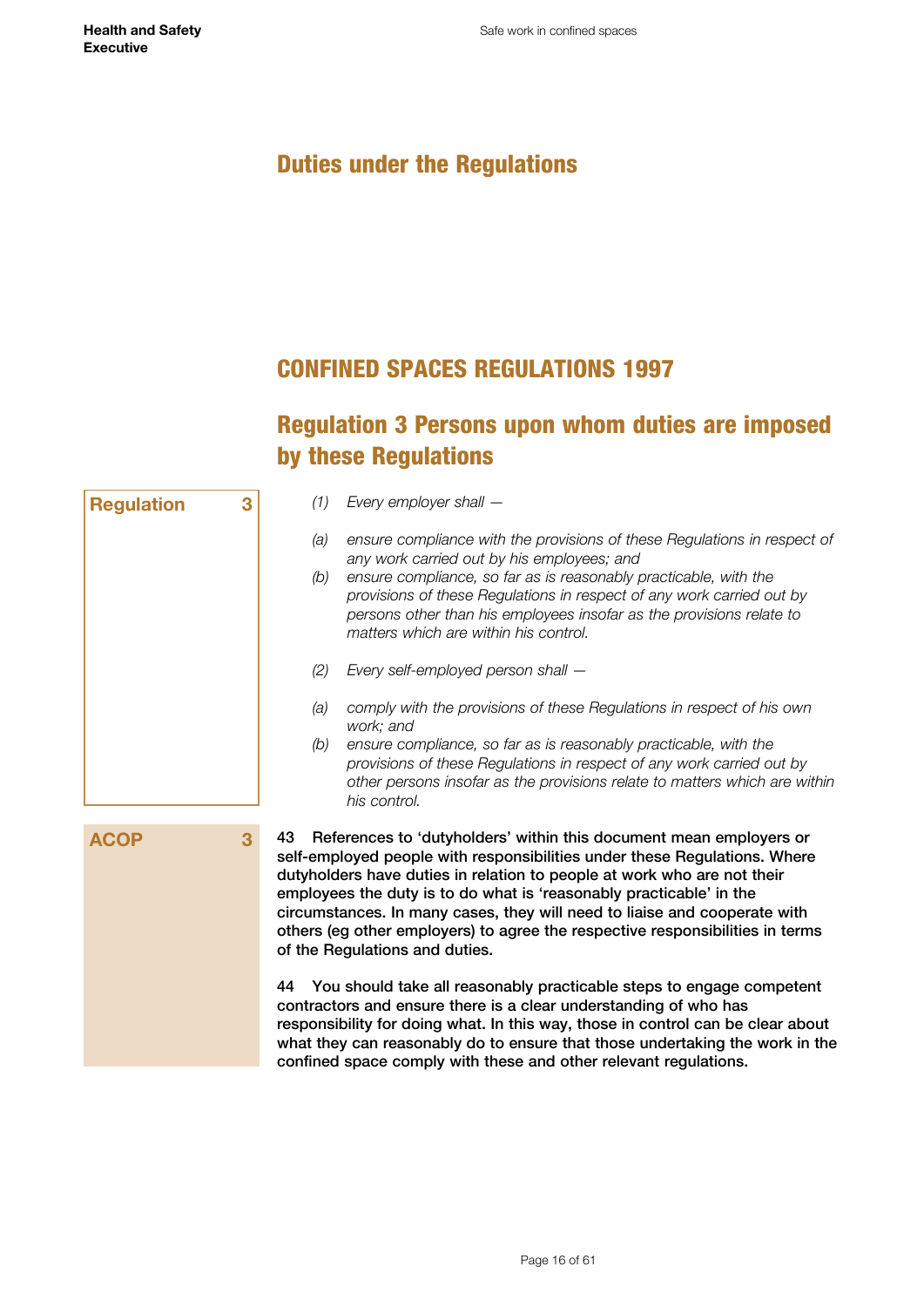### <span id="page-16-0"></span>Risk assessment

# THE MANAGEMENT OF HEALTH AND SAFETY AT WORK REGULATIONS 1999, REGULATION 3

(See Appendix 2)

| <b>Guidance</b><br>3                    | The Management of Health and Safety at Work Regulations 1999<br>45<br>(the Management Regulations) apply across all industries and all work activities.<br>The principal duty, regulation 3, requires a dutyholder to identify the measures they<br>need to take to manage risk by means of a suitable and sufficient assessment of all<br>risks to workers and any others who may be affected by their work activities<br>(insignificant risks can be ignored). Employers with five or more employees are<br>required to record the significant findings of the assessment.                |
|-----------------------------------------|---------------------------------------------------------------------------------------------------------------------------------------------------------------------------------------------------------------------------------------------------------------------------------------------------------------------------------------------------------------------------------------------------------------------------------------------------------------------------------------------------------------------------------------------------------------------------------------------|
|                                         | This risk assessment should identify whether a space is a confined space<br>46<br>under these Regulations. Some spaces will become confined spaces because of<br>the work to be carried out in them or because of changes in their use or changes<br>to the level of enclosure.                                                                                                                                                                                                                                                                                                             |
| <b>Management</b><br><b>Regulations</b> | In accordance with regulation 4(1) of the Confined Spaces Regulations 1997,<br>47<br>the priority when carrying out a risk assessment is to identify measures to avoid<br>work in confined spaces. If, in the light of the risks identified, it cannot be<br>considered reasonably practicable to carry out the work without entering the<br>confined space, then you must secure a safe system for working within the<br>confined space in accordance with regulation 4(2). The risk assessment will help<br>identify the necessary precautions to be included in the safe system of work. |
| <b>ACOP</b><br>3                        | If it is not reasonably practicable to avoid the need to work in a confined<br>48<br>space the dutyholder must assess the risks connected with entering or<br>working in the space. The assessment should identify the risks to those<br>entering or working there, and also any others, for example other workers<br>including contractors and the general public in the vicinity who could be<br>affected by the work to be undertaken. The risk assessment must be carried<br>out by someone competent to do so.                                                                         |
|                                         | A competent person for these purposes will be someone with the<br>49<br>necessary skills, knowledge and experience of, and familiarity with, the<br>relevant processes, plant and equipment so that they understand the risks<br>involved and can devise necessary precautions to meet the requirements of<br>the Confined Spaces Regulations. In complex cases more than one person<br>may be needed to assess the risks relating to specific areas.                                                                                                                                       |
| <b>Management</b><br><b>Regulations</b> | Where a number of confined spaces (eg sewers or manholes) are broadly<br>50<br>the same, in terms of the conditions and the activities being carried out, and<br>if the risks and measures to deal with them are the same, it may be possible<br>to devise a 'model' or generic risk assessment covering them all. Any                                                                                                                                                                                                                                                                      |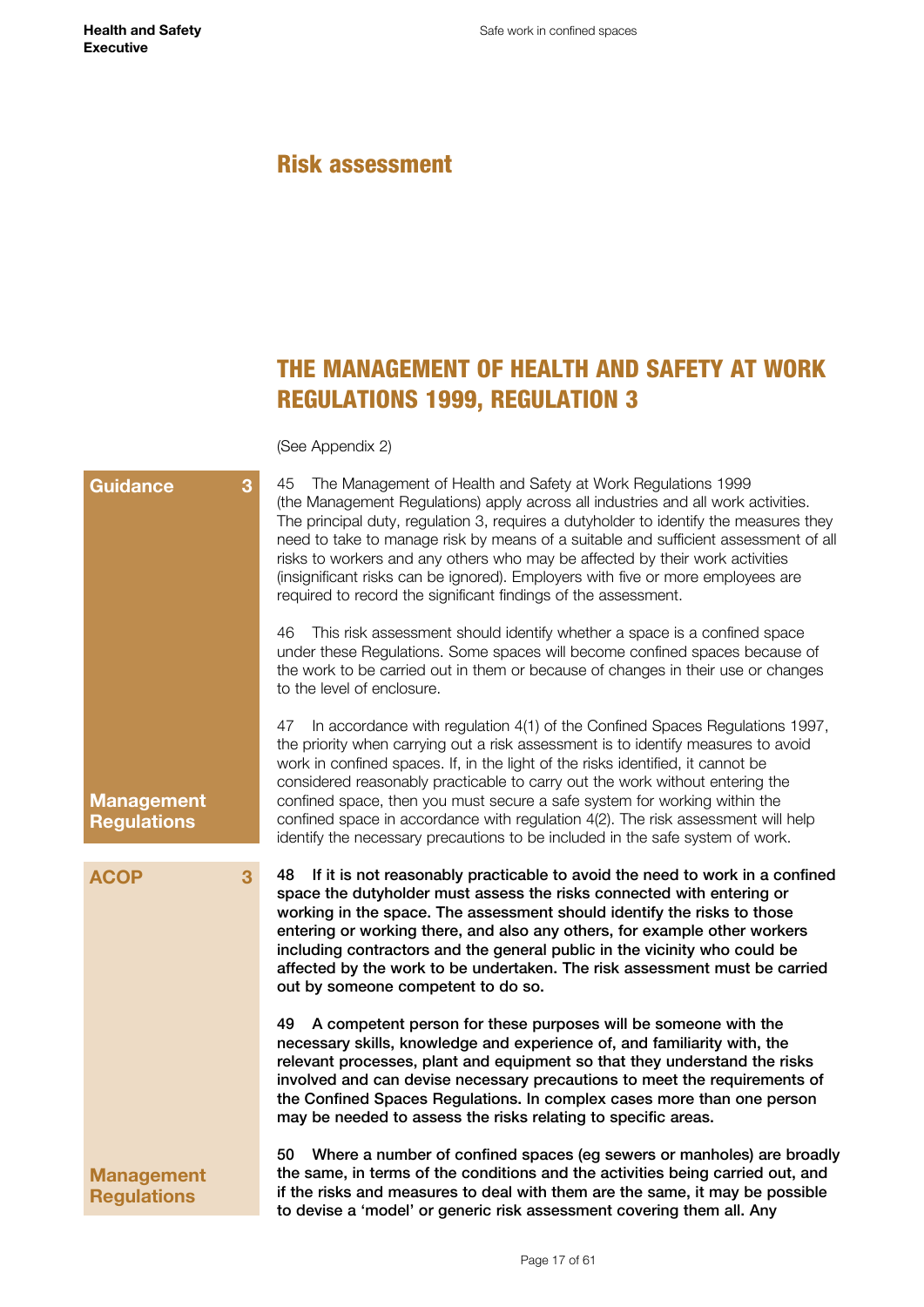<span id="page-17-0"></span>

| <b>ACOP</b><br><b>Management</b><br><b>Regulations</b> | 3 | differences in particular cases that would alter the conclusions of the model<br>risk assessment must be identified. Failure to include relevant information in<br>the risk assessment could lead to inadequate precautions in the subsequent<br>system of work.                                                                                                                                                                                                                      |
|--------------------------------------------------------|---|---------------------------------------------------------------------------------------------------------------------------------------------------------------------------------------------------------------------------------------------------------------------------------------------------------------------------------------------------------------------------------------------------------------------------------------------------------------------------------------|
| <b>Guidance</b>                                        | 3 | When carrying out an assessment, you should make use of all relevant<br>51<br>information available about the confined space. For example, there may be<br>information from engineering drawings, working plans or about relevant soil or<br>geological conditions. Assess this information in conjunction with information on<br>any processes that have already taken place or will take place in the course of the<br>work which could affect the condition of the confined space. |
|                                                        |   | Employees and their representatives should be consulted when assessing the<br>52<br>risks connected with entering or working in a confined space.                                                                                                                                                                                                                                                                                                                                     |
| <b>Management</b><br><b>Regulations</b>                |   | Give particular attention to situations where the work circumstances are<br>53<br>changing (for example at construction sites or steel fabrications) or where there are<br>temporary workers who are likely to have limited knowledge of the conditions and<br>dangers in the confined space. You should use this assessment to help identify the<br>correct individual to carry out the work, eg those with the correct training, physically<br>able to carry out the task etc.      |

Factors to be assessed **ACOP 3**

#### **General condition of the confined space**

54 You should assess the general condition of the confined space to identify what might be present or not present, and cause a problem, for example is the concentration of oxygen normal or is there any evidence of damage or corrosion? Any records relating to the confined space should be checked for relevant information. Consideration should be given to:

#### *Previous contents*

55 Information about any substances previously held, however briefly, in the confined space, will give an indication of what kind of hazard may be expected, for example toxic or flammable gases etc. Fires and explosions have been caused by ignition of substances thought to have been 'removed' some considerable time before, but which were, in fact, still present.

#### *Residues*

56 Dangers may arise from chemical residues or scale, rust, sludge or other residues in a confined space. For example, dangerous gas, fume or vapour can be released when scale, sludge or animal slurry is disturbed. Where there are residues, safe working procedures should assume that disturbance of the residue etc will release gas, fume or vapour.

#### *Contamination*

57 Contamination may arise from adjacent plant, processes, gas mains or surrounding land, soil or strata. Gases and liquids may leak, or may have leaked, into the confined space from adjacent plant, installations, processes or landfill sites. This is a particular risk where confined spaces are below ground because they can be contaminated by substances from installations many metres away.

**Management Regulations**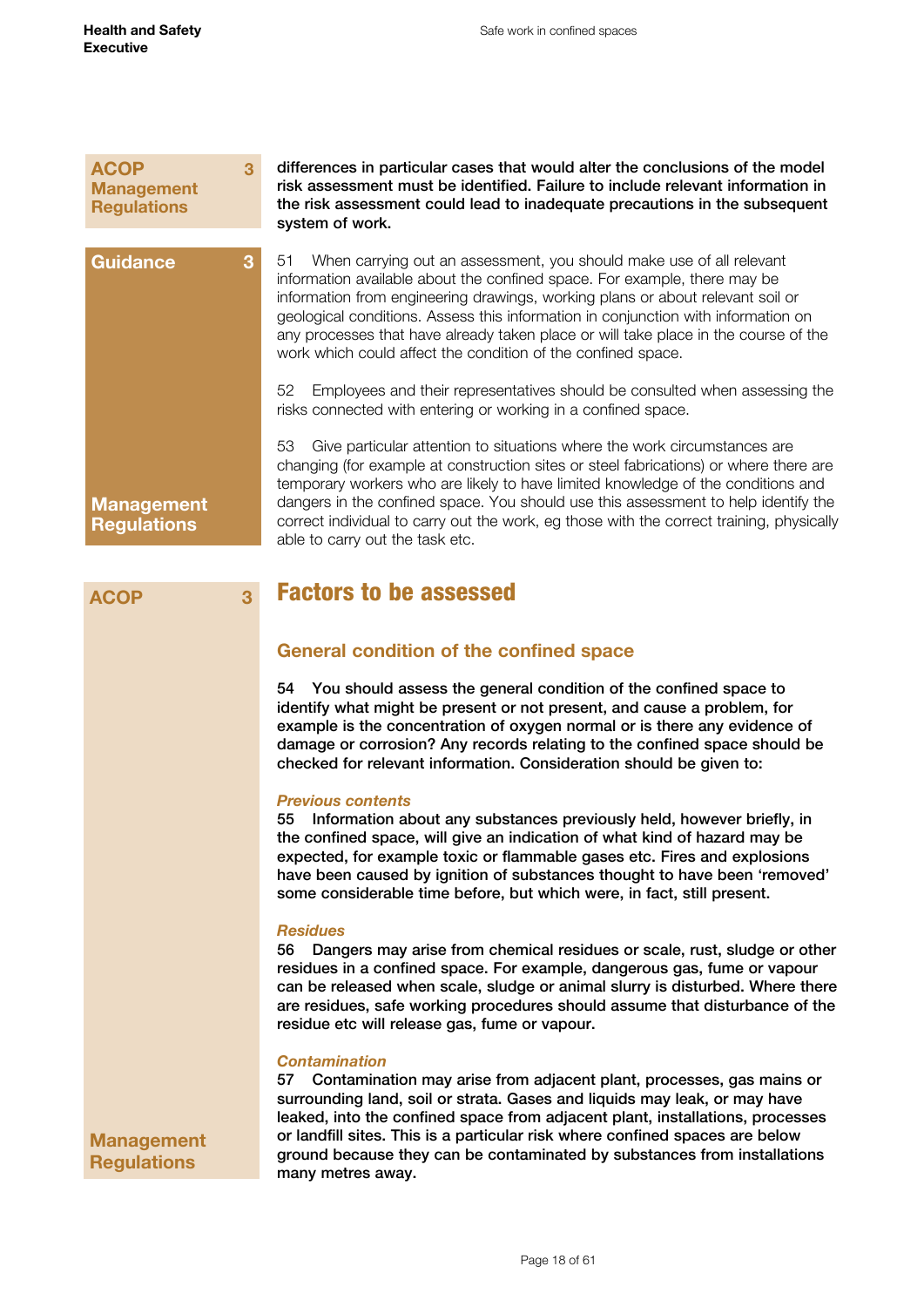| 3<br><b>ACOP</b>                        | In certain situations, water in ground strata and/or gases may enter the<br>58<br>confined space from the surrounding land, soil or strata. For example, acid<br>groundwater acting on limestone can lead to dangerous accumulations of<br>carbon dioxide.                                                                                                                                                                                                                                                                                                                                                                                                                                                                                                                                                                                                                                                                                                         |
|-----------------------------------------|--------------------------------------------------------------------------------------------------------------------------------------------------------------------------------------------------------------------------------------------------------------------------------------------------------------------------------------------------------------------------------------------------------------------------------------------------------------------------------------------------------------------------------------------------------------------------------------------------------------------------------------------------------------------------------------------------------------------------------------------------------------------------------------------------------------------------------------------------------------------------------------------------------------------------------------------------------------------|
|                                         | 59<br>Methane can occur from a number of sources including the decay of<br>organic matter and can be released from groundwater. Methane and other<br>gases can leach into groundwater and be released at distances remote from<br>the source. Sewers can be affected over long distances by water surges, for<br>example following sudden heavy rainfall upstream of where work is being<br>carried out.                                                                                                                                                                                                                                                                                                                                                                                                                                                                                                                                                           |
|                                         | Oxygen deficiency and oxygen enrichment<br>60 There are substantial risks if the concentration of oxygen in the<br>atmosphere varies significantly from normal (ie 20.9%). For example, oxygen<br>enrichment will increase flammability of clothing and other combustible<br>materials. Conversely, a relatively small reduction in the oxygen percentage<br>can lead to impaired mental ability, and can adversely affect others with pre-<br>existing medical conditions such as respiratory infections, asthma etc. The<br>effects are very rapid and generally there will be no warning to alert the<br>senses. This can happen even in circumstances where only a person's head<br>is inside a confined space. Very low oxygen concentrations (ie below 16%)<br>can lead to unconsciousness and death. Any difference in oxygen content<br>from normal should be investigated, the risk assessed, and appropriate<br>measures taken in the light of the risk. |
|                                         | 61<br>Particular care should be taken in environments created with a<br>specifically reduced oxygen concentration in the atmosphere produced by<br>removing oxygen or increasing concentration of another gas, usually nitrogen<br>(a hypoxic environment). This should include restrictions on access and alarm<br>systems to alert workers when oxygen limits drop below a safe limit.                                                                                                                                                                                                                                                                                                                                                                                                                                                                                                                                                                           |
|                                         | <b>Physical dimensions</b><br>62 You must consider the possible effects of the dimensions and layout of<br>the confined space. Air quality can differ if the space contains remote or low-<br>lying compartments. You should also take account of isolated pockets or<br>regions within the space when choosing ventilation methods.                                                                                                                                                                                                                                                                                                                                                                                                                                                                                                                                                                                                                               |
|                                         | Hazards arising from the work                                                                                                                                                                                                                                                                                                                                                                                                                                                                                                                                                                                                                                                                                                                                                                                                                                                                                                                                      |
|                                         | You should assess hazards that arise directly from the work to be<br>63<br>undertaken in the confined space. The work itself may produce the hazard.<br>Alternatively, conditions may become hazardous when work is done in<br>conjunction with residues, contamination etc. Work being done on the<br>exterior of the confined space (eg external welding) could also generate<br>hazardous conditions within. Hazards that can be introduced into a space<br>that may otherwise be safe include:                                                                                                                                                                                                                                                                                                                                                                                                                                                                 |
|                                         | <b>Cleaning chemicals</b><br>Chemicals used for cleaning could affect the atmosphere directly or<br>64<br>interact with residual substances present in the confined space.                                                                                                                                                                                                                                                                                                                                                                                                                                                                                                                                                                                                                                                                                                                                                                                         |
| <b>Management</b><br><b>Regulations</b> | <b>Sources of ignition</b><br>Welding could act as a source of ignition for flammable gases, vapours<br>65<br>(eg from residues), dusts, plastics and many other materials which may burn<br>leading to a fire or explosion. Welding on the outside of a confined space can                                                                                                                                                                                                                                                                                                                                                                                                                                                                                                                                                                                                                                                                                        |

Page 19 of 61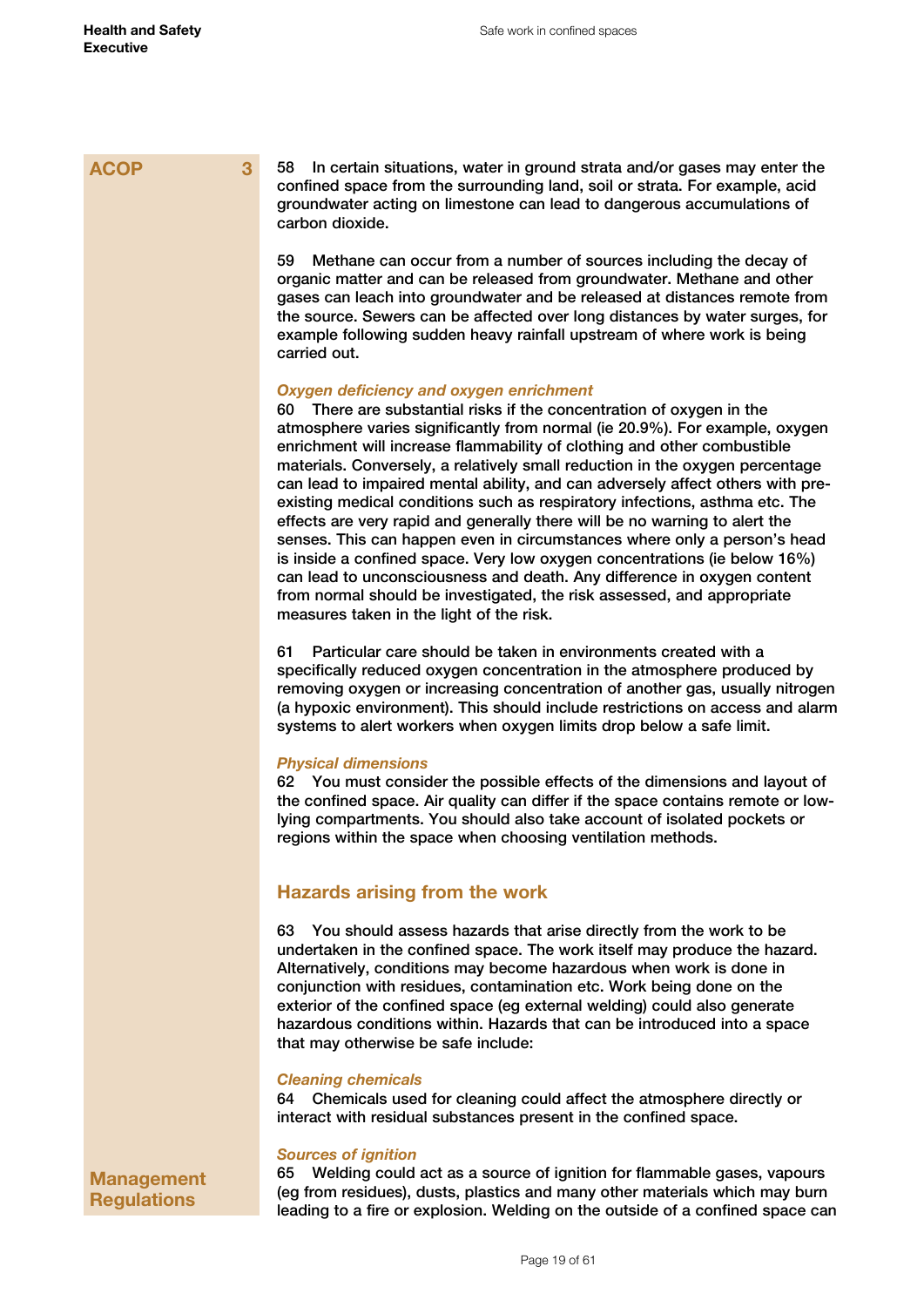Page 20 of 61

| <b>ACOP</b><br>3                        | easily ignite materials in contact with the metal on the inside. Tools and<br>equipment, including lighting, may need to be inherently safe or specially<br>protected where they are likely to be used in potentially flammable or<br>explosive atmospheres so that they do not present a source of ignition.                                                                                                                                                                                                                                                                                                                                                                                                                                                                                               |
|-----------------------------------------|-------------------------------------------------------------------------------------------------------------------------------------------------------------------------------------------------------------------------------------------------------------------------------------------------------------------------------------------------------------------------------------------------------------------------------------------------------------------------------------------------------------------------------------------------------------------------------------------------------------------------------------------------------------------------------------------------------------------------------------------------------------------------------------------------------------|
|                                         | <b>Increasing temperature</b><br>Hot work may cause a significant increase in temperature within the<br>66<br>confined space. Welding, for example either within the confined space or on<br>the outside, can increase the temperature. Strenuous work activity can also<br>have an effect on thermal comfort of workers, particularly where PPE is worn<br>to protect workers from other risks to safety and health.                                                                                                                                                                                                                                                                                                                                                                                       |
|                                         | <b>Hazards from outside the space</b>                                                                                                                                                                                                                                                                                                                                                                                                                                                                                                                                                                                                                                                                                                                                                                       |
|                                         | 67<br>You should assess the need to isolate the confined space to prevent<br>dangers arising from outside. For example:                                                                                                                                                                                                                                                                                                                                                                                                                                                                                                                                                                                                                                                                                     |
|                                         | <b>Ingress of substances</b><br>There may be a risk of substances (liquids, gases, steam, water, raw<br>68<br>materials) from nearby processes and services entering the confined space.<br>This could be caused by the inadvertent operation of machinery. You should<br>normally disconnect power to such equipment and take measures to ensure<br>that it cannot be reconnected until it is safe to do so, taking care not to<br>isolate vital services such as sprinkler systems, communications etc. Also,<br>measures are needed to prevent the substance normally held in the confined<br>space from being automatically delivered. There may also be a risk of carbon<br>monoxide, carbon dioxide and nitrogen dioxide present in the exhaust of<br>combustion engines entering the confined space. |
|                                         | <b>Emergency rescue</b>                                                                                                                                                                                                                                                                                                                                                                                                                                                                                                                                                                                                                                                                                                                                                                                     |
| <b>Management</b><br><b>Regulations</b> | 69<br>You should assess the requirements for emergency rescue<br>arrangements. Possible emergencies should be anticipated and appropriate<br>rescue arrangements made. The likely risks, and therefore the equipment and<br>measures needed for a rescue by nearby employees, must be identified and<br>the equipment made available for use.                                                                                                                                                                                                                                                                                                                                                                                                                                                               |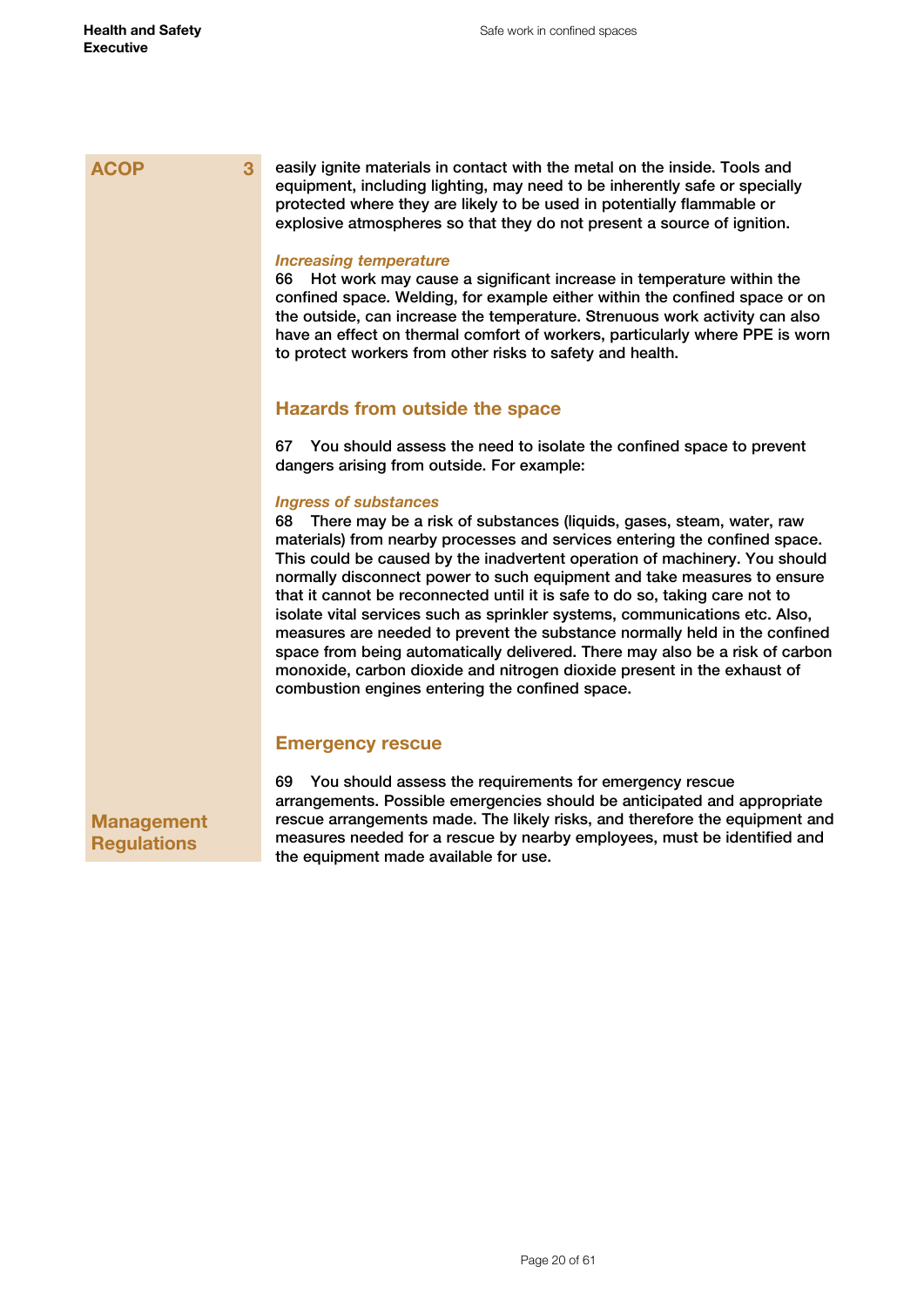### <span id="page-20-0"></span>Preventing the need for entry

### CONFINED SPACES REGIII ATIONS 1997

### Regulation 4 Work in confined spaces

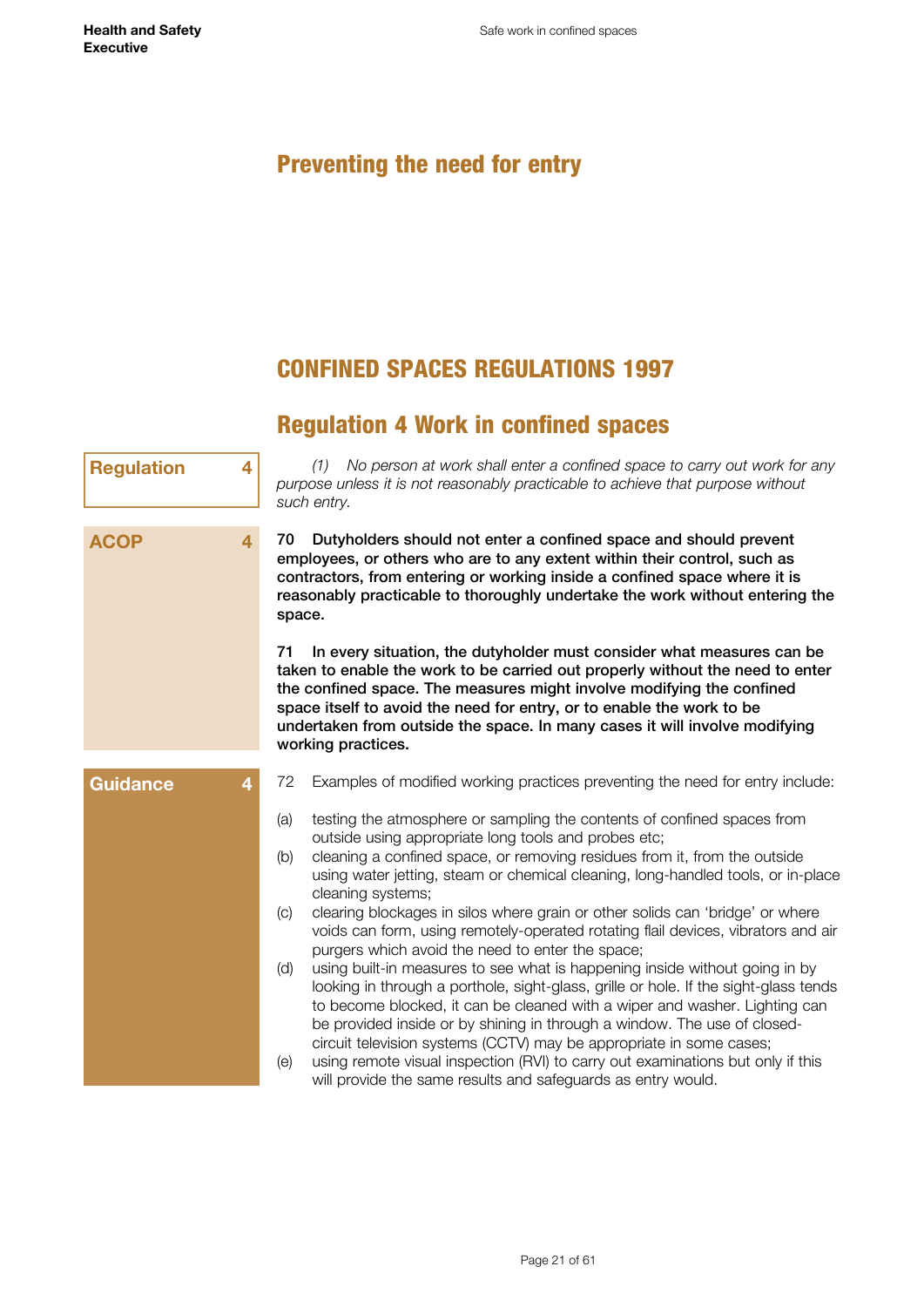### <span id="page-21-0"></span>Duties with regard to the design and construction of confined spaces

# HEALTH AND SAFETY AT WORK ETC ACT 1974, SECTION 6

(See Appendix 2)

# CONSTRUCTION (DESIGN AND MANAGEMENT) REGULATIONS 2007, REGULATION 11

(See Appendix 2)

| <b>Guidance</b>                            | Section 6 of the HSW Act places a duty on designers, manufacturers,<br>73.<br>importers and suppliers of articles for use at work to ensure, so far as reasonably<br>practicable, that the article is designed and constructed so that it will be safe and<br>without risk to health.                                                                                                                                                                                                                                                                                                                                                              |
|--------------------------------------------|----------------------------------------------------------------------------------------------------------------------------------------------------------------------------------------------------------------------------------------------------------------------------------------------------------------------------------------------------------------------------------------------------------------------------------------------------------------------------------------------------------------------------------------------------------------------------------------------------------------------------------------------------|
|                                            | The Provision and Use of Work Equipment Regulations 1998 (regulation 4)<br>74<br>place a duty on employers to ensure that work equipment is constructed or<br>adapted so that it will not affect the health or safety of any person when used or<br>provided for the intended purpose.                                                                                                                                                                                                                                                                                                                                                             |
|                                            | Where plant and equipment unavoidably include confined spaces, designers,<br>75<br>manufacturers, importers, suppliers, erectors and installers should eliminate or,<br>where this is not possible, minimise the need to enter such spaces both during<br>normal use or working, and for cleaning and maintenance.                                                                                                                                                                                                                                                                                                                                 |
|                                            | Regulation 11 of the Construction (Design and Management) Regulations<br>76<br>2007 (CDM) places a duty on designers to ensure that any design includes<br>adequate regard to the need to avoid foreseeable risks to the health and safety of<br>any person on the structure at any time.                                                                                                                                                                                                                                                                                                                                                          |
|                                            | You can take a variety of measures to remove the need for people to have to<br>77<br>enter a confined space to work. However, there may be specific methods of<br>working such as tunnelling, which despite creating a confined space may<br>nevertheless be the best overall option in view of the risk assessment. Engineers,<br>architects, contractors and others who design, construct or modify buildings,<br>structures etc should aim to eliminate or minimise the need to enter a confined<br>space. For example, conical bases on process vessels can be designed so that<br>in-place cleaning systems can flush out debris effectively. |
| <b>HSW Act</b><br><b>CDM</b> regulation 11 | Normal working, cleaning and inspection, and maintenance work should be<br>78<br>considered at the design stage to ensure entirely new hazards are not introduced.<br>Designers should consult users carefully about their requirements. Where it is not                                                                                                                                                                                                                                                                                                                                                                                           |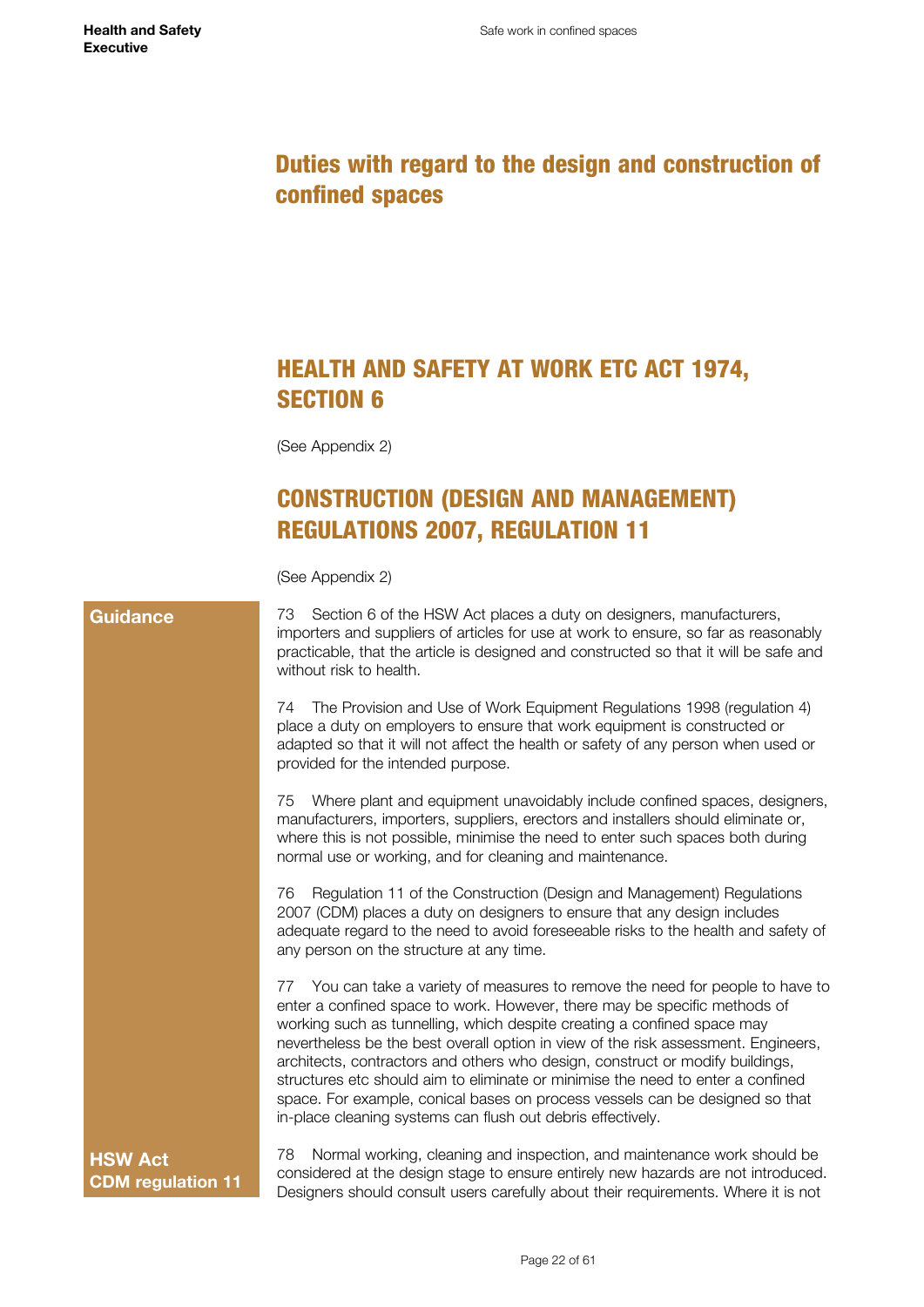| Guidance                                   | reasonably practicable to avoid entry, the design should incorporate easy access,<br>taking account of requirements in the event of emergencies. For example:                              |
|--------------------------------------------|--------------------------------------------------------------------------------------------------------------------------------------------------------------------------------------------|
|                                            | the design should incorporate manholes sited at the bottom or low down in<br>(a)<br>the structure;<br>the suitability of access and working platforms etc should be considered; and<br>(b) |
| <b>HSW Act</b><br><b>CDM</b> regulation 11 | design of the space itself should reduce the need for entry, eg by<br>(C)<br>incorporating sample points, rodding eyes, nozzles etc for atmospheric<br>testing.                            |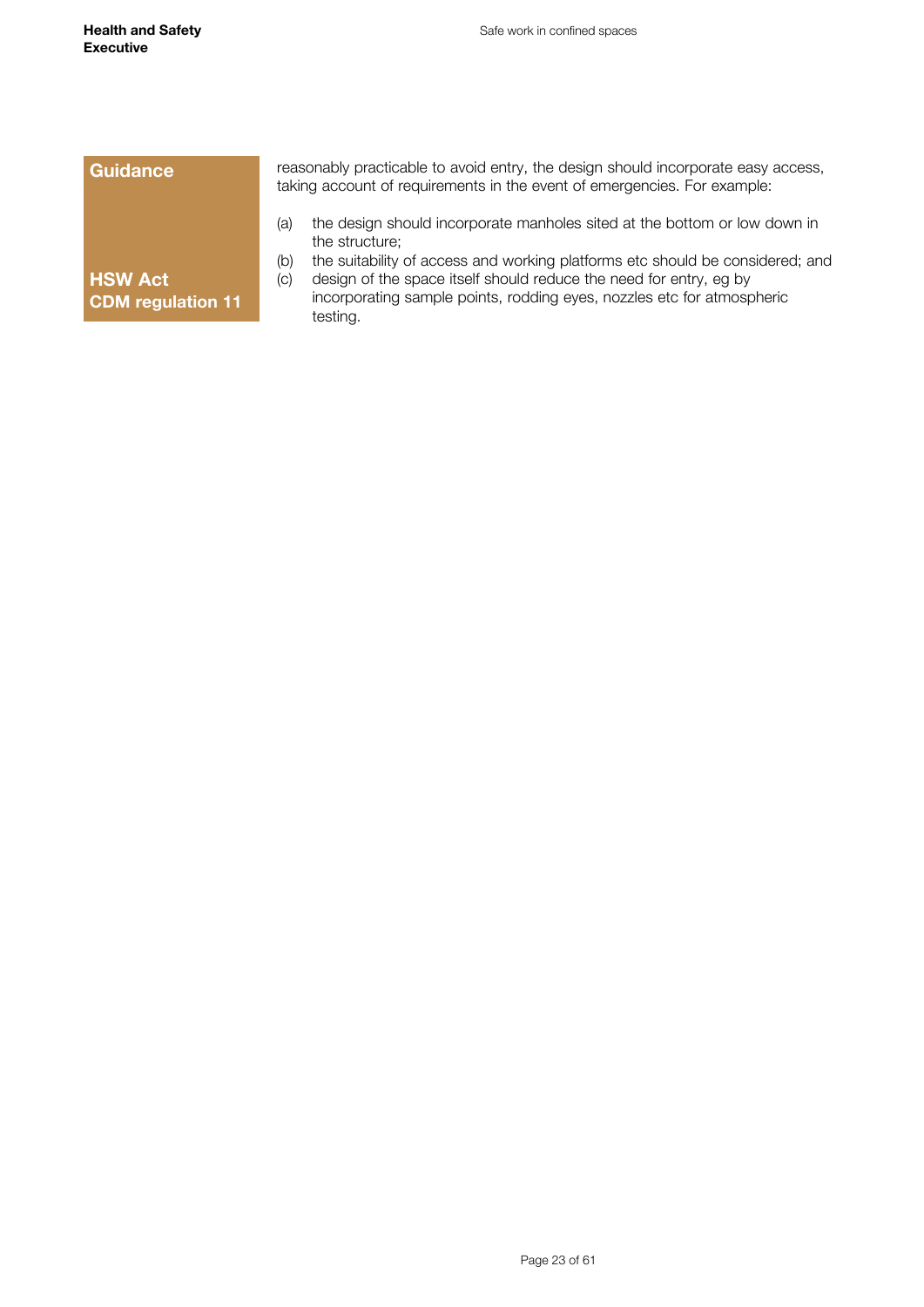### <span id="page-23-0"></span>Safe working in confined spaces

### CONFINED SPACES REGIII ATIONS 1997

### Regulation 4 Work in confined spaces

| <b>Regulation</b> | 4 | (2) Without prej<br>practicable, no person<br>a result of an emergen<br>with a system of work<br>work safe and without                                                                              |
|-------------------|---|-----------------------------------------------------------------------------------------------------------------------------------------------------------------------------------------------------|
| <b>ACOP</b>       | 4 | Where it is not r<br>79<br>to undertake work, th<br>system of work is us<br>priority to eliminating<br>precautions are need                                                                         |
|                   |   | 80 To be effective,<br>the work to be done<br>a formal record that a<br>in advance, and the r<br>before the work is all<br>appropriate precautio<br>system of work will o                           |
|                   |   | <b>Precautions to be</b><br>81<br>The precautions<br>nature of the confine<br>example, the risks in<br>with solvents will be<br>involved when under<br>work in a sewer.                             |
|                   |   | 82 -<br>The main eleme<br>and which may form                                                                                                                                                        |
|                   |   | (a)<br>supervision;<br>(b)<br>competence for<br>communications<br>(c)<br>testing/monitori<br>(d)<br>(e)<br>gas purging;<br>(f)<br>ventilation;<br>removal of resid<br>(g)<br>inalation from a<br>/뇌 |

*(2) Without prejudice to paragraph (1) above, so far as is reasonably practicable, no person at work shall enter or carry out any work in or (other than as a result of an emergency) leave a confined space otherwise than in accordance*  which, in relation to any relevant specified risks, renders that risks to health.

easonably practicable to avoid entering a confined space ne dutyholder is responsible for ensuring that a safe ed. In designing a safe system of work, they should give the source of any danger before deciding what led for entry.

a safe system of work should be in writing and set out and the precautions to be taken. When written down it is all foreseeable hazards and risks have been considered necessary precautions have been taken and are in place lowed to begin. The safe procedure consists of all ons taken in the correct sequence. In practice, a safe nly ever be as good as its implementation.

#### **Prencified in the safe system of work**

required in a safe system of work will depend on the d space and the results of the risk assessment. For volved and precautions needed for cleaning car interiors relatively straightforward by comparison with those taking welding work inside a chemical reactor vessel, or

nts to consider when designing a safe system of work, the basis of a 'permit-to-work', are:

- confined spaces working;
- (c) communications;
- ng the atmosphere;
- lues;
- (h) isolation from gases, liquids and other flowing materials;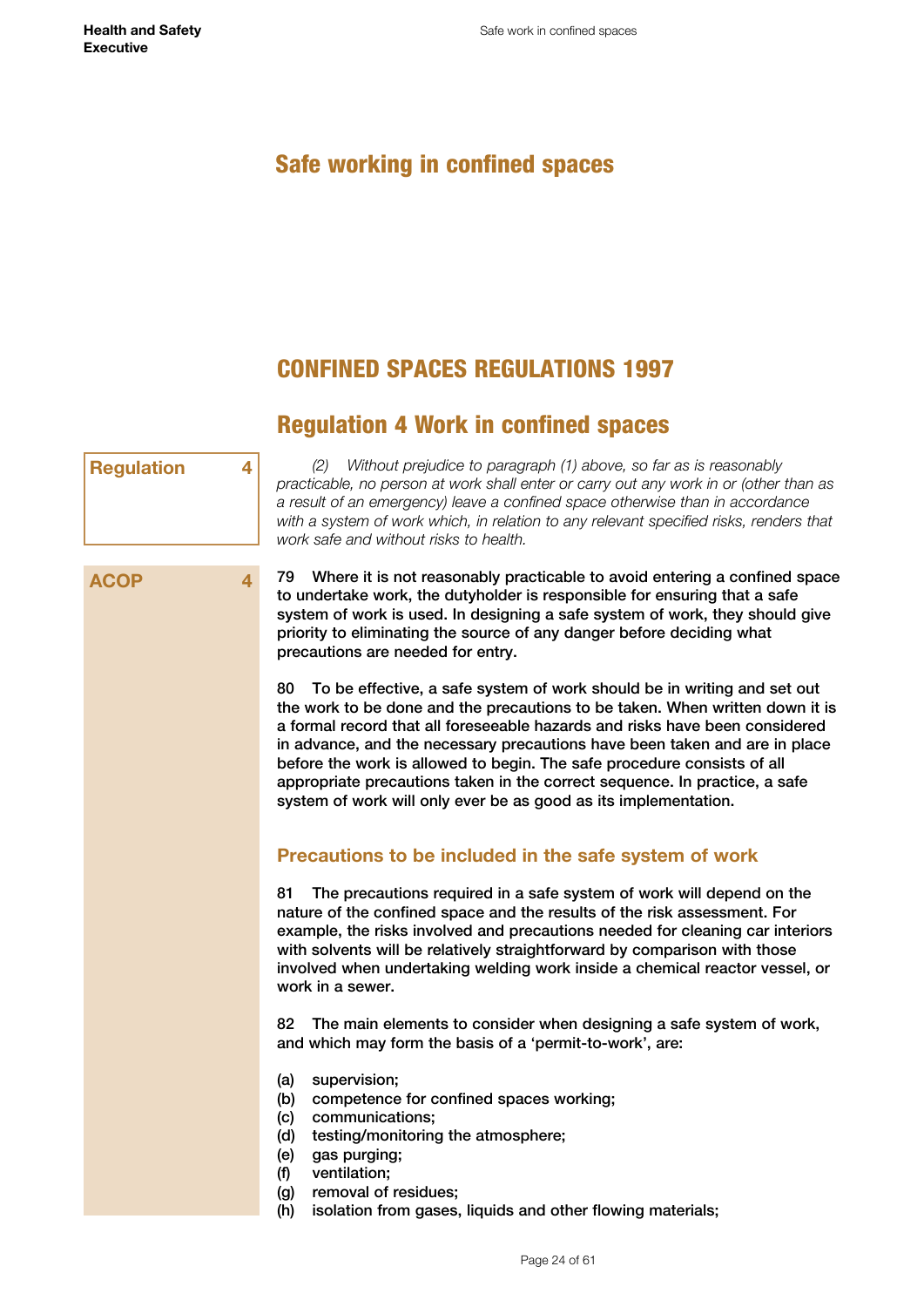| <b>ACOP</b> | 4 | isolation from mechanical and electrical equipment;<br>(i)<br>selection and use of suitable equipment;<br>(i)<br>(k)<br>PPE and RPE;<br>portable gas cylinders and internal combustion engines;<br>(1)<br>gas supplied by pipes and hoses;<br>(m)<br>access and egress;<br>(n)<br>fire prevention;<br>(o)<br>lighting;<br>(p)<br>static electricity;<br>(q)<br>(r)<br>smoking;<br>emergencies and rescue;<br>(s)<br>(t)<br>limited working time.<br><b>Supervision</b><br>The degree of supervision should be based on the findings of the risk<br>83<br>assessment. In some cases an employer might simply instruct an employee<br>how to do the work and then periodically check that all is well, for example if<br>the work is routine, the precautions straightforward, and all the arrangements<br>for safety can be properly controlled by the person carrying out the work. It is<br>more likely that the risk assessment will identify a level of risk that requires<br>the appointment of a competent person (see paragraph 49) to supervise the<br>work and who may need to remain present while the work is being<br>undertaken. |
|-------------|---|----------------------------------------------------------------------------------------------------------------------------------------------------------------------------------------------------------------------------------------------------------------------------------------------------------------------------------------------------------------------------------------------------------------------------------------------------------------------------------------------------------------------------------------------------------------------------------------------------------------------------------------------------------------------------------------------------------------------------------------------------------------------------------------------------------------------------------------------------------------------------------------------------------------------------------------------------------------------------------------------------------------------------------------------------------------------------------------------------------------------------------------------|
|             |   | It will be the supervisor's role to ensure that the permit-to-work system,<br>84<br>where applicable, operates properly, the necessary safety precautions are<br>taken, and that anyone in the vicinity of the confined space is informed of the<br>work being done.                                                                                                                                                                                                                                                                                                                                                                                                                                                                                                                                                                                                                                                                                                                                                                                                                                                                         |

#### *Competence for confined spaces working*

85 Workers must have adequate training and experience in the particular work involved to be competent to work safely in a confined space. Training standards must be appropriate to the task, and to the individual's roles and responsibilities, so that work can be carried out safely. Where the risk assessment indicates that properly trained individuals can work for periods without supervision, you should check that they are competent to follow the established safe system of work and have been provided with adequate information and instruction about the work to be done.

#### *Communications*

86 An adequate communication system must be in place and should enable communication:

- (a) between those inside the confined space;
- (b) between those inside the confined space and those outside; and
- (c) to summon help in case of emergency.

87 Whatever system is used, and it can be based on speech, tugs on a rope, the telephone, radio etc, all messages should be able to be communicated easily, rapidly and unambiguously between relevant people. Consider whether the communication methods are appropriate for any workers wearing breathing apparatus. The communication system should also cover the need for those outside the space to raise the alarm and set in motion emergency rescue procedures.

88 Equipment such as telephones and radios should be specially protected so that it does not present a source of ignition where there is a risk of flammable or potentially explosive atmospheres.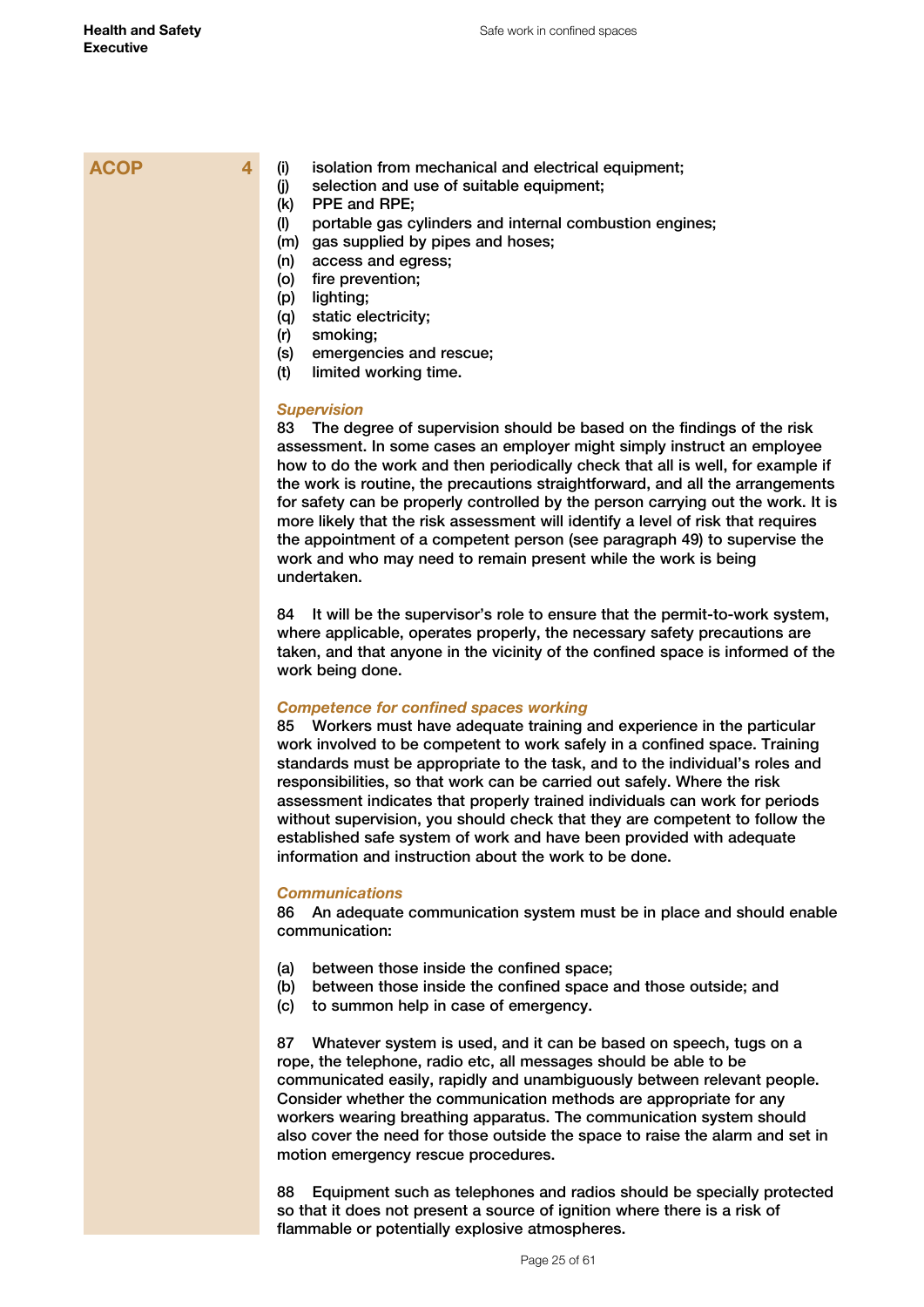**ACOP 4**

#### *Testing/monitoring the atmosphere*

89 Prior to entry, the atmosphere within a confined space should be tested to check the oxygen concentration or for the presence of hazardous gas, fume or vapour. Testing should be carried out where knowledge of the confined space (eg from information about its previous contents or chemicals used in a previous activity in the space) indicates that the atmosphere might be contaminated or to any extent unsafe to breathe, or where any doubt exists as to the condition of the atmosphere. Testing should also be carried out if the atmosphere was known to be contaminated previously, was ventilated as a consequence, and needed to be tested to check the result.

#### *Retesting*

90 Where the atmosphere in the space may not be safe to breathe and requires testing, the findings of the risk assessment should indicate whether testing should be carried out on each occasion that the confined space is re-entered, even where the atmosphere initially was found to be safe to breathe. Regular monitoring may be necessary to ensure that there is no change in the atmosphere while the work is being carried out, particularly where there is a known potential for adverse changes during the work.

91 The conditions should be continuously monitored when, for example, forced ventilation is being used, and where the work activity could give rise to changes in the atmosphere. The exact testing, retesting and monitoring requirements should be defined by a competent person within the safe system of work. This regular monitoring of the atmosphere in a confined space may be through the use of fixed monitors used within an area to protect a number of workers or through the use of personal/portable monitors worn by individual workers.

#### *Monitoring and detecting equipment*

92 The choice of monitoring and detecting equipment will depend on the circumstances and knowledge of possible contaminants and you may need to take advice from a competent person when deciding on the type that best suits the situation. For example, when testing for toxic or asphyxiating atmospheres suitably calibrated chemical detector tubes or portable atmospheric monitoring equipment may be appropriate.

93 Monitoring equipment should be in good working order. Where necessary, it should be calibrated and tested at least in accordance with the manufacturer's recommendations, or in line with some other schedule (identified from the findings of the risk assessment) that may differ from the manufacturer's requirements. Testing and calibration may be included in daily operator checks (a response check) where identified as necessary.

94 Where there is a potential risk of flammable or explosive atmospheres, equipment specifically designed to measure for these will be required. All such monitoring equipment should be specifically suited for use in potentially flammable or explosive atmospheres. Explosimeters/flammable gas monitors must be calibrated for the different gases or vapours which the risk assessment has identified could be present and these may need alternative calibrations for different confined spaces. The manufacturer will be able to identify the appropriate calibrations for the possible gases.

#### *Oxygen content*

95 Inhaling an atmosphere that contains no oxygen can cause loss of consciousness in a matter of seconds.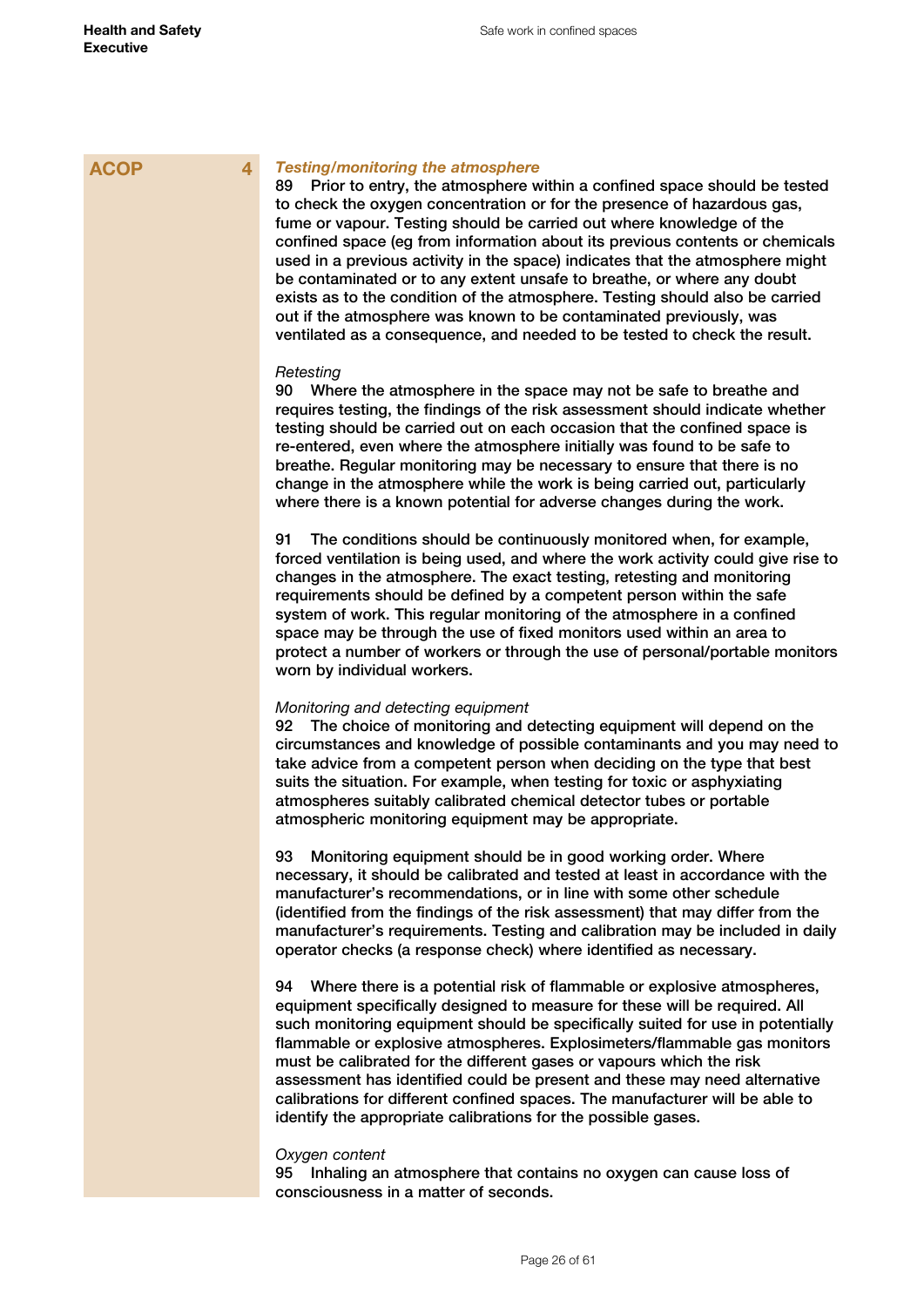#### **ACOP 4**

96 Testing to measure the oxygen content should be carried out before testing for concentration of flammable gases, followed by any further tests for toxic gases, vapours and dusts. Additional tests may be required for the presence of contaminants in liquid or solid form when the risk assessment indicates that they may be present. Some flammable substances also have toxic properties, which may need to be considered as part of the testing process.

#### *Competent testers*

97 Testing should be carried out by people who are competent in the practice and aware of the existing standards for the relevant airborne contaminates being measured and are also instructed and trained in the risks involved in carrying out such testing in a confined space. Those carrying out the testing should also be capable of interpreting the results and taking any necessary action. Records should be kept of the results and findings.

#### *Testing from outside*

98 The atmosphere in a confined space can often be tested from the outside, without the need for entry, by drawing samples through a long probe. Where flexible sample tubing is used, ensure that it is not impeded by kinks, blockages, or blocked or restricted nozzles and that sufficient time is allowed for samples of the atmosphere to displace the normal air in the probe. The atmosphere in sufficiently representative samples of the space should be tested to check for pockets of poor air quality, especially if there is any doubt about the thoroughness of ventilation. If it becomes necessary for the tester to enter the confined space, the work then should be carried out in accordance with the advice in this guidance.

#### *Emergencies*

99 Local emergency services attending an emergency incident may necessarily require the immediate use of self-contained breathing apparatus, under controlled and monitored entry conditions, without following the testing procedures. This is due to the constraints on affecting an immediate rescue.

#### *Gas purging*

100 Where the risk assessment has identified the presence or possible presence of flammable or toxic gases or vapours, there may be a need to purge the gas or vapour from the confined space. This can be done with air or an inert gas where toxic contaminants are present, but with inert gas only where there are flammable contaminants. You can only use inert gas for purging flammable gas or vapour because any purging with air could produce a flammable mixture within the confined space. Where purging has been carried out, the atmosphere must be tested to check that purging has been effective, and that it is safe to breathe, before allowing people to enter.

101 When removing a flammable or explosive hazard by purging with inert gas, for instance using nitrogen displacement, if the work cannot be carried out from a safe position outside the confined space, you must put in place a permit-to-work system that identifies the standard of protection of all exposed people (workers, those providing emergency help, and others in the vicinity of the space). This would include use of full breathing apparatus.

102 Take account of the possibility of exposure both to employees and nonemployees from vented gases as a result of purging. During purging, take precautions to protect those outside the confined space from toxic, flammable, irritating gases and vapours etc.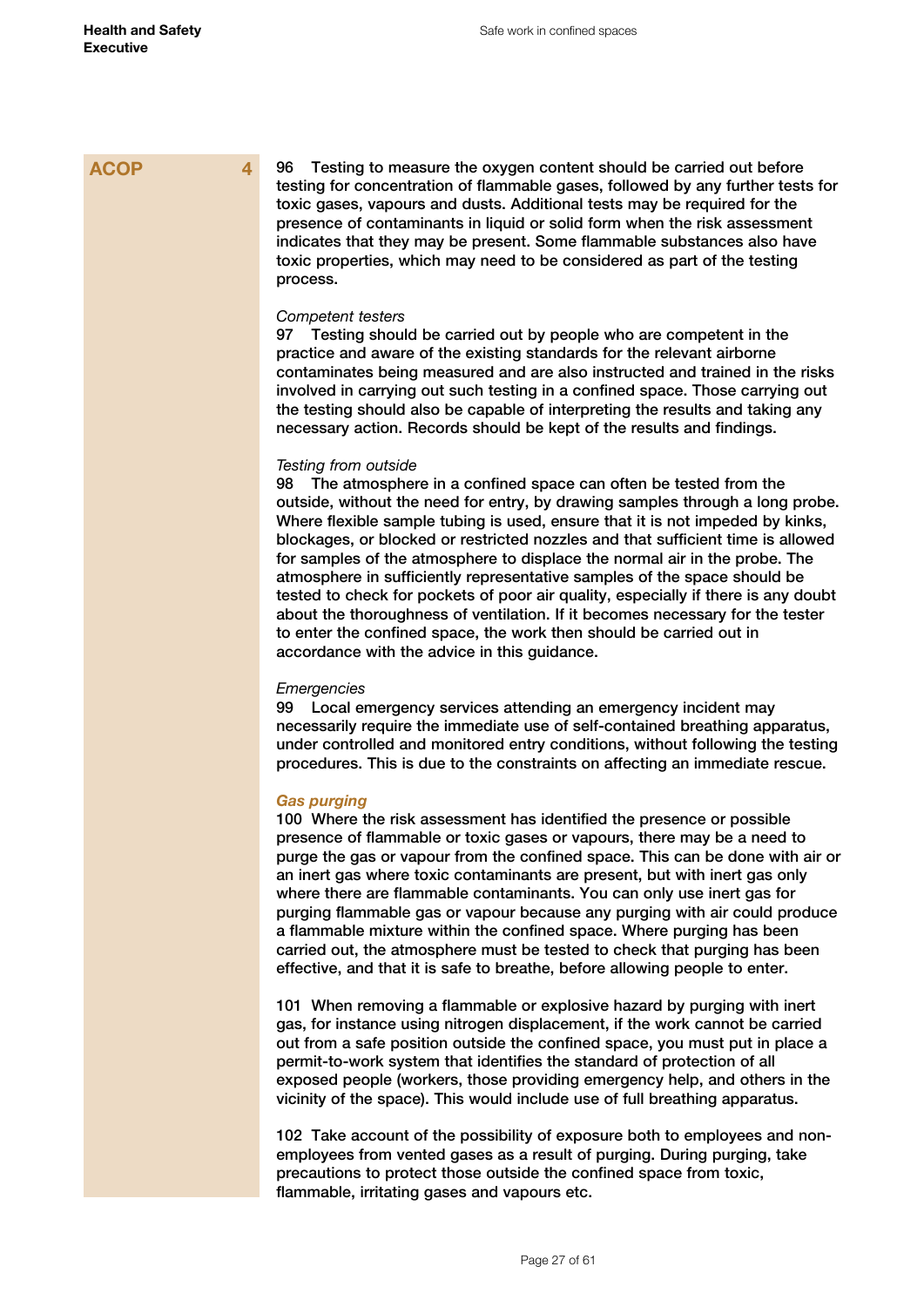**ACOP 4**

#### *Ventilation*

103 Some confined spaces require mechanical ventilation to provide sufficient fresh air to replace the oxygen that is being used up by people working in the space, and to dilute and remove gas, fume or vapour produced by the work. This can be done by using a blower fan and trunking and/or an exhaust fan or ejector and trunking (provided that there is an adequate supply of fresh air to replace the used air). Fresh air should be drawn from a point where it is not contaminated either by used air or other pollutants. Never introduce additional oxygen into a confined space to 'sweeten' the air as this can lead to oxygen enrichment in the atmosphere that can render certain substances (eg grease) liable to spontaneous combustion, and will greatly increase the combustibility of other materials. Oxygen above the normal concentration in air may also have a toxic effect if inhaled.

104 When considering the ventilation method, take account of the layout of the space, the position of openings etc and the properties of the pollutants, so that circulation of air for ventilation is effective. Natural ventilation may suffice if there are sufficient top and bottom openings in a vessel. For example, if a small tank containing heavy vapour has a single top manhole it may be sufficient to exhaust from the bottom of the tank with a ventilation duct while allowing 'make-up' air to enter through the manhole.

105 For complicated spaces where several pockets of gas or vapour might collect, a more complex ventilation system will be needed to ensure thorough ventilation. Forced ventilation or ventilation providing a combination of exhaust and supply of fresh air may be more effective.

106 Extract ventilation should be routed away from possible sources of re-entry, and to a place that will not create additional risks. In all cases an airline or trunking should be introduced at, or extend to, the bottom of the vessel to ensure removal of heavy gas or vapour and effective circulation of air; such airline or trunking should not hinder access to or egress from the confined space.

#### *Removal of residues*

107 Cleaning or removal of residues is often the purpose of confined space work. In some cases residues will need to be removed to allow other work to be undertaken safely. Appropriate measures should be taken where risks from the residues are identified. For example, dangerous substances (such as hazardous gas, fume or vapour) can be released when residues are disturbed or, particularly, when heat is applied to them. The measures might include the use of powered ventilation equipment, specially protected electrical equipment for use in hazardous atmospheres, respiratory protective equipment and atmospheric monitoring. The cleaning or removal process might need to be repeated to ensure that all residues have been removed, and may need to deal with residues trapped in sludge, scale or other deposits, brickwork, or behind loose linings, in liquid traps, in joints in vessels, in pipe bends, or in other places where removal is difficult.

#### *Isolation from gases, liquids, and other flowing materials*

108 Confined spaces should be securely isolated from ingress of substances that could pose a risk to those working within the space.

**Guidance 4**

109 An effective method is to disconnect the confined space completely from every item of plant either by removing a section of pipe or duct or by inserting blanks. If blanks are used, the spectacle type with one lens solid and the other a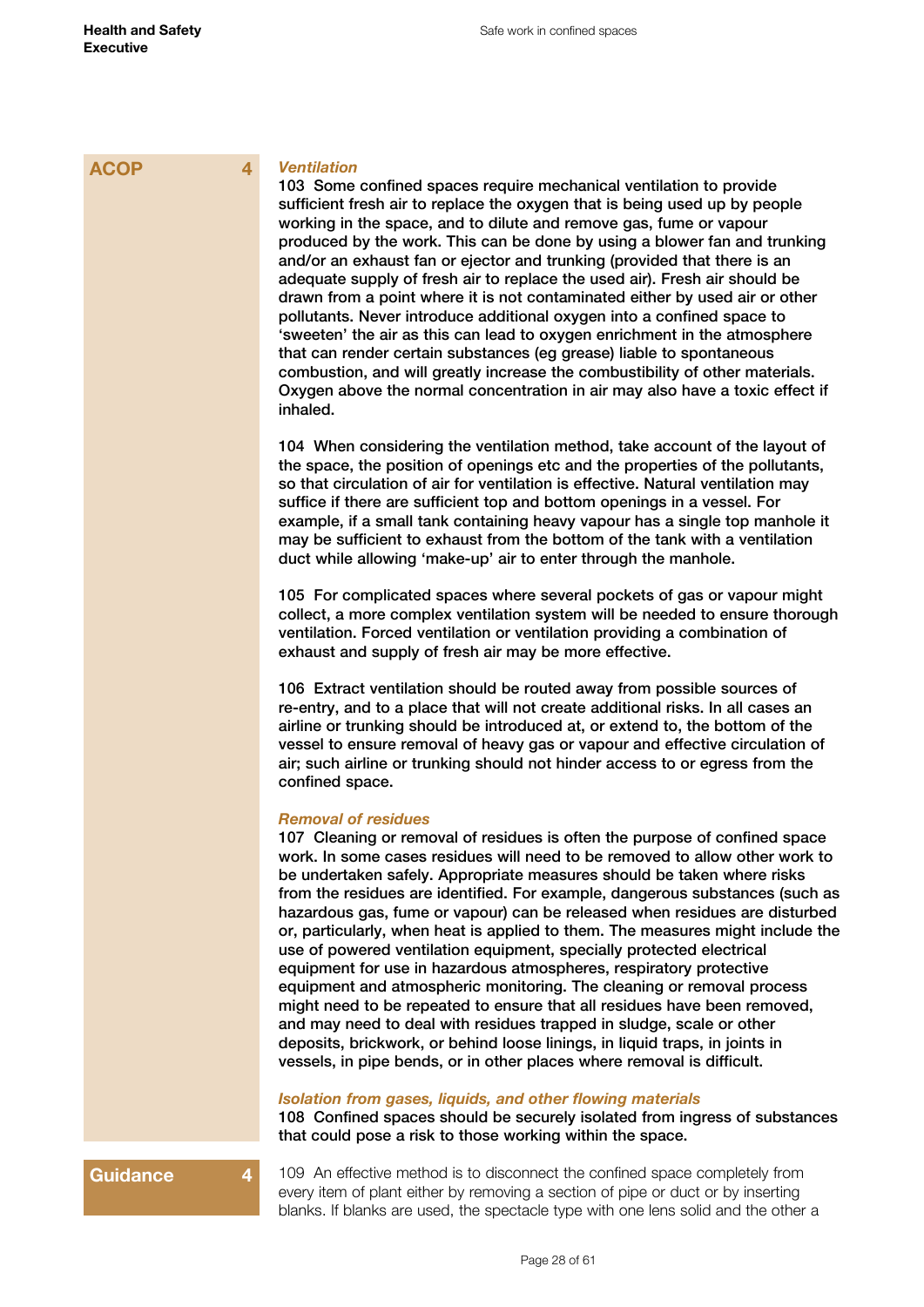ring makes checking easier. When disconnection cannot be done in this way one alternative is a suitable, reliable valve that is locked shut, providing there is no possibility of it allowing anything to pass through when locked, or of being unlocked when people are inside the confined space. 110 Barriers such as a single brick wall, a water seal, or shut-off valves or those sealed with sand or loam to separate one section of plant from another, are sometimes present at a confined space and offer some degree of isolation of the space. However, these barriers are usually provided for normal working and may not provide the level of safety protection necessary for the high risks often found in confined spaces. A more substantial means of isolation may therefore be needed. Whatever means of isolation is used it must be tested to ensure it is sufficiently reliable by checking for substances to see if isolation has been effective. *Isolation from mechanical and electrical equipment*  111 Some confined spaces contain electrical and mechanical equipment with power supplied from outside the space. Unless the risk assessment specifically enables the system of work to allow power to remain on, either for the purposes of the task being undertaken or as vital services (ie lighting, vital communications, firefighting, pumping where flooding is a risk, or cables distributing power to other areas), the power should be disconnected, separated from the equipment, and a check made to ensure isolation has been effective. 112 Isolation could include locking off the switch and formally securing the key in accordance with a permit-to-work, until it is no longer necessary to control access. Lock and tag systems can be useful here, where each operator has their own lock and key giving self-assurance of the inactivated mechanism or system. Check there is no stored energy of any kind left in the system that could activate the equipment inadvertently. *Selection and use of suitable equipment*  113 Any equipment provided for use in a confined space must be suitable for the purpose. Where there is a risk of a flammable gas seeping into a confined space and which could be ignited by electrical sources (eg a portable hand lamp), specially protected electrical equipment should be used, for example a lamp certified for use in explosive atmospheres. Note that specially designed low-voltage portable lights, while offering protection against electrocution, could still present ignition sources and are not in themselves safer in flammable or potentially explosive atmospheres. All equipment should be carefully selected bearing in mind the conditions and risks where it will be used. Earthing should be considered to prevent static charge build-up. In addition to isolation, mechanical equipment may need to be secured against free rotation, as people may tread or lean on it, and risk trapping or falling. *Personal protective equipment and respiratory protective equipment*  114 So far as reasonably practicable you should ensure that a confined space is safe to work in without the need for personal protective equipment (PPE) and respiratory protective equipment (RPE). PPE and RPE should be a last resort, except for rescue work (including the work of the emergency services), because its use can make movement more difficult, it can add to the effects of hot temperature and can be heavy. 115 Your risk assessment may identify the need for PPE and RPE, in which case it should be suitable and should be provided and used by those entering and working in confined spaces. Such equipment is in addition to engineering controls and safe systems of work. **Guidance 4 ACOP 4**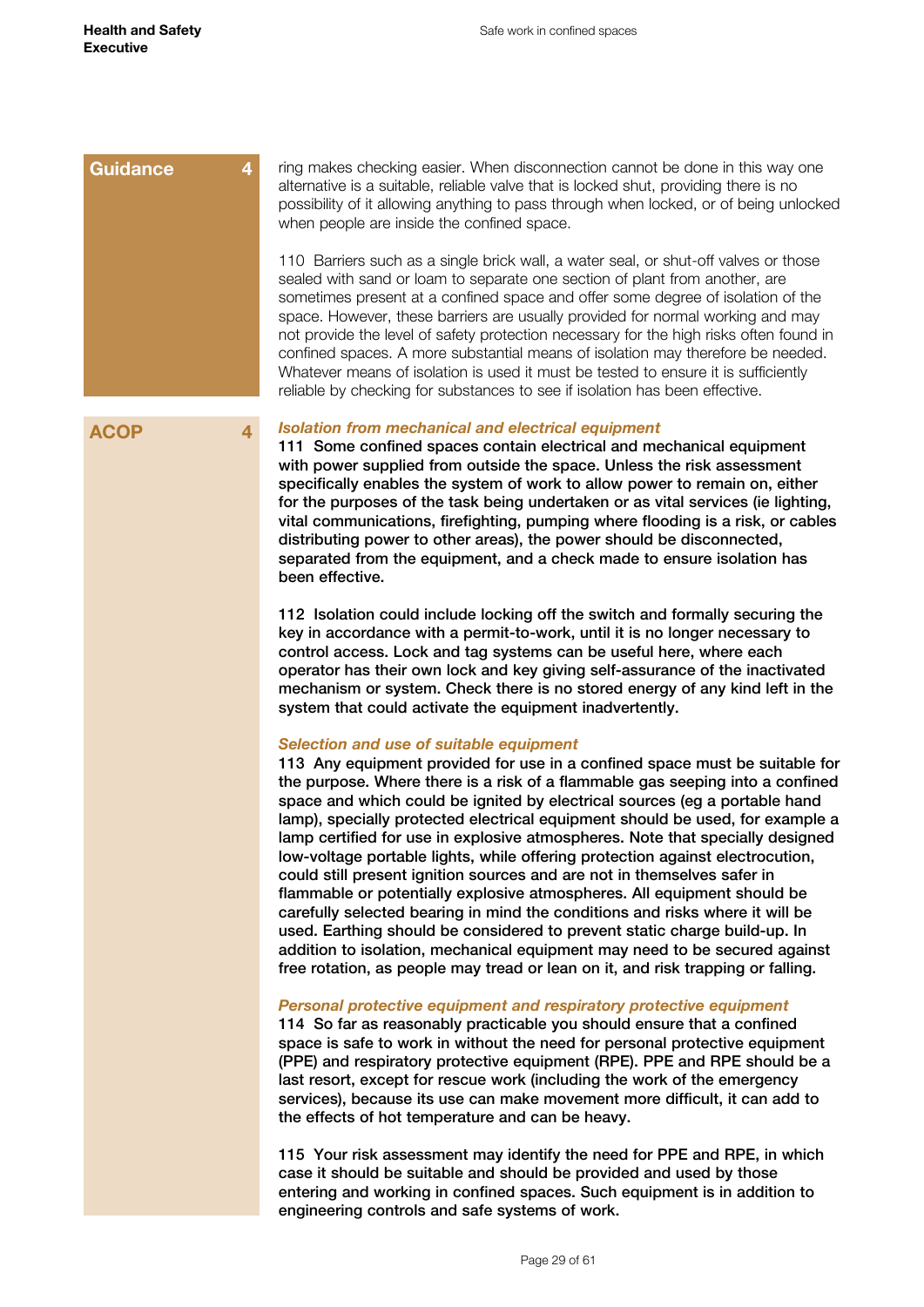| <b>ACOP</b>     | 4                       | 116 The type of PPE provided will depend on the hazards identified but, for<br>example, might include safety lines and harnesses, and suitable breathing<br>apparatus (self-contained or constant flow airline). Take account of<br>foreseeable hazards that might arise, and the need for emergency<br>evacuation.                                                                                                                                                                                                                                                                                                                                                                 |
|-----------------|-------------------------|-------------------------------------------------------------------------------------------------------------------------------------------------------------------------------------------------------------------------------------------------------------------------------------------------------------------------------------------------------------------------------------------------------------------------------------------------------------------------------------------------------------------------------------------------------------------------------------------------------------------------------------------------------------------------------------|
| <b>Guidance</b> | 4                       | 117 Wearing RPE and PPE can contribute to heat stress. In extreme situations,<br>cooling air may be required for protective suits. Footwear and clothing may also<br>require insulating properties, for example to prevent softening of plastics that could<br>lead to distortion of components such as visors, air hoses and crimped<br>connections.                                                                                                                                                                                                                                                                                                                               |
| <b>ACOP</b>     | $\overline{\mathbf{4}}$ | Portable gas cylinders and internal combustion engines<br>118 Never use petrol-fuelled internal combustion engines in confined spaces<br>because of the fumes they produce and the ease with which petrol vapour<br>ignites.                                                                                                                                                                                                                                                                                                                                                                                                                                                        |
|                 |                         | 119 Gas cylinders should not normally be used within a confined space<br>unless special precautions are taken. Portable gas cylinders (for heat, power<br>or light), and diesel-fuelled internal combustion engines are nearly as<br>hazardous as petrol-fuelled engines, and are inappropriate unless exceptional<br>precautions are taken.                                                                                                                                                                                                                                                                                                                                        |
|                 |                         | 120 Where the use of diesel internal combustion engines cannot be avoided,<br>adequate ventilation must be provided to prevent a build-up of harmful gas,<br>and to allow them to operate properly. The exhaust from engines should be<br>vented to a safe place well away from the confined space, downwind of any<br>ventilation intakes for the confined space, and the exhaust ducting or pipes<br>should be checked for leakage within the confined space. In tunnelling,<br>normal practice is to provide a high level of ventilation and additional<br>precautions to minimise emissions. Using such equipment within the space<br>requires constant atmospheric monitoring. |
|                 |                         | 121 Portable diesel engine-driven equipment should only be fuelled outside<br>the confined space except in rare cases where it is not reasonably<br>practicable to do so, such as in some tunnelling work.                                                                                                                                                                                                                                                                                                                                                                                                                                                                          |
|                 |                         | 122 Check gas equipment and gas pipelines for leaks before taking them<br>into the confined space. At the end of every work period remove gas<br>cylinders, including those forming welding sets, from the confined space in<br>case a slow leak contaminates the atmosphere.                                                                                                                                                                                                                                                                                                                                                                                                       |
|                 |                         | <b>Gas supplied by pipes and hoses</b><br>123 The use of pipes and hoses for conveying oxygen or flammable gases<br>into a confined space should be controlled to minimise the risks. It is<br>important that at the end of every working period, other than during short<br>interruptions, the supply valves for pipes and hoses should be securely<br>closed before the pipes and hoses are withdrawn from the confined space to<br>a place that is well ventilated. Where pipes and hoses cannot be removed,<br>they should be disconnected from the gas supply at a point outside the<br>confined space and their contents safely vented.                                       |
|                 |                         | <b>Access and egress</b><br>124 You should provide a safe way in and out of the confined space.<br>Wherever possible allow quick, unobstructed and ready access. The means<br>of escape must be suitable for use by the individual who enters the confined<br>space so that they can quickly escape in an emergency. Suitable means to                                                                                                                                                                                                                                                                                                                                              |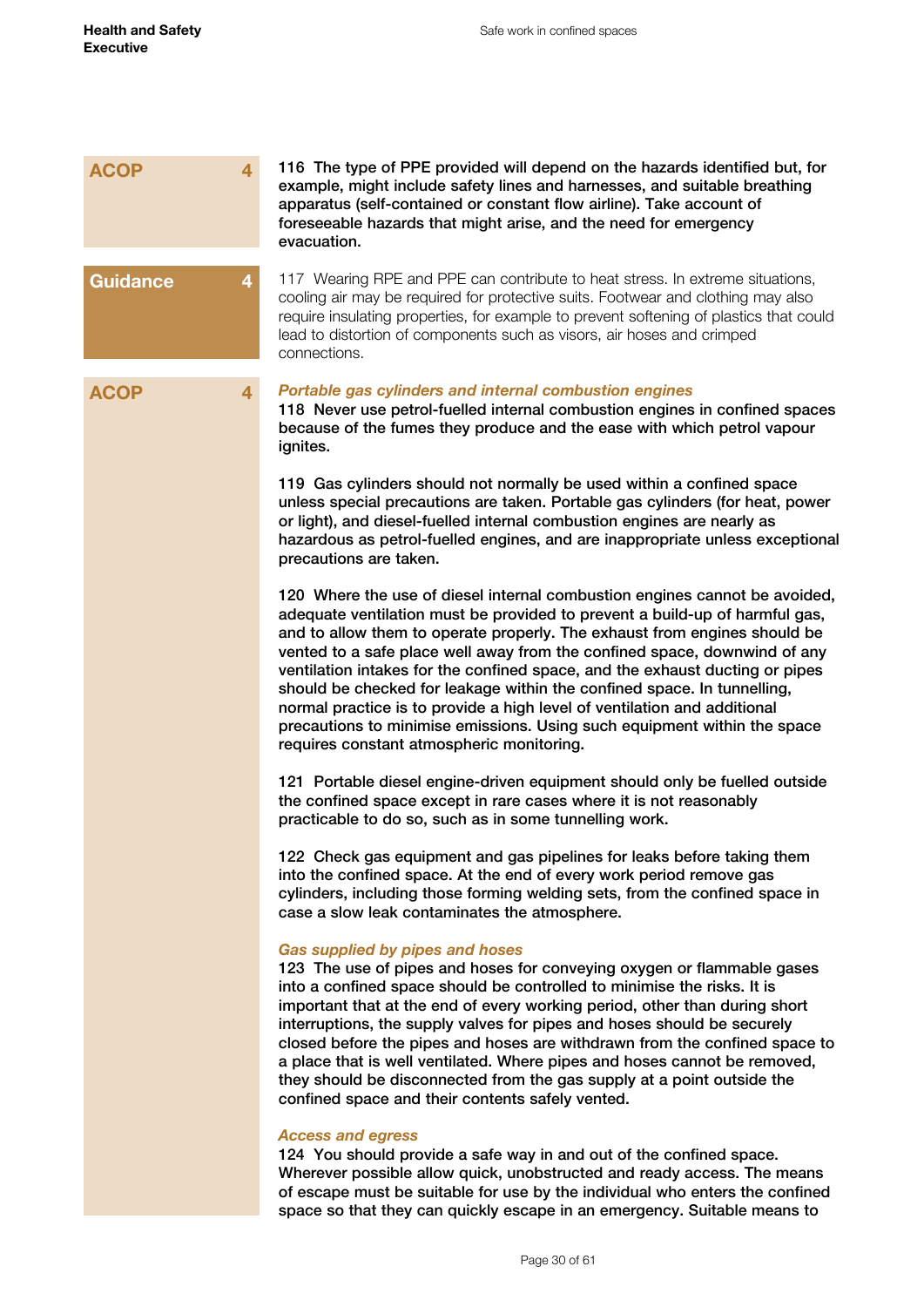prevent access should be in place when there is no need for anybody to work in the confined space. The safe system of work should ensure that everyone has left the confined space during 'boxing-up' operations, particularly when the space is complicated and extensive (for example in boilers, cableways and culverts where there can be numerous entry/exit points). **ACOP 4**

> 125 The size of openings to confined spaces should be adequate. Openings affording safe access to confined spaces, and through divisions, partitions or obstructions within such spaces, should be sufficiently large and free from obstruction to allow the passage of people wearing the necessary protective clothing and equipment, and to allow adequate access for rescue purposes. Guidance on the dimensions for manhole openings can be found in the 'Plant and equipment' section.

126 An appropriate, clear and conspicuous safety sign that prohibits unauthorised entry should be placed alongside openings that allow for safe access.

#### *Fire prevention*

127 Wherever possible, flammable and combustible materials should not be stored in confined spaces that have not been specifically created or allocated for that purpose. If they accumulate as a result of work they should be removed as soon as possible and before they begin to create a risk.

128 Where flammable materials need to be located in a confined space, the quantity of the material should be kept to a minimum. In most cases flammable materials should not be stored in confined spaces. However, there may be special cases where this is necessary, for example in tunnelling. In these cases they should be stored in suitable fire-resistant containers. If there is a risk of flammable or potentially explosive atmospheres, take precautions to eliminate the risk such as removal by cleaning, effective use of thorough ventilation, and control of sources of ignition.

#### *Lighting*

129 Adequate and suitable lighting, including emergency lighting, should be provided. For example, the lighting should be specially protected if used where flammable or potentially explosive atmospheres are likely to occur. Other gases may be present that could break down thermally on the unprotected hot surfaces of a lighting system and produce other toxic products. Lighting may need to be protected against knocks (eg by a wire cage), and/or be waterproof. Where water is present in the space, suitable plug/socket connectors capable of withstanding wet or damp conditions should be used and protected by residual current devices (RCDs). The position of lighting may also be important, for example to give ample clearance for work or rescue to be carried out unobstructed.

#### *Static electricity*

130 Exclude static discharges and all sources of ignition if there is a risk of a flammable or explosive atmosphere in the confined space. All conducting items, such as steel trunking and airlines, should be bonded and effectively earthed. If cleaning operations are to be carried out, assess the risks posed by the use or presence of high-resistivity materials (such as synthetic plastics) in and adjacent to the confined space.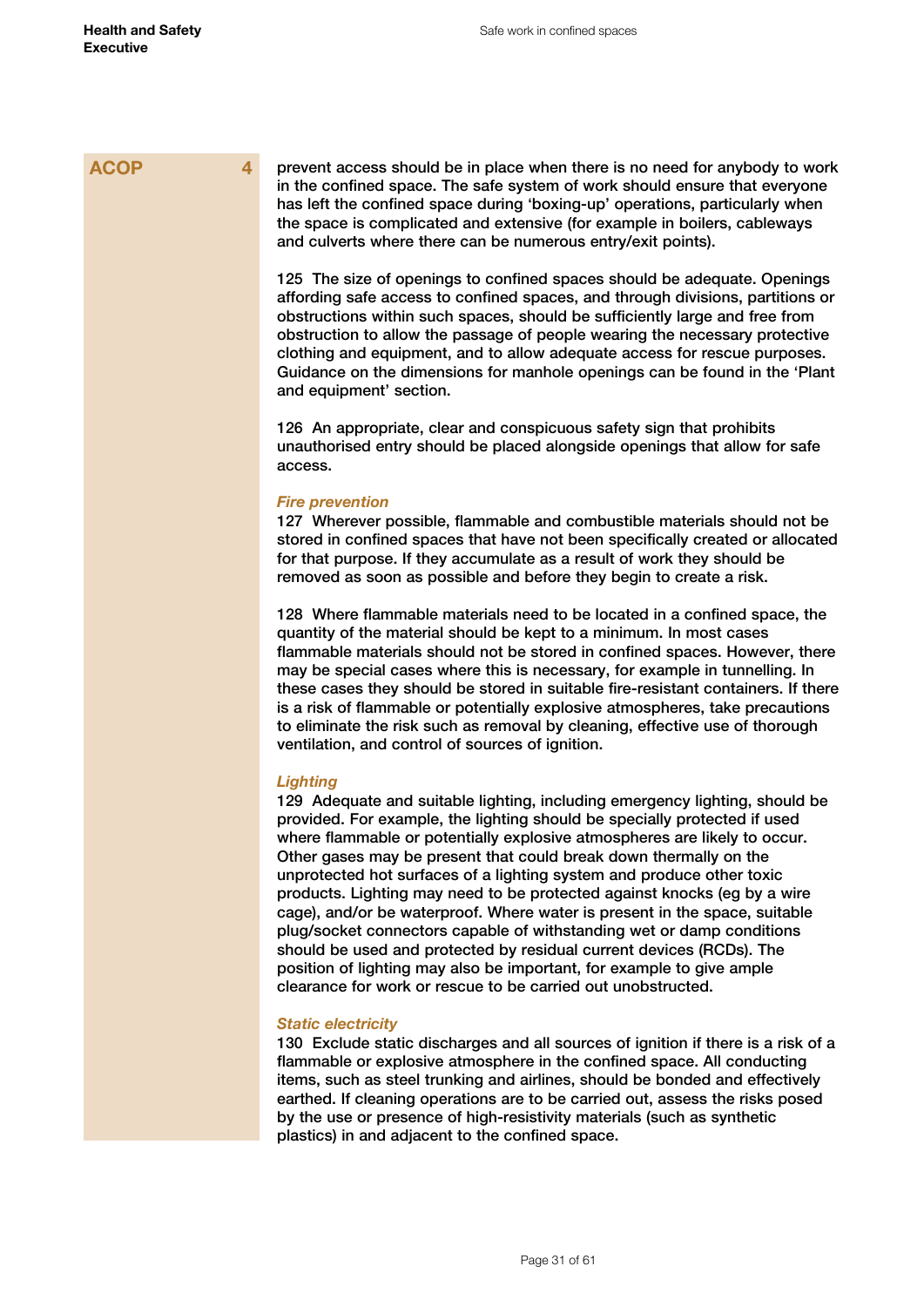| <b>Guidance</b> | 4 | 131 Some equipment is prone to static build-up due to its insulating<br>characteristics, eg most plastics. There is also a high risk of electrostatic discharge<br>from some equipment used for steam or water jetting. Static discharges can also<br>arise from clothing containing cotton or wool. Consider selecting safer alternative<br>equipment and anti-static footwear and clothing.                                                                         |
|-----------------|---|-----------------------------------------------------------------------------------------------------------------------------------------------------------------------------------------------------------------------------------------------------------------------------------------------------------------------------------------------------------------------------------------------------------------------------------------------------------------------|
| <b>ACOP</b>     | 4 | <b>Smoking</b><br>132 The Smoking, Health and Social Care (Scotland) Act 2005 (for Scotland)<br>and the Health Act 2006 (for England and Wales) prohibit smoking in most<br>workplaces, including rest rooms, many rest areas and enclosed workplaces.                                                                                                                                                                                                                |
| <b>Guidance</b> | 4 | 133 The results of the risk assessment may indicate that it is necessary to set an<br>exclusion area for smoking to a suitable distance beyond the confined space, for<br>example where there is a risk of explosion.                                                                                                                                                                                                                                                 |
| <b>ACOP</b>     | 4 | <b>Emergencies and rescue</b><br>134 The arrangements for emergency rescue, required under regulation 5 of<br>the Confined Spaces Regulations, must be suitable and sufficient. If<br>necessary, equipment to enable resuscitation procedures to be carried out<br>should be provided. The arrangements should be in place before any person<br>enters or works in a confined space.                                                                                  |
|                 |   | 135 A major cause of death and injury in confined spaces incidents is due to<br>ill-conceived attempts to save others who have collapsed or ceased to<br>respond. You should not enter a confined space without ensuring you will not<br>also be affected.                                                                                                                                                                                                            |
| Guidance        | 4 | <b>Limiting working time</b><br>136 There may be a need to limit the time period that individuals are allowed to<br>work in a confined space, for example where RPE is used, or under extreme                                                                                                                                                                                                                                                                         |
|                 |   | conditions of temperature and humidity, or if the confined space is so small that<br>movement is severely restricted. For a large confined space and multiple entries, a<br>logging or tally system may be necessary to check everyone in and out and to<br>control duration of entry.                                                                                                                                                                                |
|                 |   | 137 There may be additional risks to consider when entry to a confined space is<br>required. These could include the integrity of the confined space (eg corroded<br>structure, cold temperatures, loss of rigidity when a tank is drained, trip hazards,<br>noise etc). While these are not specific risks or limited to confined spaces, they<br>should still be considered as part of the general risk assessment and tackled as far<br>as reasonably practicable. |

138 A permit-to-work system is a formal written system and is usually required where there is a reasonably foreseeable risk of serious injury in entering or working in the confined space. The permit-to-work procedure is an extension of the safe system to work, not a replacement for it. The use of a permit-to-work system does not, by itself, make the job safe. It supports the safe system, providing a ready means of recording findings and authorisations required to proceed with the entry. It also contains information, for example time limits on entry, results of the gas testing, and other information that may be required during an emergency and which, when the job is completed, can also provide historical information on original entry conditions.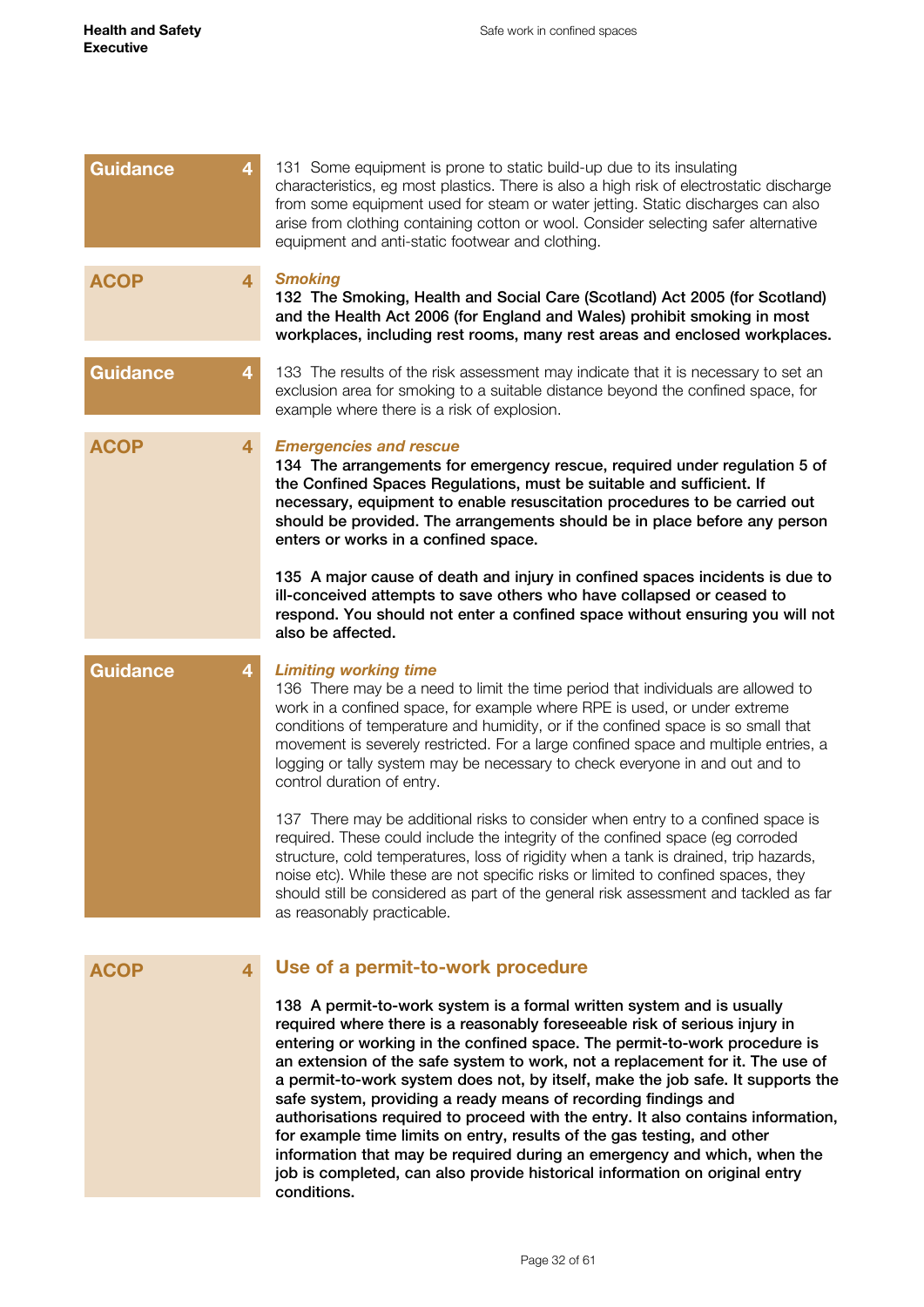| <b>ACOP</b>     | 4                       | 139 A permit-to-work system is appropriate, for example:                                                                                                                                                                                                                                                                                                                                                                                                                                                                                                                                                                                                                                                                                                                                                                                                                                                                                      |
|-----------------|-------------------------|-----------------------------------------------------------------------------------------------------------------------------------------------------------------------------------------------------------------------------------------------------------------------------------------------------------------------------------------------------------------------------------------------------------------------------------------------------------------------------------------------------------------------------------------------------------------------------------------------------------------------------------------------------------------------------------------------------------------------------------------------------------------------------------------------------------------------------------------------------------------------------------------------------------------------------------------------|
|                 |                         | to ensure that the people working in the confined space are aware of the<br>(a)<br>hazards involved and the identity, nature and extent of the work to be<br>carried out;<br>to ensure there is a formal check undertaken confirming elements of a<br>(b)<br>safe system of work are in place. This must take place before people are<br>allowed to enter or work in the confined space;<br>where there is a need to coordinate or exclude, using controlled and<br>(c)<br>formal procedures, other people and their activities where they could<br>affect work or conditions in the confined space;<br>if the work requires the authorisation of more than one person, or there<br>(d)<br>is a time-limit on entry. It may also be needed if communications with<br>the outside are other than by direct speech, or if particular RPE and/or<br>PPE is required.<br>140 A permit-to-work should be cancelled once the operations to which it |
|                 |                         | applies have finished.                                                                                                                                                                                                                                                                                                                                                                                                                                                                                                                                                                                                                                                                                                                                                                                                                                                                                                                        |
| <b>Guidance</b> | 4                       | 141 The nature of permit-to-work procedures will vary in their scope depending on<br>the job, and the risks. A permit-to-work system is unlikely to be needed where, for<br>example:                                                                                                                                                                                                                                                                                                                                                                                                                                                                                                                                                                                                                                                                                                                                                          |
|                 |                         | (a)<br>the assessed risks can be controlled easily; and<br>(b)<br>the system of work is very simple; and<br>(C)<br>you know that other work activities being carried out cannot affect safe<br>working in the confined space.                                                                                                                                                                                                                                                                                                                                                                                                                                                                                                                                                                                                                                                                                                                 |
|                 |                         | 142 If an assessed risk is subsequently eliminated entirely, and there is no<br>foreseeable chance of it recurring, you may consider removing the need for the<br>permit-to-work restrictions on entry provided the above conditions apply.                                                                                                                                                                                                                                                                                                                                                                                                                                                                                                                                                                                                                                                                                                   |
| <b>ACOP</b>     | $\overline{\mathbf{4}}$ | 143 The decision not to adopt a permit-to-work system should be taken by a<br>competent person, where necessary following consultation with specialists,<br>and bearing in mind the findings of the risk assessment and the requirement<br>to ensure a safe system of work.                                                                                                                                                                                                                                                                                                                                                                                                                                                                                                                                                                                                                                                                   |
| <b>Guidance</b> | 4                       | 144 Information relating to the general preparation and application of permits-to-<br>work can be found in Guidance on permit-to-work systems: A guide for the<br>petroleum, chemical and allied industries (see 'Further reading').                                                                                                                                                                                                                                                                                                                                                                                                                                                                                                                                                                                                                                                                                                          |
| <b>ACOP</b>     | $\overline{\mathbf{4}}$ | <b>Suitability for work in confined spaces</b>                                                                                                                                                                                                                                                                                                                                                                                                                                                                                                                                                                                                                                                                                                                                                                                                                                                                                                |
|                 |                         | 145 The competent person carrying out the risk assessment for work in<br>confined spaces should consider the suitability of individuals in view of the<br>particular work to be done. Where the risk assessment highlights exceptional<br>constraints from the physical layout, the competent person should check that<br>individuals are of suitable build. This may be necessary to protect both the<br>individual and others who could be affected by the work to be done.                                                                                                                                                                                                                                                                                                                                                                                                                                                                 |
|                 |                         | 146 The competent person should also consider other factors about an<br>individual, for example concerning pre-existing medical conditions<br>(claustrophobia, respiratory conditions like asthma etc) or physical strength<br>and abilities (eg wearing heavy breathing apparatus), and other advice on an<br>individual's suitability for the work.                                                                                                                                                                                                                                                                                                                                                                                                                                                                                                                                                                                         |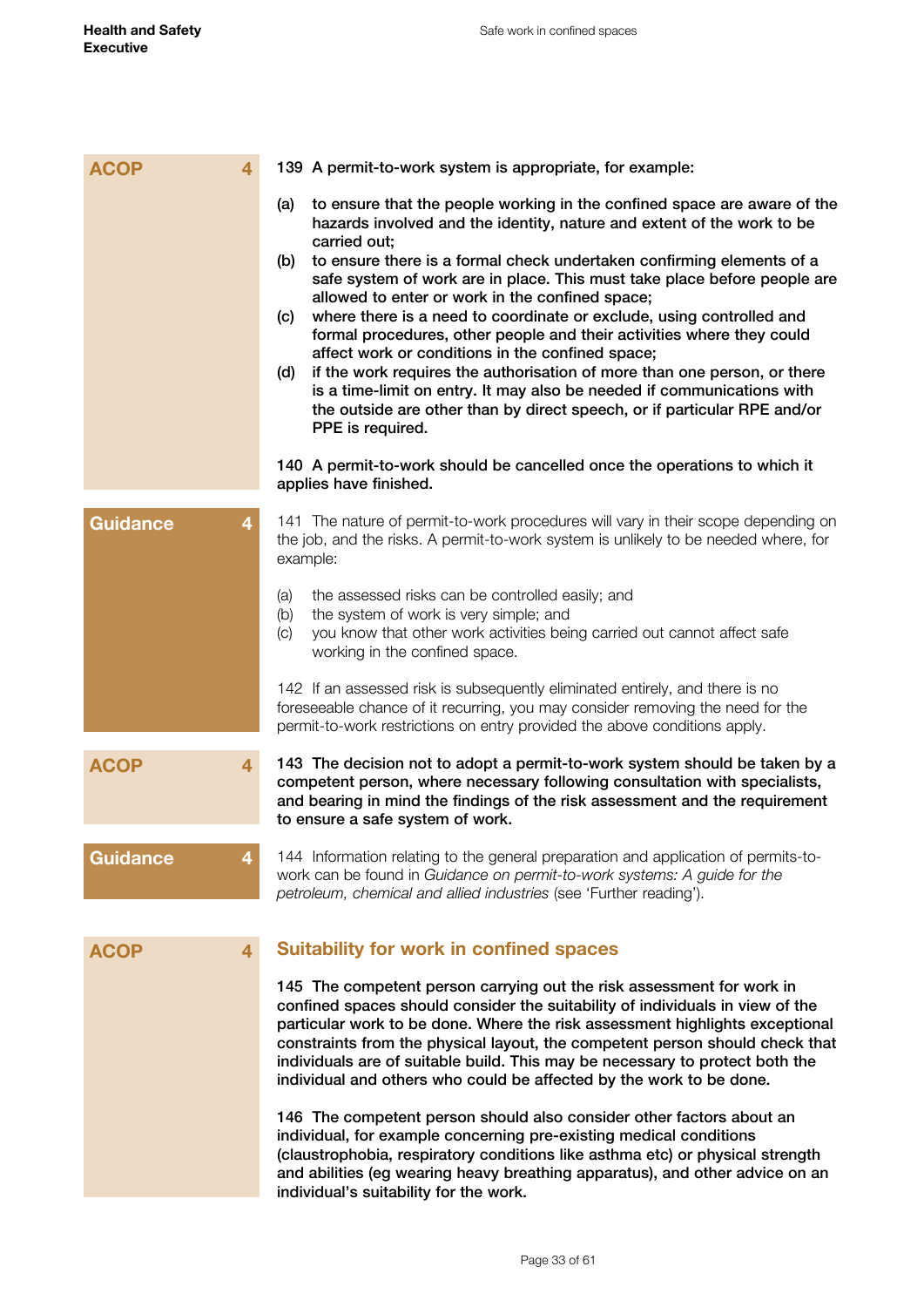### <span id="page-33-0"></span>Emergency procedures

# CONFINED SPACES REGIII ATIONS 1997

### Regulation 5 Emergency arrangements

#### **Summary**

Regulation 5 requires that no one should enter or work in a confined space unless there are emergency arrangements in place that are appropriate for the level of risk involved in the task/space. These should include making provision for extracting workers from the confined space and making provision for first-aid equipment (including resuscitation equipment) where the need can be foreseen.

*(1) Without prejudice to regulation 4 of these Regulations, no person at work shall enter or carry out work in a confined space unless there have been prepared in respect of that confined space suitable and sufficient arrangements for the rescue of persons in the event of an emergency, whether or not arising out of a specified risk. Without prejudice to the generality of paragraph (1) above, the arrangements referred to in that paragraph shall not be suitable and sufficient unless — (a) they reduce, so far as is reasonably practicable, the risks to the health and safety of any person required to put the arrangements for rescue into operation; and (b) they require, where the need for resuscitation of any person is a likely consequence of a relevant specified risk, the provision and maintenance of such equipment as is necessary to enable resuscitation procedures to be carried out. (2) Whenever there arises any circumstance to which the arrangements referred to in paragraph (1) above relate, those arrangements, or the relevant part or parts of those arrangements, shall immediately be put into operation.*  147 You must make suitable arrangements for emergency rescue which will depend on the nature of the confined space, the risks identified and the likely nature of an emergency rescue. You should not rely on the public emergency services. You should consider accidents arising from a specified risk, and any other accident in which a person needs to be recovered from a confined space, for example incapacitation following a fall. To be suitable and sufficient the arrangements for rescue and resuscitation should cover: (a) rescue and resuscitation equipment; **Regulation 5 ACOP 5**

(b) raising the alarm and rescue;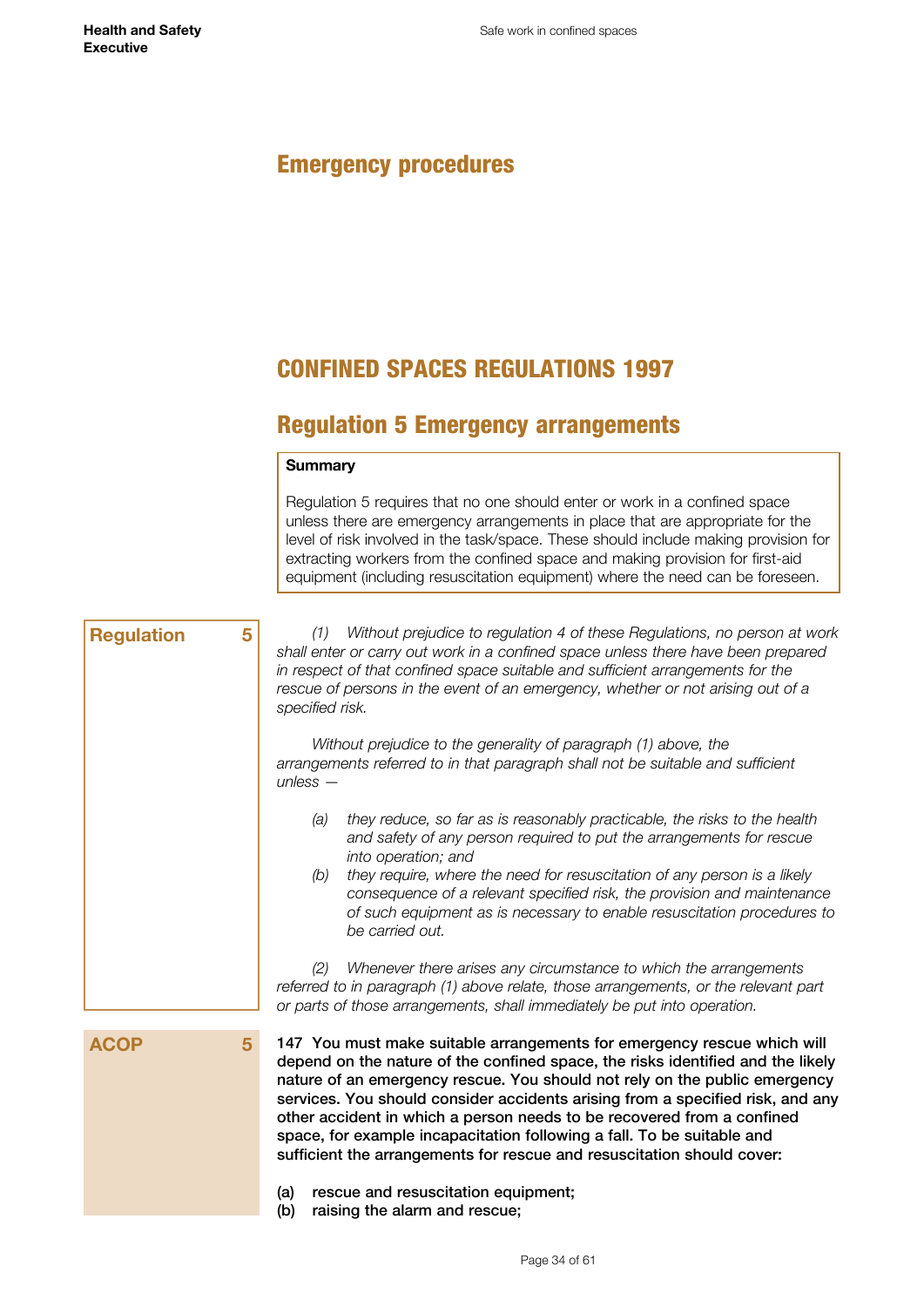| <b>ACOP</b>     | 5 | safeguarding the rescuers;<br>(c)<br>(d)<br>fire safety;<br>control of plant;<br>(e)<br>(f)<br>first aid;<br>(g)<br>public emergency services;<br>(h)<br>training.                                                                                                                                                                                                                                                                                                                                                                                                                                                                                                                                               |
|-----------------|---|------------------------------------------------------------------------------------------------------------------------------------------------------------------------------------------------------------------------------------------------------------------------------------------------------------------------------------------------------------------------------------------------------------------------------------------------------------------------------------------------------------------------------------------------------------------------------------------------------------------------------------------------------------------------------------------------------------------|
|                 |   | <b>Rescue and resuscitation equipment</b><br>148 Rescue equipment provided should be appropriate in view of the likely<br>emergencies identified in the risk assessment, and should be properly<br>maintained.                                                                                                                                                                                                                                                                                                                                                                                                                                                                                                   |
|                 |   | 149 Rescue equipment will often include lifelines and lifting equipment (since<br>even a strong person is unlikely to be able to lift or handle an unconscious<br>person on their own using only a rope), additional sets of breathing apparatus<br>and first-aid equipment, including automatic external defibrillators (AEDs) and<br>other resuscitation equipment.                                                                                                                                                                                                                                                                                                                                            |
| <b>Guidance</b> | 5 | 150 'Self-rescue' emergency breathing apparatus may be appropriate for use in<br>situations where there will be time to react to an anticipated emergency situation,<br>for example smoke logging in tunnels or reacting to atmospheric monitoring<br>devices. They should be made available only where the type provided is suitable for<br>the hazard expected in the emergency situation. They are not a substitute for RPE.                                                                                                                                                                                                                                                                                  |
| <b>ACOP</b>     | 5 | 151 If resuscitation has been identified as a likely consequence, appropriate<br>training should be provided to enable resuscitation procedures to be carried<br>out. This may include use of appropriate resuscitation equipment. Knowledge<br>of previous incidents should be considered when determining if resuscitation<br>is likely to be needed.                                                                                                                                                                                                                                                                                                                                                          |
|                 |   | 152 Resuscitation procedures include respiratory and circulatory<br>resuscitation procedures. These are simple procedures that most people<br>would be capable of carrying out provided they have been trained. The speed<br>with which resuscitation is started is often as important as how well it is<br>done.                                                                                                                                                                                                                                                                                                                                                                                                |
|                 |   | 153 Ancillary equipment may be needed for oral resuscitation – these avoid<br>direct contact between the mouths of the victim and rescuer, for example by<br>using special tubes and mouthpieces. However, if resuscitation is needed as<br>a result of exposure to toxic gases, oral methods are not appropriate since<br>they could put the rescuer at risk. In some cases equipment for artificial<br>respiration as a follow-up to, or in place of, oral resuscitation is appropriate.<br>This equipment should only be operated by someone with the necessary<br>specialist training, or it can be kept available, properly maintained, on site for<br>use by a person providing professional medical help. |
|                 |   | <b>Raising the alarm and rescue</b><br>154 There should be measures to enable those in the confined space to<br>communicate to others outside the space who can initiate rescue procedures<br>or summon help in an emergency. The emergency can be communicated in a<br>number of ways, for example by the tug of a rope, by radio or by means of a<br>'lone worker' alarm. Whatever the system it should be reliable and tested                                                                                                                                                                                                                                                                                 |

frequently. Exceptionally (if justified on grounds of risk or from knowledge of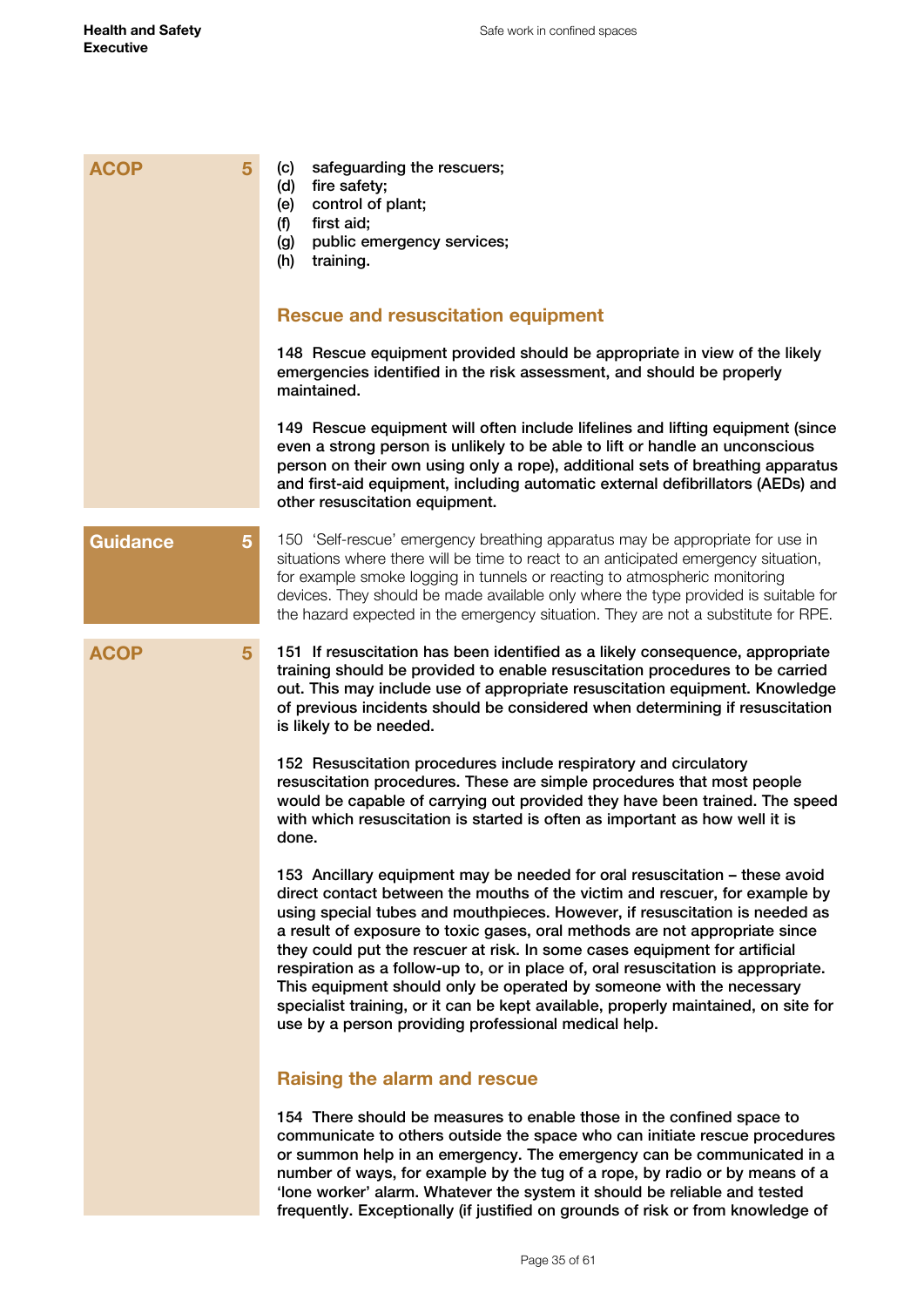previous incidents involving similar work), one or more people dedicated to the rescue role, and outside the confined space, will be required to keep those inside in constant direct visual sight in case of emergency. **Safeguarding the rescuers**  155 Multiple fatalities have occurred when rescuers have been overcome by the same conditions that have affected the people they have tried to rescue. To prevent this, those who have been assigned a rescue role, for example members of an in-house or works rescue team, must be aware of the risks within the space and protected against the cause of the emergency. The precautions necessary to protect the rescuers should be considered during the risk assessment, and adequate provisions made when preparing suitable and sufficient emergency arrangements. **Fire safety**  156 Advice on fire safety precautions and measures can be obtained from the local fire service. This can include ensuring that these measures do not create additional risks, ie using carbon dioxide extinguishers may displace the oxygen which is also being depleted by the fire. Inert gas flooding of the confined space must not take place when people are within the space. 157 Where there is a risk of fire, appropriate fire extinguishers may need to be kept in the confined space at the entry point. In some situations, a sprinkler system may be appropriate. In the event of a fire, the local fire service should be called in case the fire cannot be contained or extinguished. Care is needed when deciding whether or not the ventilation system should be kept working or switched off because either course may affect the chances of escape or rescue. Continued use of the ventilation system may also affect the development of the fire, because forced air may fan the flames. **Control of plant**  158 There may be a need to shut down adjacent or nearby plant before attempting an emergency rescue, either because the plant could be the cause of the emergency or safe entry cannot be gained without the plant being shut down. **First aid**  159 Appropriate first-aid equipment should be provided and available for emergencies and to provide first aid until professional medical help arrives. Firstaiders should be trained in its use and to deal with the foreseeable injuries. **Public emergency services** 160 In some circumstances, for example where there are prolonged operations in confined spaces and the risks justify it, there may be advantage in prior notification to the local emergency services (eg local fire or ambulance service or more specific specialist teams) before the work is undertaken. If such notification is thought necessary, the emergency services should be consulted to establish what information they would find useful in preparing a potential response. **Guidance 5 ACOP 5**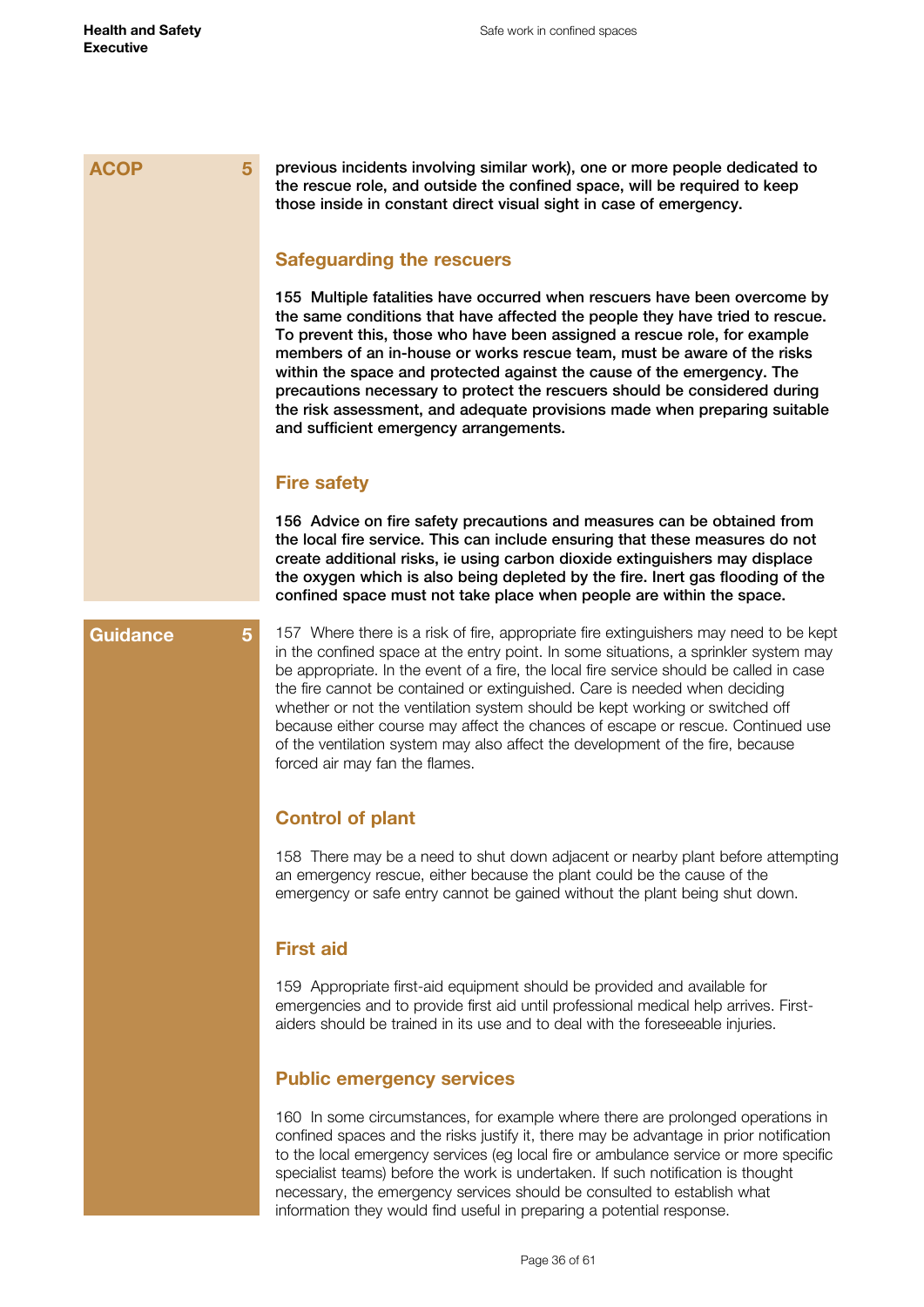| 5<br><b>Guidance</b> | 161 Reliance on the emergency services alone will not be sufficient to comply with<br>these Regulations. Employers must put in place adequate emergency arrangements<br>before the work commences.                                                                                                                                                                                                                                                                                                                                                                                                                                                                                                                                                                                                                                                                                                                                                                                                                                                                                                                                                                                                                                                                                                                                                                                                                                                                                                                                                                                                                                                                                                                                  |
|----------------------|-------------------------------------------------------------------------------------------------------------------------------------------------------------------------------------------------------------------------------------------------------------------------------------------------------------------------------------------------------------------------------------------------------------------------------------------------------------------------------------------------------------------------------------------------------------------------------------------------------------------------------------------------------------------------------------------------------------------------------------------------------------------------------------------------------------------------------------------------------------------------------------------------------------------------------------------------------------------------------------------------------------------------------------------------------------------------------------------------------------------------------------------------------------------------------------------------------------------------------------------------------------------------------------------------------------------------------------------------------------------------------------------------------------------------------------------------------------------------------------------------------------------------------------------------------------------------------------------------------------------------------------------------------------------------------------------------------------------------------------|
|                      | 162 In all cases, however, arrangements should be in place for the rapid<br>notification of the relevant emergency services should an accident occur. The<br>emergency services should be given all the available information about the<br>conditions and risks of entering and/or leaving the confined space before entering it<br>to attempt a rescue. This information is then available at the scene of an incident<br>where a necessarily dynamic risk assessment by the local emergency services can<br>be undertaken.                                                                                                                                                                                                                                                                                                                                                                                                                                                                                                                                                                                                                                                                                                                                                                                                                                                                                                                                                                                                                                                                                                                                                                                                        |
|                      | <b>Training</b>                                                                                                                                                                                                                                                                                                                                                                                                                                                                                                                                                                                                                                                                                                                                                                                                                                                                                                                                                                                                                                                                                                                                                                                                                                                                                                                                                                                                                                                                                                                                                                                                                                                                                                                     |
|                      | 163 Those likely to be involved in any emergency rescue should be trained for that<br>purpose. The training needs for each individual will vary according to their<br>designated role. Refresher training should be organised and available on a regular<br>basis, for example annually. Training should, where appropriate, include the<br>following:                                                                                                                                                                                                                                                                                                                                                                                                                                                                                                                                                                                                                                                                                                                                                                                                                                                                                                                                                                                                                                                                                                                                                                                                                                                                                                                                                                              |
|                      | (a)<br>the likely causes of an emergency;<br>use of rescue equipment, eg breathing apparatus, lifelines, and where<br>(b)<br>necessary a knowledge of its construction and working;<br>the check procedures to be followed when donning and using apparatus;<br>$\left( \circ \right)$<br>checking of correct functioning and/or testing of emergency equipment (for<br>(d)<br>immediate use and to enable specific periodic maintenance checks);<br>identifying defects and dealing with malfunctions and failures of equipment<br>(e)<br>during use;<br>(f)<br>works, site or other local emergency procedures including the initiation of an<br>emergency response;<br>instruction on how to shut down relevant process plant as appropriate (this<br>(g)<br>knowledge would be required by anyone likely to perform a rescue);<br>resuscitation procedures and, where appropriate, the correct use of relevant<br>(h)<br>ancillary equipment and any resuscitation equipment provided (if intended to<br>be operated by those receiving emergency rescue training);<br>emergency first aid and the use of the first-aid equipment provided;<br>(i)<br>(j)<br>use of firefighting equipment;<br>(k)<br>liaison with local emergency services in the event of an incident, providing<br>relevant information about conditions and risks, and providing appropriate space<br>and facilities to enable the emergency services to carry out their tasks; and<br>rescue techniques including regular and periodic rehearsals/exercises. This<br>$($ l $)$<br>could include the use of a full-weight dummy. Training should be realistic and<br>not just drill based, and should relate to practice and familiarity with<br>equipment. |
|                      | 164 Regulated qualifications in emergency rescue and casualty recovery from<br>confined spaces are available. Regulated qualifications are delivered by training<br>centres recognised by a regulated 'awarding organisation' (AO). These AOs are<br>regulated by the qualification regulators <sup>*</sup> against standards for the design, delivery<br>and award of qualifications. As part of the regulated standards, AOs must have<br>dedicated quality assurance processes to approve and monitor their recognised<br>training centres.                                                                                                                                                                                                                                                                                                                                                                                                                                                                                                                                                                                                                                                                                                                                                                                                                                                                                                                                                                                                                                                                                                                                                                                      |

\* Ofqual is the regulator of qualifications, examinations and assessments in England. SQA (the Scottish Qualifications Authority) and the Welsh Government carry out similar functions in Scotland and Wales.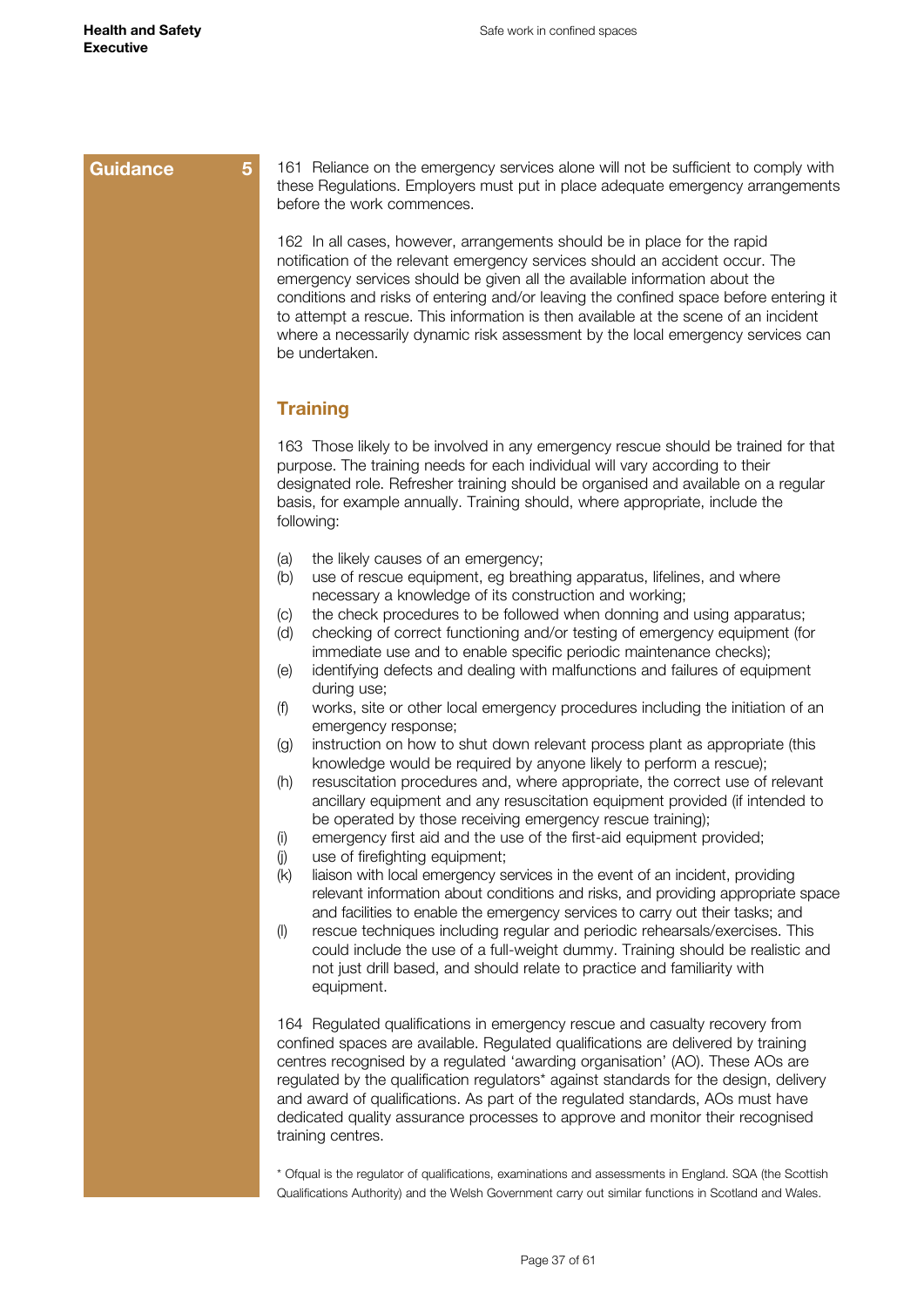### <span id="page-37-0"></span>Plant and equipment

# LEGAL DUTIES IN RESPECT OF PLANT AND EQUIPMENT FOR USE IN CONFINED SPACES ARE SET OUT IN APPENDIX 2

#### **Guidance**

#### **Size of openings to enable safe access to and egress from confined spaces**

165 Experience has shown that the minimum size of an opening to allow access with full rescue facilities including self-contained breathing apparatus is 575 mm diameter, although the openings for some confined spaces may need to be larger depending on the circumstances, for example, to take account of a fully equipped employee, or the nature of the opening.

166 Existing plant may have narrower openings. It will therefore be necessary to check that a person wearing suitable equipment can safely and readily pass through such openings. Choice of airline breathing apparatus in such cases offers a more compact alternative to bulkier self-contained apparatus. Examples of plant where there are narrower openings include rail tank wagons and tank containers where an opening of 500 mm diameter is common, and in road tankers where the recognised size is 410 mm. Even smaller openings can be found in the highly specialised nature of access to certain parts of aircraft, such as to fuel tanks in wings. Precautions need to take account of such special cases.

167 The size and number of access and egress points should be assessed individually depending on the activities being carried out and the number of people involved. Large-scale evacuations may need larger routes and openings to prevent them becoming bottlenecks.

168 Top openings to vessels, tanks etc should be avoided due to difficulty of access and rescue. Bottom or low manholes are preferable and may need access platforms. There may be occasions when access and egress is so tortuous, for example in the double bottom of a ship, that temporary openings may be needed.

169 Different criteria apply when the critical entry dimensions extend over a significant length or height, as in the case of sewers, pipes, culverts, small tunnels and shafts. For example:

(a) It is recommended that people should not normally enter sewers of dimensions smaller than 0.9 m high by 0.6 m wide. Even this 'minimum size' may in certain circumstances be too small for reliance on a safe system of work alone.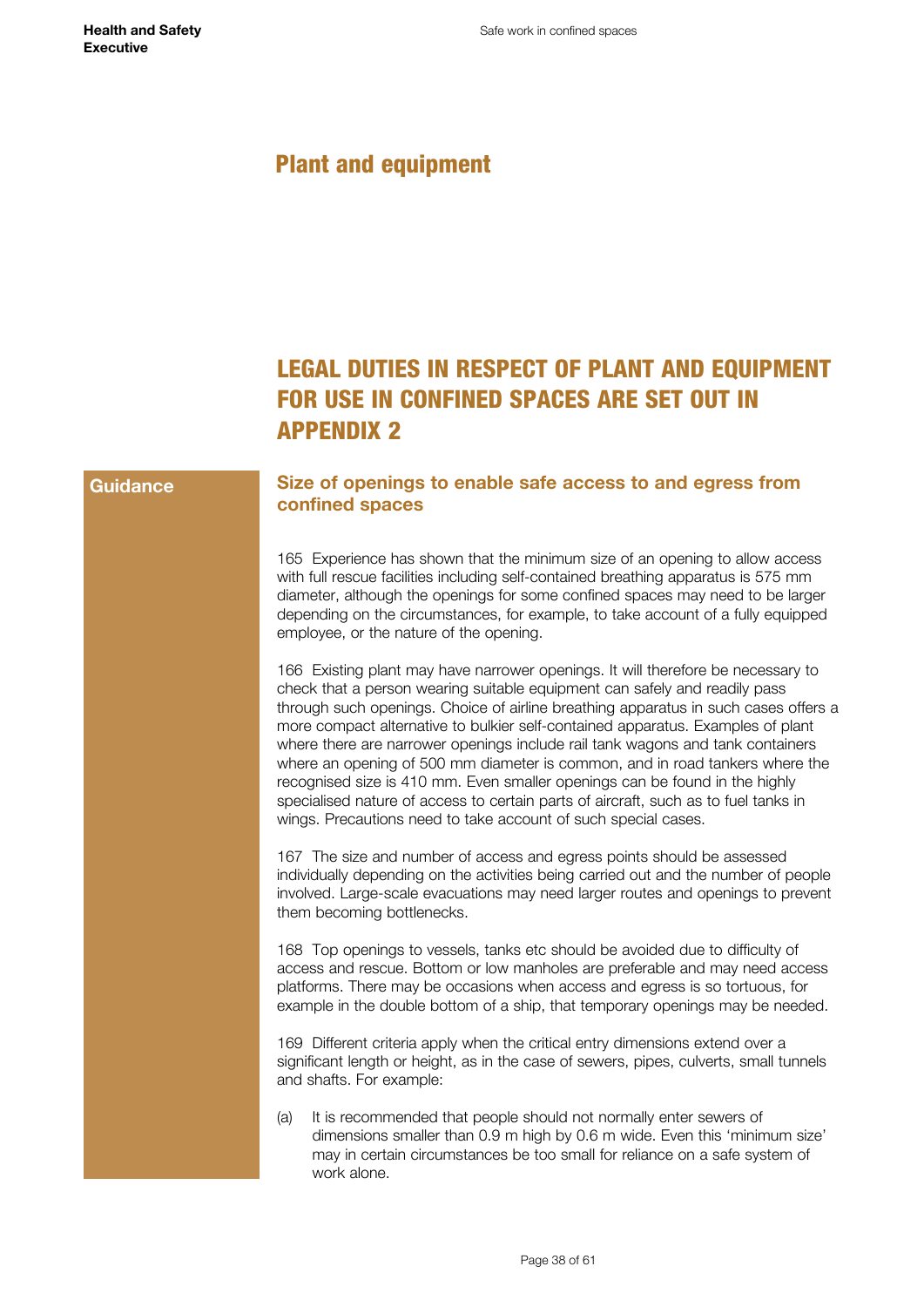| <b>Guidance</b> | Additional measures may be needed if there is a long distance between<br>(b)<br>access points or the siting of the sewer invert. Structural alterations to improve<br>access may be appropriate.<br>In the case of a shaft containing a ladder or step irons, 900 mm clear space is<br>(C)<br>recommended between the ladder/steps and the back of the shaft.<br>The spacing of manholes on sewers or, in the case of large gas mains etc, the<br>(d)<br>absence of such access over considerable lengths may affect both the degree<br>of natural ventilation and the ease with which people can be rescued. |
|-----------------|---------------------------------------------------------------------------------------------------------------------------------------------------------------------------------------------------------------------------------------------------------------------------------------------------------------------------------------------------------------------------------------------------------------------------------------------------------------------------------------------------------------------------------------------------------------------------------------------------------------|
|                 | 170 Further guidance on appropriate recognised standards relevant to manholes<br>and other confined spaces is contained in Appendix 3.                                                                                                                                                                                                                                                                                                                                                                                                                                                                        |
|                 | 171 Practice drills including emergency rescues will help to check that the size of<br>openings and entry procedures are satisfactory.                                                                                                                                                                                                                                                                                                                                                                                                                                                                        |

#### **Respiratory protective equipment**

172 In circumstances where RPE is required, provided or used in connection with confined space entry or for emergency or rescue, it should be suitable for the purpose for which it is intended, ie correctly selected and matched to the job, the environment and the wearer, including fit testing. RPE will not normally be suitable unless it is breathing apparatus. For most cases breathing apparatus, which provides clean air for the worker to breathe would provide the standard of protection for entry into confined spaces. Any RPE should comply with the Personal Protective Equipment Regulations 2002 (displaying a 'CE mark').

#### **Guidance**

**ACOP**

173 Some types of respiratory equipment are not appropriate for entry into or work in most confined spaces. It may not adequately protect against the risk of being overcome, for example it does not provide adequate protection against high concentrations of gases and vapours. Respirators should never be used in oxygendeficient atmospheres. A detailed risk assessment would be needed to assess the possibility of high gas concentration or oxygen deficiency which would be likely to require specialist breathing equipment and training. If you are uncertain what equipment is appropriate, check with your RPE manufacturer.

174 However, respirators may have a role if their limitations are taken into account and where the risk is of exposure to low concentrations of hazardous contaminants. These limitations include duration of use, in some cases only about 15 minutes, which should be considered to see whether it would be sufficient to allow escape. This should be checked against the equipment supplier's information. You should also check that they are still within their useable shelf life.

175 In some circumstances entry into a confined space will require the continuous wearing of breathing apparatus. To determine whether RPE is necessary you should:

- (a) carry out a risk assessment and put in place a safe system of work including all required controls, for example thorough and continuous general ventilation;
- (b) establish the nature of any airborne contamination, ie whether it is toxic/nontoxic, or present in high concentrations or concentrations well below the relevant occupational exposure limits; and
- (c) establish whether the oxygen level is adequate.

176 Where emergency breathing apparatus is provided to ensure safe egress or escape, or for self-rescue in case of emergency, the type commonly called an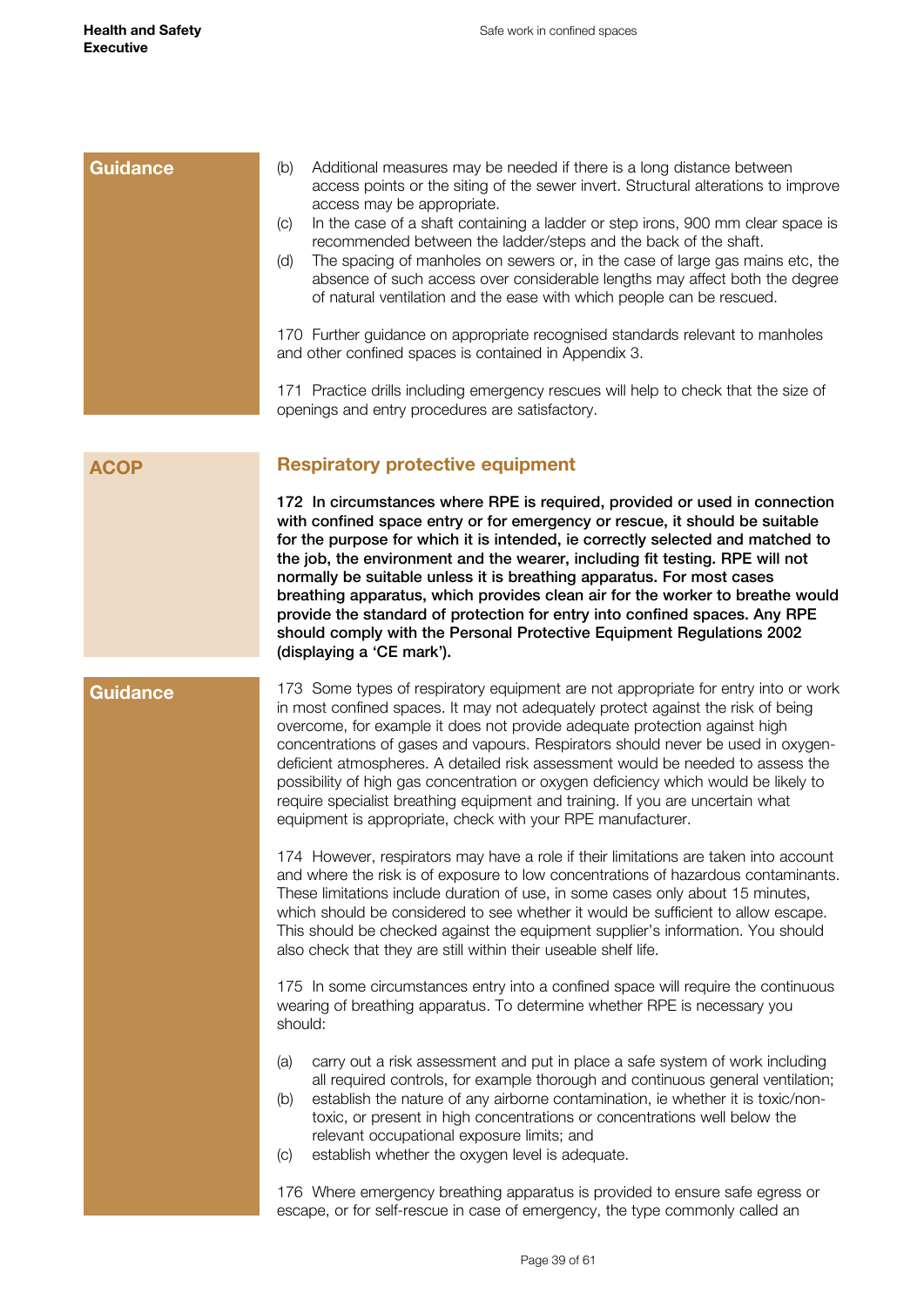#### **Guidance**

'escape breathing apparatus' (escape set) or 'self-rescuer' may be suitable. These types are intended to allow the user time to exit the hazard area. They are generally carried by the user or stationed inside the confined space, but are only used for emergency escape and not for working applications. This equipment can only be used for a short duration (up to 15 minutes) to allow the user to move to a place of safety or refuge. Longer duration (up to 60 minutes) devices are available which supply oxygen by a chemical reaction. Examples of emergency breathing apparatus or self-rescuers include:

- (a) the rebreathable type which consists of a tube and mouthpiece (and may also contain a mask and hood);
- (b) the 'escape set' which consists of a cylinder-fed positive pressure face mask or hood.

#### **ACOP**

#### **Other equipment**

177 Equipment provided or used for or in connection with confined space entry, or for emergency rescue or resuscitation, should be suitable for the purposes for which it is intended, and account taken of any appropriate recognised standards. Such equipment could include ropes, harnesses, fall arrest gear, lifelines, first-aid equipment, and protective clothing etc.

178 When a safety harness and line are used, the free end of the line must be secured so that it can be used as part of the rescue procedure. In most cases the line should be secured outside the entry to the confined space. The harness and line should be adjusted and worn so that the wearer can be safely drawn through any manhole or opening. Lifting equipment may be necessary for this purpose. An appropriate harness fitted to the line should be of suitable construction, and made of suitable material to recognised standards capable of withstanding both the strain likely to be imposed and attack from chemicals.

#### **Maintenance of equipment**

179 All equipment provided or used for the purposes of securing the health and safety of people in connection with confined space entry, or for emergency or rescue, should be maintained in an efficient state, in efficient working order and in good repair. This should include periodic examination and testing as necessary. Some types of equipment, for example breathing apparatus, should be inspected each time before use.

#### **Guidance**

180 The manufacturer or supplier's instructions will often provide advice on the frequency and type of examination.

#### **Inspection and testing of equipment used in connection with confined space entry**

181 The inspection and testing of RPE will comprise a visual inspection of all parts of the respirator or breathing apparatus, looking particularly at the integrity of any straps, face-pieces, filters and valves or other attachments including hoods, masks and visors. Any defects discovered on inspection, and which would undermine safe operation, should be remedied before further use.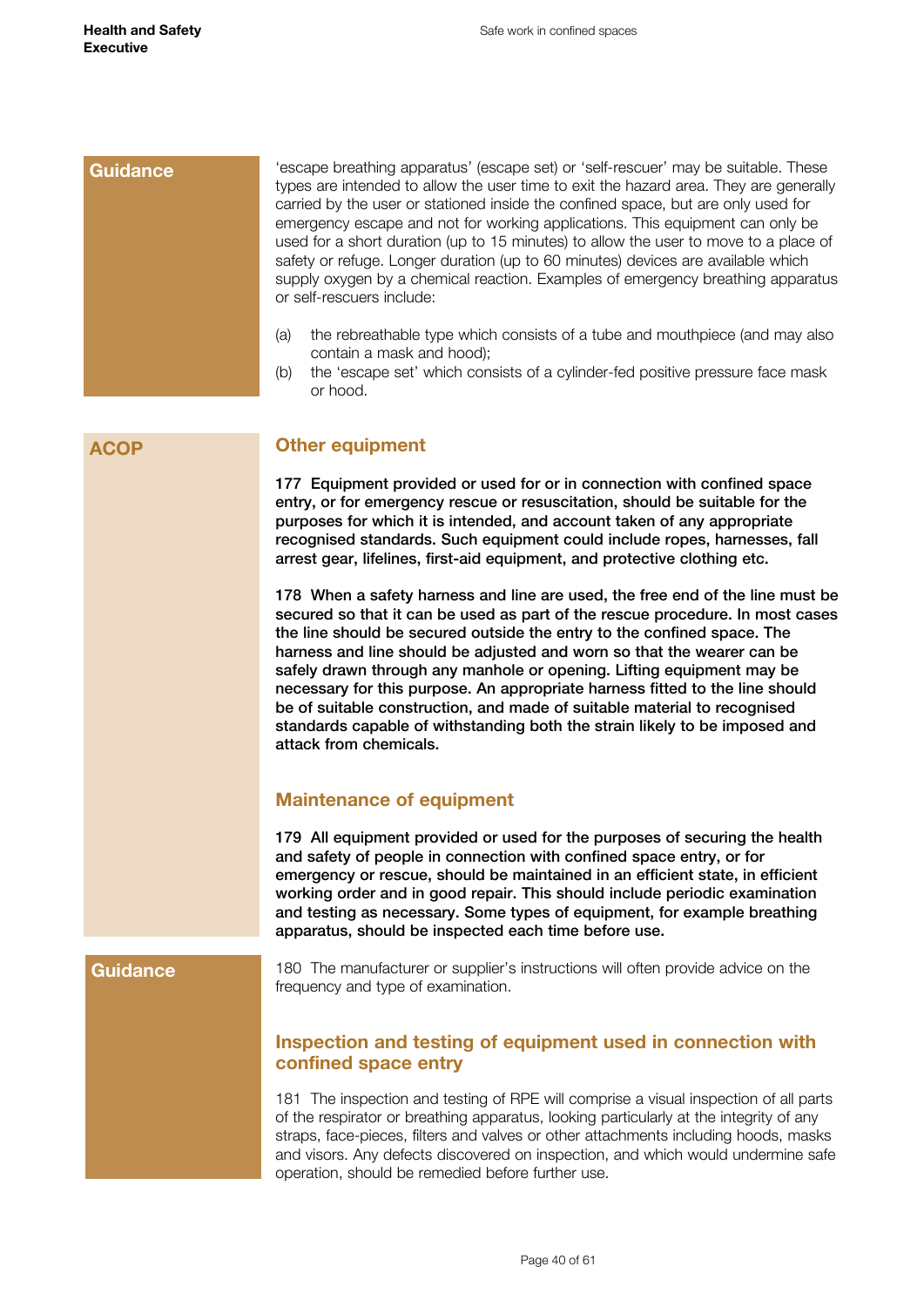#### **Guidance**

182 The inspection and testing of resuscitation equipment should be undertaken in accordance with the manufacturer's instructions and should include all accessories and ancillary equipment. Automatic external defibrillators (AEDs) should also be tested in accordance with the manufacturer's instructions and should include regular battery checks. Many pieces of resuscitation equipment (including defibrillator pads) are single-use and care should be taken during inspection to ensure that packaging is not damaged and that the product is within its expiry date.

183 The inspection and testing of other special equipment, including protective clothing, will consist of thorough visual inspection of all parts for deterioration and damage, and testing where appropriate. Inspection and testing should be carried out regularly. In the case of protective clothing that is used only occasionally or where the conditions of use are unlikely to damage it, the interval between inspections may be greater.

184 Atmospheric monitoring equipment and special ventilating or other equipment provided or used in connection with confined space entry must be properly maintained. It should be tested, inspected, and where necessary calibrated in accordance with the intervals and recommendations accompanying the equipment or, if these are not specified, at such intervals considered suitable. The manufacturer's instructions, where they are available, are also relevant. You should keep records of all testing, inspection and calibration.

185 Regular inspection and testing of lifting equipment may be required where continued safe operation is dependent on the condition of the equipment and there is a risk of deterioration from ongoing use. Most manufacturers of lifting equipment can provide guidance on the frequency and scope of such inspection. Inspections will normally include visual and functional checks and can help to identify rapid wear, failure through repeated use and component malfunction.

186 You should keep a record of any inspection and testing that you undertake – particularly of any significant findings or defects and any remedial action that you take.

#### **Thorough examination of RPE**

187 RPE, including respirators, breathing apparatus and emergency escape-type RPE are subject to the requirements of the Control of Substances Hazardous to Health Regulations 2002 (COSHH).

188 RPE must undergo thorough examination at suitable intervals to ensure that all parts are present, correctly fitted, and the equipment is in good working order, including (where appropriate) ensuring that it delivers at least the manufacturer's recommended minimum air volume flow rate.

189 There are separate and specific HSE publications providing guidance on COSHH (see 'Further reading' for details).

#### **Thorough examination of lifting equipment**

190 Equipment used for lifting used in confined spaces working (such as ropes, harnesses, lifelines, rings, shackles, carabiners etc) is subject to the requirements of the Lifting Operations and Lifting Equipment Regulations 1998 (LOLER).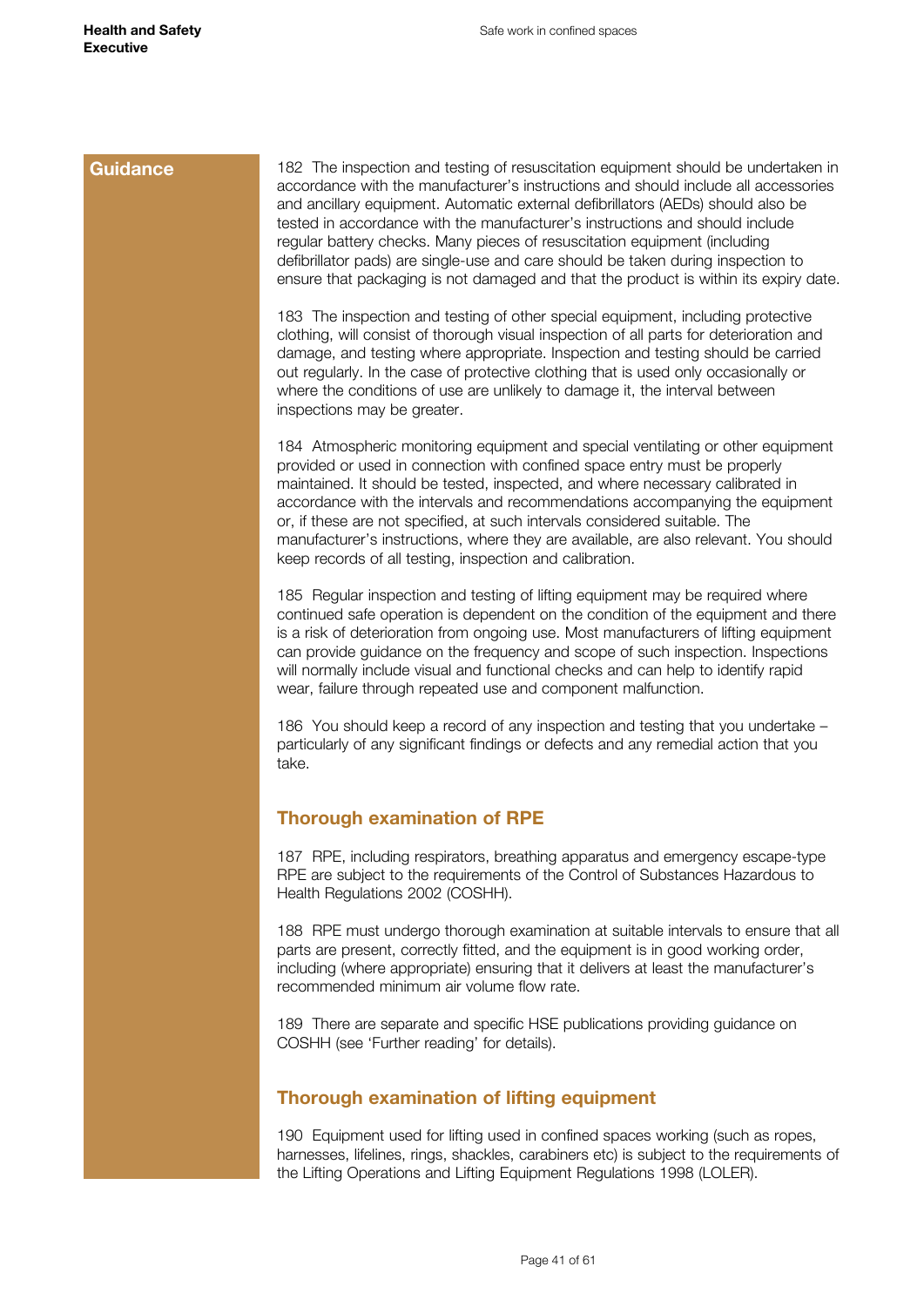| <b>Guidance</b> | 191 Such lifting equipment will have a certificate of test/declaration of conformity<br>and safe working load or minimum breaking load when purchased. Ensure it is not<br>further tested as this could weaken it. If it becomes damaged, it should be<br>scrapped. Failing that, it should be returned to the manufacturer or other<br>competent repairer who can carry out the necessary remedial work and supply a                                                                   |
|-----------------|-----------------------------------------------------------------------------------------------------------------------------------------------------------------------------------------------------------------------------------------------------------------------------------------------------------------------------------------------------------------------------------------------------------------------------------------------------------------------------------------|
|                 | new certificate of test and safe working load for the repaired equipment.                                                                                                                                                                                                                                                                                                                                                                                                               |
|                 | 192 Lifting equipment must undergo periodic thorough examination. This is the<br>systematic and detailed examination of the lifting equipment by a competent person<br>to detect any deterioration or defects that are or might become dangerous. Where<br>lifting equipment is used for lifting people, which is likely in this case, the thorough<br>examination must happen every six months. (Lifting equipment must also be<br>inspected regularly between thorough examinations.) |
|                 | 193 There is separate and specific HSE guidance on LOLER (see 'Further reading'<br>for details).                                                                                                                                                                                                                                                                                                                                                                                        |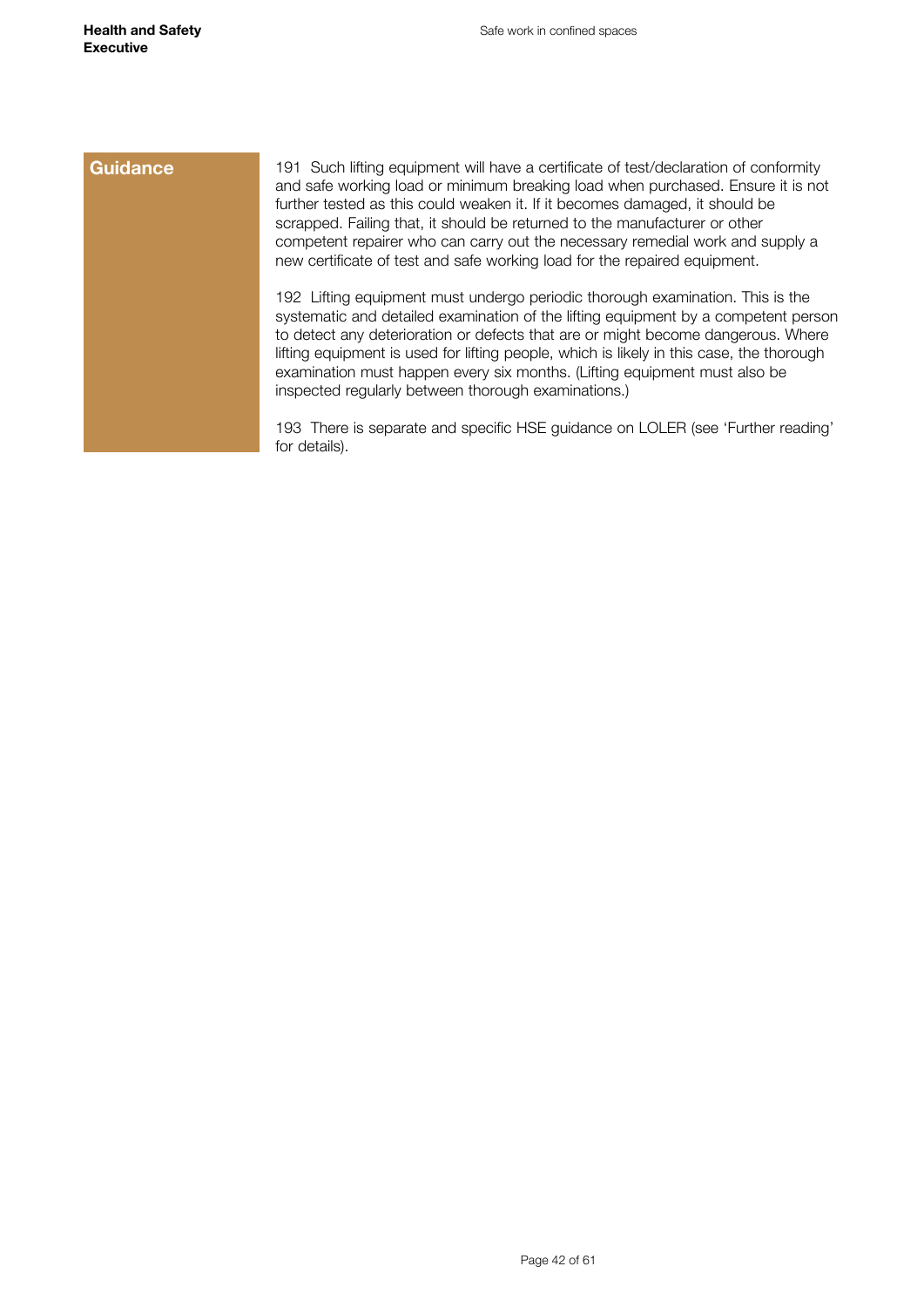# <span id="page-42-0"></span>**Training**

# HEALTH AND SAFETY AT WORK ETC ACT 1974, SECTION 2(2)(C)

(See Appendix 2)

| <b>ACOP</b><br><b>HSW Act</b><br>Section 2(2)(c) | 194 Specific training for work in confined spaces will depend on an<br>individual's previous experience and the type of work they will be doing. This<br>training will need to cover:<br>an awareness of the Confined Spaces Regulations and in particular the<br>(a)<br>need to avoid entry to a confined space, unless it is not reasonably<br>practicable to do so, in accordance with regulation 4(1);<br>an understanding of the work to be undertaken, the hazards, and the<br>(b)<br>necessary precautions;<br>an understanding of safe systems of work, with particular reference to<br>(c)<br>'permits-to-work' where appropriate;<br>how emergencies arise, the need to follow prepared emergency<br>(d)<br>arrangements, and the dangers of not doing so.                                                                                                                                                                                                                                                    |
|--------------------------------------------------|-------------------------------------------------------------------------------------------------------------------------------------------------------------------------------------------------------------------------------------------------------------------------------------------------------------------------------------------------------------------------------------------------------------------------------------------------------------------------------------------------------------------------------------------------------------------------------------------------------------------------------------------------------------------------------------------------------------------------------------------------------------------------------------------------------------------------------------------------------------------------------------------------------------------------------------------------------------------------------------------------------------------------|
| <b>Guidance</b>                                  | 195 Training should also take into account the practical use of safety features and<br>equipment, the identification of defects and, where appropriate, it should involve<br>demonstrations and practical exercises. Trainees should be familiar with both<br>equipment and procedures before working for the first time in confined spaces.<br>Qualifications in confined space working and entry are available.<br>196 Practical refresher training should be organised and available. The frequency<br>with which refresher training is provided will depend upon how long since the type<br>of work was last done, or if there have been changes to methods of work, safety<br>procedures or equipment.<br>197 Training in specific safety features may include any or all of the following:<br>use of atmospheric testing equipment, and the action to take depending on<br>(a)<br>the readings;<br>use of breathing apparatus and escape sets (self-rescuers), their maintenance,<br>(b)<br>cleaning and storage; |
| <b>HSW Act</b><br>Section 2(2)(c)                | use of other items of PPE;<br>(c)<br>instruction in the communication methods to be used while in the confined<br>(d)<br>space.                                                                                                                                                                                                                                                                                                                                                                                                                                                                                                                                                                                                                                                                                                                                                                                                                                                                                         |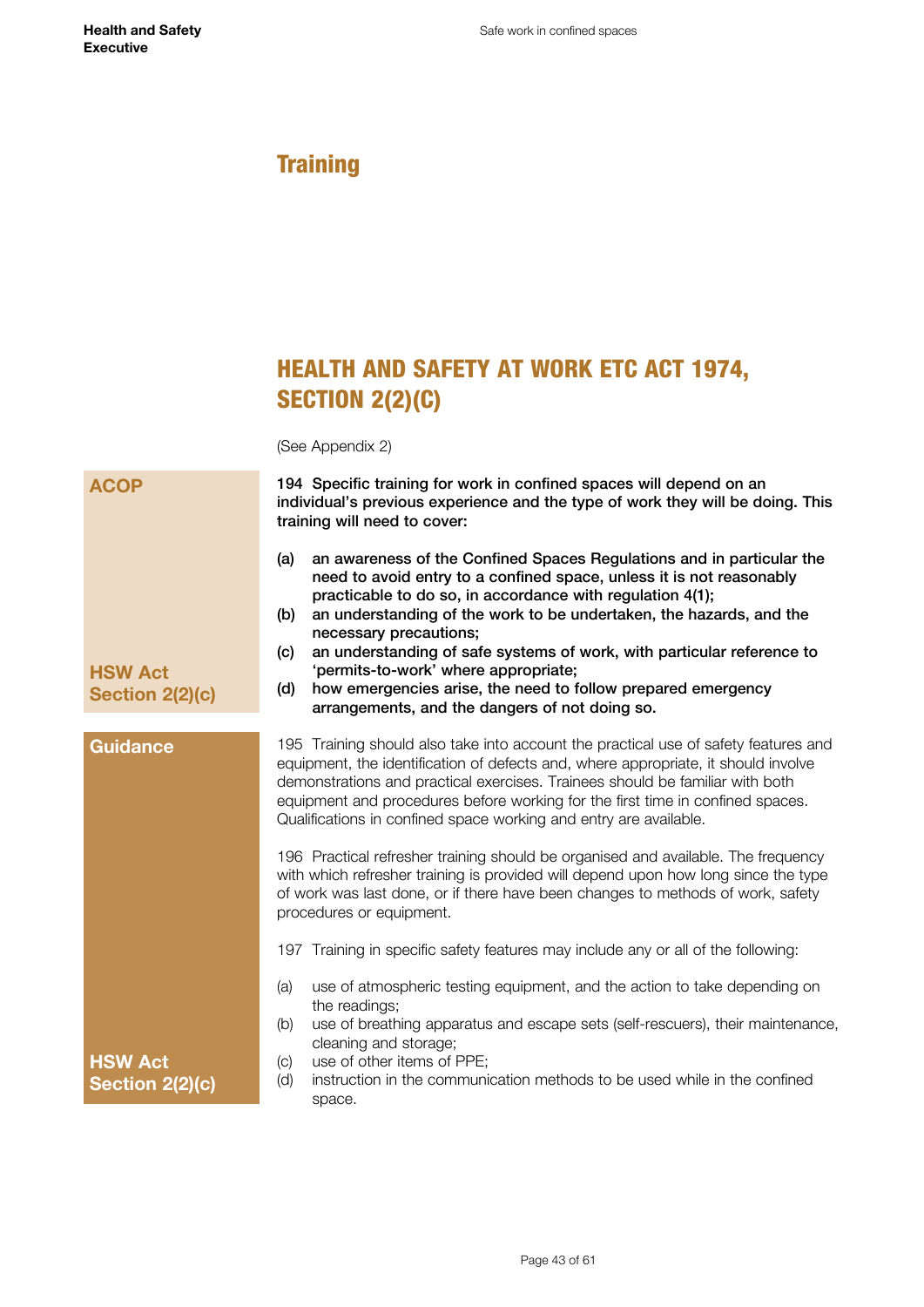### CONFINED SPACES REGULATIONS 1997

# Regulation 6 Exemption certificates

<span id="page-43-0"></span>

| <b>Regulation</b> | Subject to paragraph (2) below, the Health and Safety Executive may, by<br>6<br>a certificate in writing, exempt $-$                                                                                                                                                                |
|-------------------|-------------------------------------------------------------------------------------------------------------------------------------------------------------------------------------------------------------------------------------------------------------------------------------|
|                   | any person or class of persons; or<br>(a)<br>(b)<br>any type or class of confined space,                                                                                                                                                                                            |
|                   | from the application of any of the requirements or prohibitions imposed by these<br>Regulations, and any such exemption may be granted subject to conditions and to<br>a limit of time and may be revoked at any time by the said Executive by a further<br>certificate in writing. |
|                   | The Executive shall not grant any such exemption unless, having regard<br>(2)<br>to the circumstances of the case, and in particular to $-$                                                                                                                                         |
|                   | the conditions, if any, which it proposes to attach to the exemption; and<br>(a)<br>any other requirements imposed by or under any enactments which<br>(b)<br>apply to the case,                                                                                                    |
|                   | it is satisfied that the health and safety of persons who are likely to be affected by<br>the exemption will not be prejudiced in consequence of it.                                                                                                                                |

# Regulation 7 Defence in proceedings

| 7<br><b>Regulation</b> |  | In any proceedings for an offence for a contravention of regulation 5(3) of<br>(1)<br>these Regulations it shall be a defence for the person charged to prove $-$                                                                                                                                                                                 |  |  |
|------------------------|--|---------------------------------------------------------------------------------------------------------------------------------------------------------------------------------------------------------------------------------------------------------------------------------------------------------------------------------------------------|--|--|
|                        |  | that the contravention was due to the act or default of another person<br>(a)<br>not being one of his employees (hereinafter called "the other person");<br>and                                                                                                                                                                                   |  |  |
|                        |  | that he took all reasonable precautions and exercised all due diligence to<br>(b)<br>avoid the contravention.                                                                                                                                                                                                                                     |  |  |
|                        |  | The person charged shall not, without leave of the court, be entitled to<br>rely on the defence referred to in paragraph (1) above unless, within a period<br>ending seven clear days -                                                                                                                                                           |  |  |
|                        |  | before the hearing to determine mode of trial, where the proceedings are<br>(C)<br>in England or Wales; or<br>before the trial, where the proceedings are in Scotland,<br>(d)                                                                                                                                                                     |  |  |
|                        |  | he has served on the prosecutor a notice in writing giving such information<br>identifying or assisting in the identification of the other person as was then in his<br>possession.                                                                                                                                                               |  |  |
|                        |  | Where a contravention of the provision referred to in paragraph (1) above<br>(2)<br>by any person is due to the act or default of some other person, that other person<br>shall be guilty of the offence which would, but for any defence under this regulation<br>available to the first-mentioned person, be constituted by the act or default. |  |  |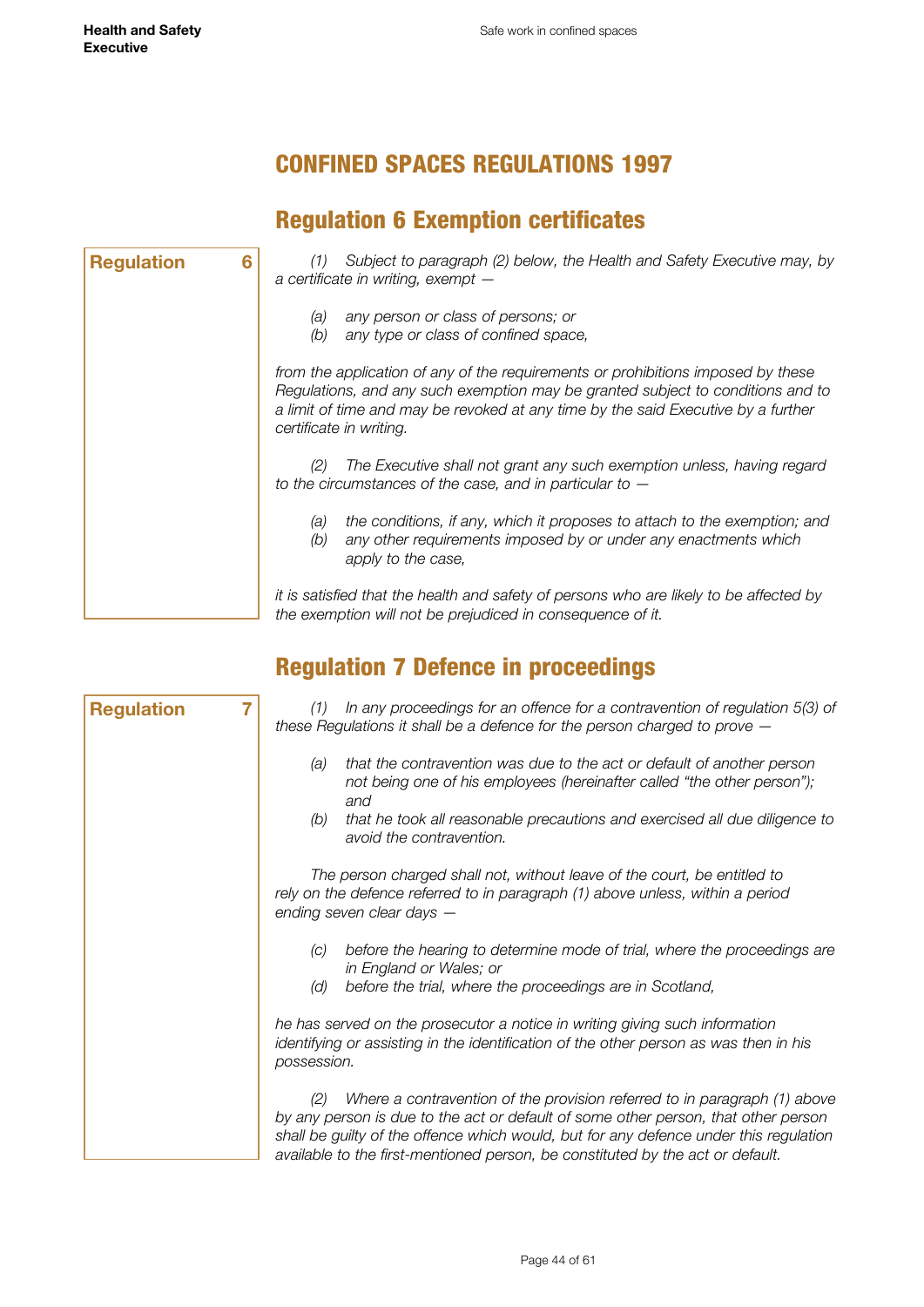# <span id="page-44-0"></span>**Regulation 9**

*(1) Section 30 of the Factories Act 1961 is hereby repealed.*

Regulation 9 Repeal and revocations

*(2) The instruments set out in column 1 of the Schedule to these Regulations are hereby revoked to the extent shown in column 3 of the said Schedule.*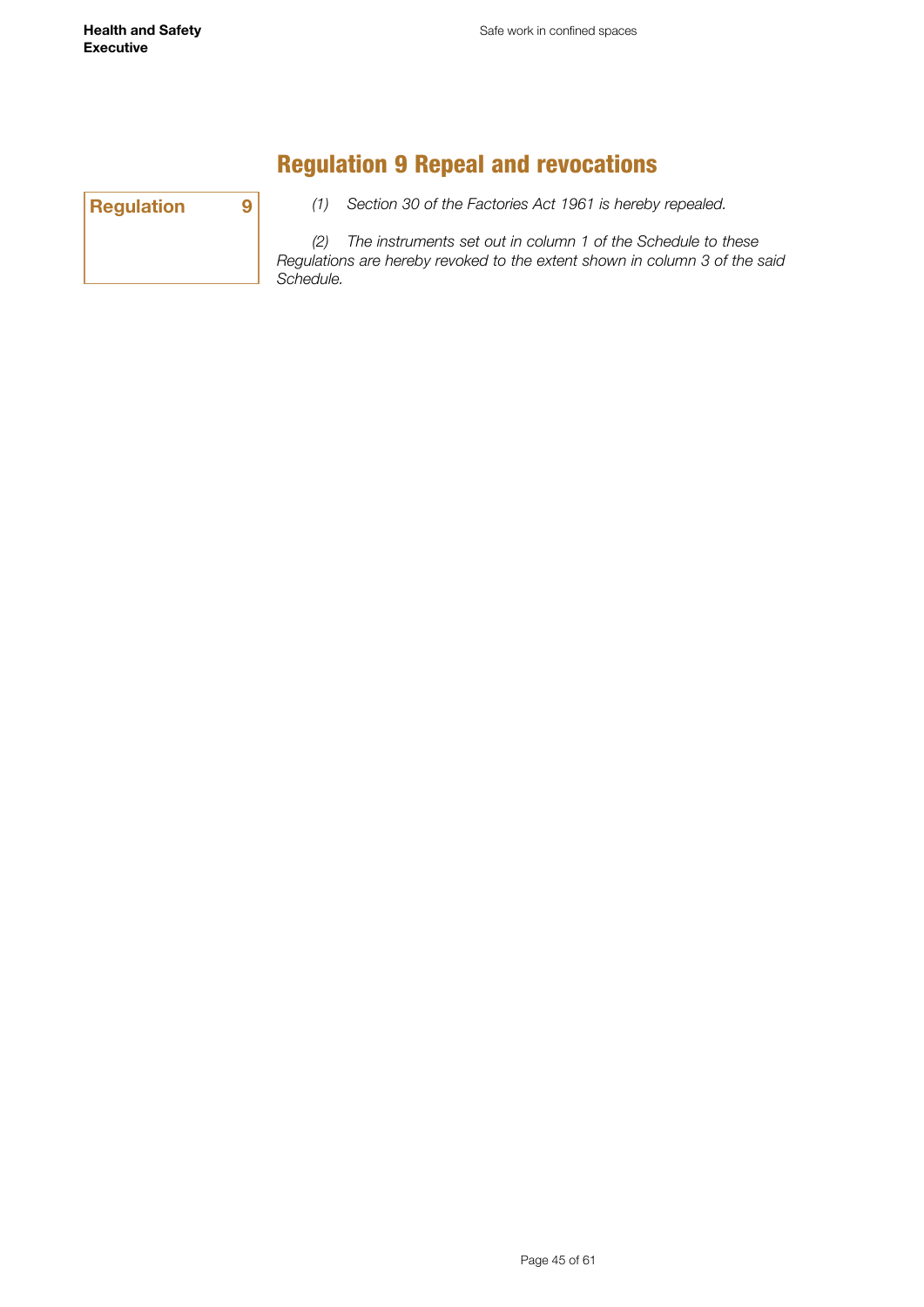### <span id="page-45-0"></span>Schedule Revocations

| cneaul |  |
|--------|--|
|--------|--|

### **Regulation 9(2)**

| (1)                                                                                                   | (2)                                                                                   | (3)                            |
|-------------------------------------------------------------------------------------------------------|---------------------------------------------------------------------------------------|--------------------------------|
| Instrument revoked                                                                                    | Reference                                                                             | Extent of revocation           |
| Shipbuilding and Ship-<br>repairing Regulations 1960                                                  | SI 1960/1932; relevant<br>amending instruments<br>are SI 1989/635 and SI<br>1992/2966 | Regulations 48 to 52<br>and 54 |
| The Shipbuilding (Reports<br>on Breathing Apparatus<br>etc.) Order 1961                               | SI 1961/114                                                                           | The whole Order                |
| The Breathing Apparatus,<br>etc. (Report on<br>Examination) Order 1961                                | SI 1961/1345                                                                          | The whole Order                |
| The Agriculture (Poisonous<br>Substances) Act 1952<br>(Repeals and Modifications)<br>Regulations 1975 | SI 1975/45                                                                            | The whole Regulations          |
| The Kiers Regulations 1938<br>(Metrication) Regulations<br>1981                                       | SI 1981/1152                                                                          | The whole Regulations          |
| The Docks Regulations<br>1988                                                                         | SI 1988/1655                                                                          | Regulation 18                  |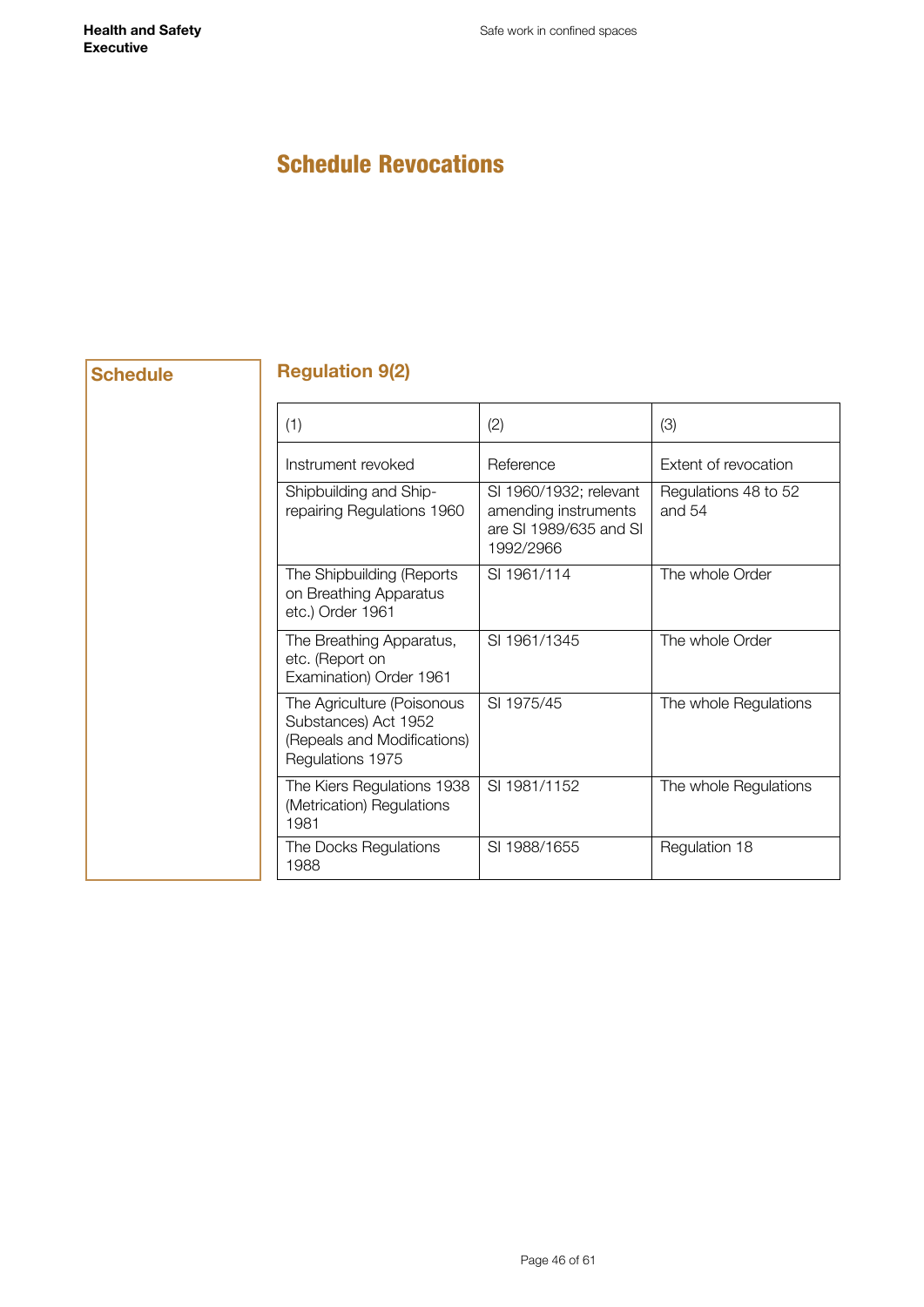### <span id="page-46-0"></span>Appendix 1 Notice of Approval

By virtue of section 16(4) of the Health and Safety at Work etc Act 1974, and with the consent of the Secretary of State for Work and Pensions, the Health and Safety Executive has on 3 December 2014 approved the revised Code of Practice entitled *Safe work in confined spaces* (Third edition, 2014 L101).

The revised Code of Practice gives practical guidance with respect to the Confined Spaces Regulations 1997, the Management of Health and Safety at Work Regulations 1999, the Health and Safety at Work etc Act 1974, the Personal Protective Equipment Regulations 2002 and the Personal Protective Equipment at Work Regulations 1992, the Construction (Design and Management) Regulations 2007, the Control of Substances Hazardous to Health Regulations 2002, the Provision and Use of Work Equipment Regulations 1998, and the Lifting Equipment and Lifting Operations Regulations 1998. The Code of Practice comes into effect on 19 December 2014.

This revised edition replaces the previous version of the code entitled *Safe work in confined spaces,* which came into effect on 4 September 1997.

**Signed** 

TERESA QUINN Secretary to the Board of the Health and Safety Executive

17 December 2014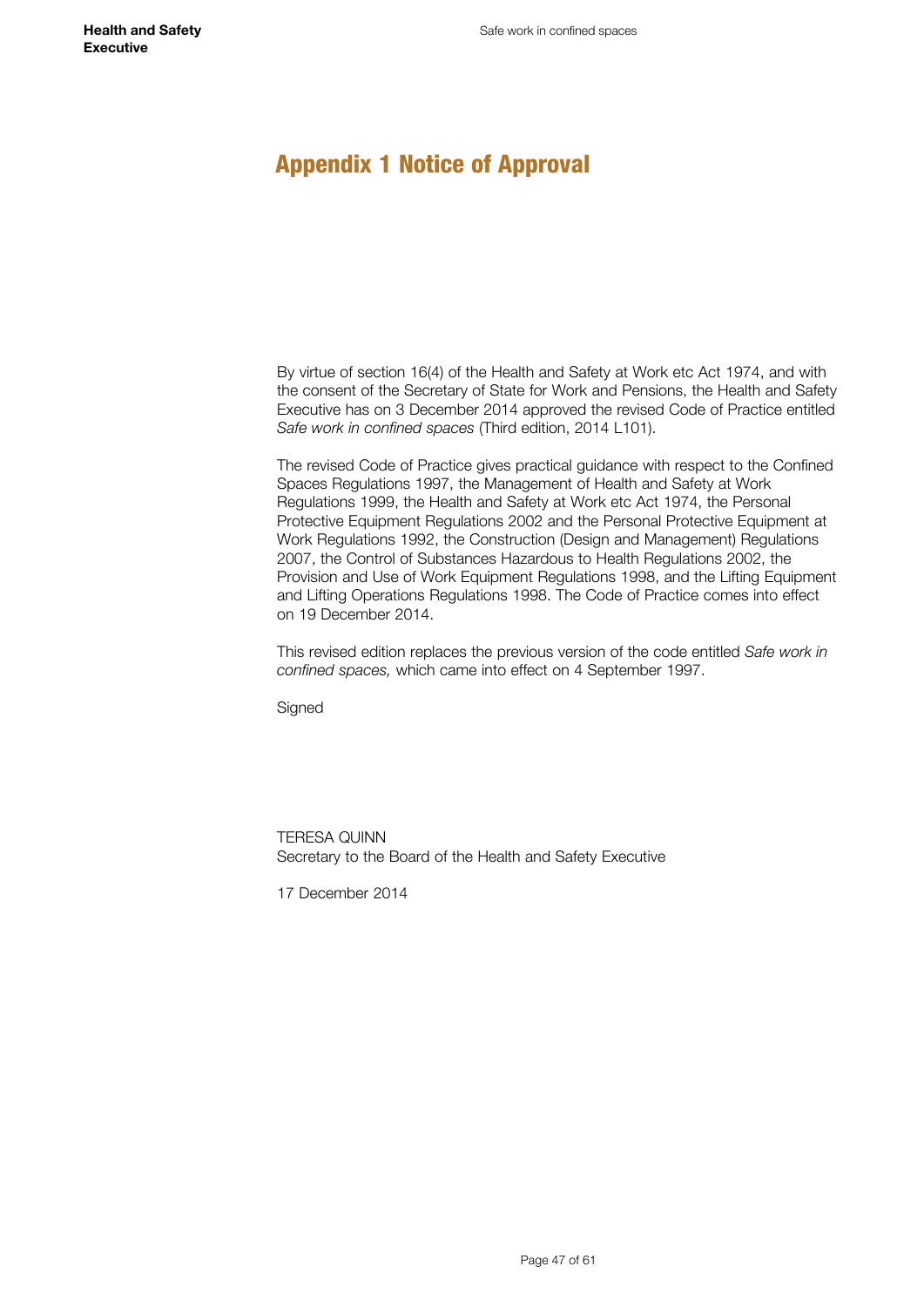# <span id="page-47-0"></span>Appendix 2 Relevant general health and safety law

# MANAGEMENT OF HEALTH AND SAFETY AT WORK REGULATIONS 1999

# Regulation 3 Risk assessment

| <b>Regulation</b>                       | 3 | Every employer shall make a suitable and sufficient assessment of -<br>(1)                                                                                                                                                                                                                                                                                                                                                                                   |
|-----------------------------------------|---|--------------------------------------------------------------------------------------------------------------------------------------------------------------------------------------------------------------------------------------------------------------------------------------------------------------------------------------------------------------------------------------------------------------------------------------------------------------|
|                                         |   | the risks to the health and safety of his employees to which they are<br>(a)<br>exposed whilst they are at work; and<br>the risks to the health and safety of persons not in his employment<br>(b)<br>arising out of or in connection with the conduct by him of his<br>undertaking,<br>for the purpose of identifying the measures he needs to take to comply with the<br>requirements and prohibitions imposed upon him by or under the relevant statutory |
|                                         |   | provisions                                                                                                                                                                                                                                                                                                                                                                                                                                                   |
|                                         |   | Every self-employed person shall make a suitable and sufficient<br>(2)<br>assessment of $-$                                                                                                                                                                                                                                                                                                                                                                  |
|                                         |   | the risks to his own health and safety to which he is exposed whilst he is<br>(a)<br>at work; and<br>the risks to the health and safety of persons not in his employment<br>(b)<br>arising out of or in connection with the conduct by him of his<br>undertaking,                                                                                                                                                                                            |
|                                         |   | for the purpose of identifying the measures he needs to take to comply with the<br>requirements and prohibitions imposed upon him by or under the relevant statutory<br>provisions.                                                                                                                                                                                                                                                                          |
|                                         |   | (3) Any assessment such as is referred to in paragraph (1) or (2) shall be<br>reviewed by the employer or self-employed person who made it if -                                                                                                                                                                                                                                                                                                              |
|                                         |   | there is reason to suspect that it is no longer valid; or<br>(a)<br>there has been a significant change in the matters to which it relates; and<br>(b)<br>where as a result of any such review changes to an assessment are<br>required, the employer or self-employed person concerned shall make<br>them.                                                                                                                                                  |
| <b>Management</b><br><b>Regulations</b> |   | An employer shall not employ a young person unless he has, in relation<br>(4)<br>to risks to the health and safety of young persons, made or reviewed an<br>assessment in accordance with paragraphs (1) and (5).                                                                                                                                                                                                                                            |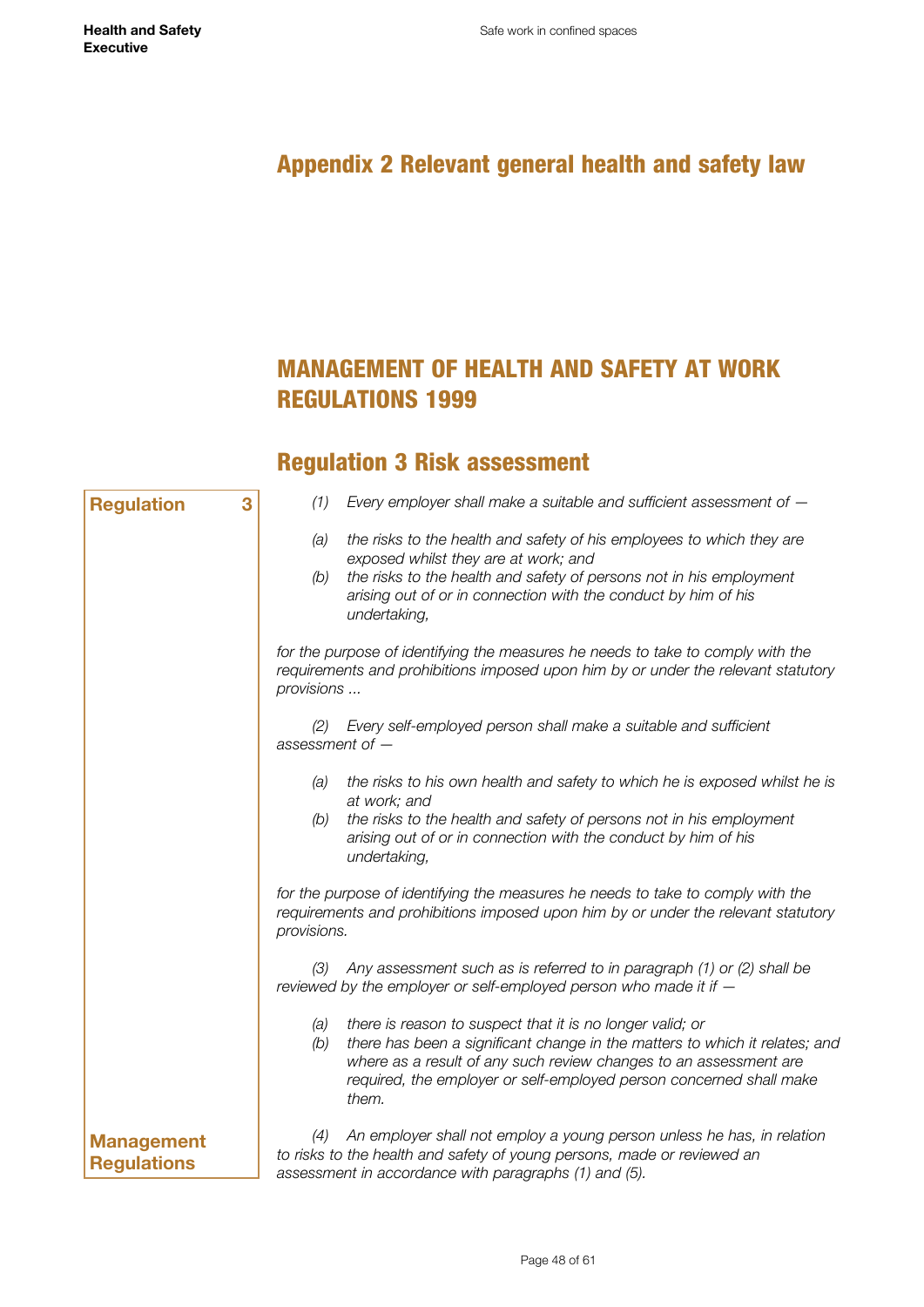| 3<br><b>Regulation</b>                  | (5)        | In making or reviewing the assessment, an employer who employs or is<br>to employ a young person shall take particular account of $-$                           |
|-----------------------------------------|------------|-----------------------------------------------------------------------------------------------------------------------------------------------------------------|
|                                         | (a)        | the inexperience, lack of awareness of risks and immaturity of young<br>persons;                                                                                |
|                                         | (b)<br>(C) | the fitting-out and layout of the workplace and the workstation;<br>the nature, degree and duration of exposure to physical, biological and<br>chemical agents; |
|                                         | (d)        | the form, range, and use of work equipment and the way in which it is<br>handled;                                                                               |
|                                         | (e)<br>(f) | the organisation of processes and activities;<br>the extent of the health and safety training provided or to be provided to<br>young persons; and               |
|                                         | (g)        | risks from agents, processes and work listed in the Annex to Council<br>Directive 94/33/EC on the protection of young people at work.                           |
|                                         | (6)        | Where the employer employs five or more employees, he shall record $-$                                                                                          |
| <b>Management</b><br><b>Regulations</b> | (a)<br>(b) | the significant findings of the assessment; and<br>any group of his employees identified by it as being especially at risk.                                     |

# Regulation 7 Health and safety assistance

| $\overline{7}$<br><b>Regulation</b>     | Every employer shall, subject to paragraphs (6) and (7), appoint one or<br>(1)<br>more competent persons to assist him in undertaking the measures he needs to<br>take to comply with the requirements and prohibitions imposed upon him by or<br>under the relevant statutory provisions<br>Where an employer appoints persons in accordance with paragraph (1),<br>(2)<br>he shall make arrangements for ensuring adequate co-operation between them.<br>The employer shall ensure that the number of persons appointed under<br>(3)<br>paragraph (1), the time available for them to fulfil their functions and the means at<br>their disposal are adequate having regard to the size of his undertaking, the risks to<br>which his employees are exposed and the distribution of those risks throughout the<br>undertaking.     |
|-----------------------------------------|-------------------------------------------------------------------------------------------------------------------------------------------------------------------------------------------------------------------------------------------------------------------------------------------------------------------------------------------------------------------------------------------------------------------------------------------------------------------------------------------------------------------------------------------------------------------------------------------------------------------------------------------------------------------------------------------------------------------------------------------------------------------------------------------------------------------------------------|
|                                         | The employer shall ensure that $-$<br>(4)<br>any person appointed by him in accordance with paragraph (1) who is<br>(a)<br>not in his employment -<br>is informed of the factors known by him to affect, or suspected by<br>(i)<br>him of affecting, the health and safety of any other person who may<br>be affected by the conduct of his undertaking, and<br>has access to the information referred to in regulation 10; and<br>(ii)<br>(b)<br>any person appointed by him in accordance with paragraph (1) is given<br>such information about any person working in his undertaking who is -<br>employed by him under a fixed-term contract of employment, or<br>(i)<br>employed in an employment business,<br>(ii)<br>as is necessary to enable that person properly to carry out the function<br>specified in that paragraph. |
| <b>Management</b><br><b>Regulations</b> | A person shall be regarded as competent for the purposes of paragraphs<br>(5)<br>(1) and (8) where he has sufficient training and experience or knowledge and other<br>qualities to enable him properly to assist in undertaking the measures referred to in<br>paragraph (1).                                                                                                                                                                                                                                                                                                                                                                                                                                                                                                                                                      |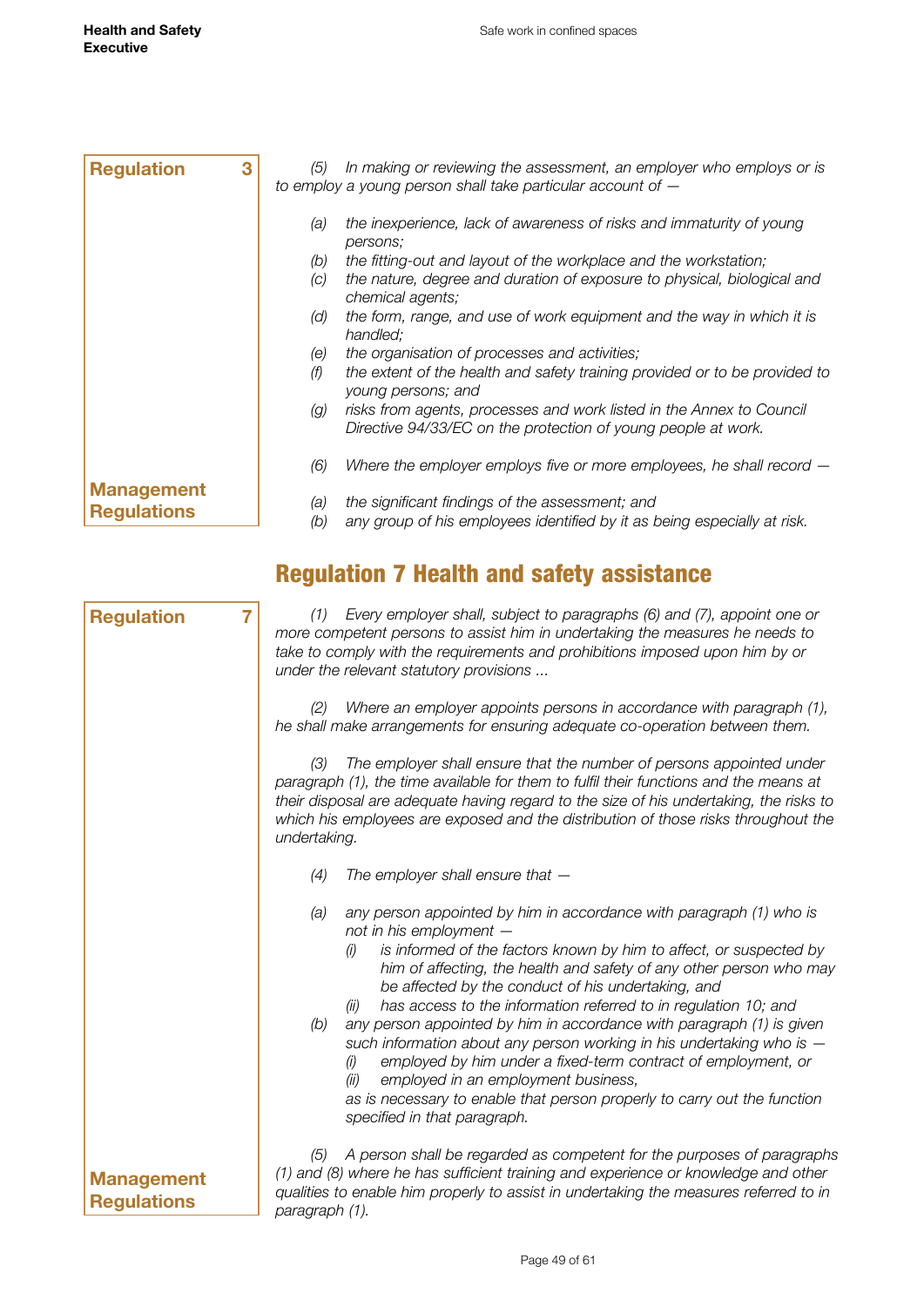**Regulation 7**

*(6) Paragraph (1) shall not apply to a self-employed employer who is not in partnership with any other person where he has sufficient training and experience or knowledge and other qualities properly to undertake the measures referred to in that paragraph himself.*

*Paragraph (1) shall not apply to individuals who are employers and who are together carrying on business in partnership where at least one of the individuals concerned has sufficient training and experience or knowledge and other qualities —*

- *(a) properly to undertake the measures he needs to take to comply with the requirements and prohibitions imposed upon him by or under the relevant statutory provisions; and*
- *(b) properly to assist his fellow partners in undertaking the measures they need to take to comply with the requirements and prohibitions imposed upon them by or under the relevant statutory provisions.*

**Management Regulations**

*(7) Where there is a competent person in the employer's employment, that person shall be appointed for the purposes of paragraph (1) in preference to a competent person not in his employment.*

# HEALTH AND SAFFTY AT WORK FTC ACT 1974

# Section 2 General duties of employers to their employees

*(1) It shall be the duty of every employer to ensure, so far as is reasonably practicable, the health, safety and welfare at work of all his employees.*

*(2) Without prejudice to the generality of an employer's duty under the preceding subsection, the matters to which that duty extends include in particular —* 

*(c) the provision of such information, instruction, training and supervision as is necessary to ensure, so far as is reasonably practicable, the health and safety at work of his employees;*

# Section 6 General duties of manufacturers etc as regards articles and substances for use at work

*(1) It shall be the duty of any person who designs, manufactures, imports or supplies any article for use at work or any article of fairground equipment —*

- *(a) to ensure, so far as is reasonably practicable, that the article is so designed and constructed that it will be safe and without risks to health at all times when it is being set, used, cleaned or maintained by a person at work;*
- *(b) to carry out or arrange for the carrying out of such testing and examination as may be necessary for the performance of the duty imposed on him by the preceding paragraph;*
- *(c) to take such steps as are necessary to secure that persons supplied by that person with the article are provided with adequate information about the use for which the article is designed or has been tested and about*

**HSW Act Section 2**

**HSW Act Section 6**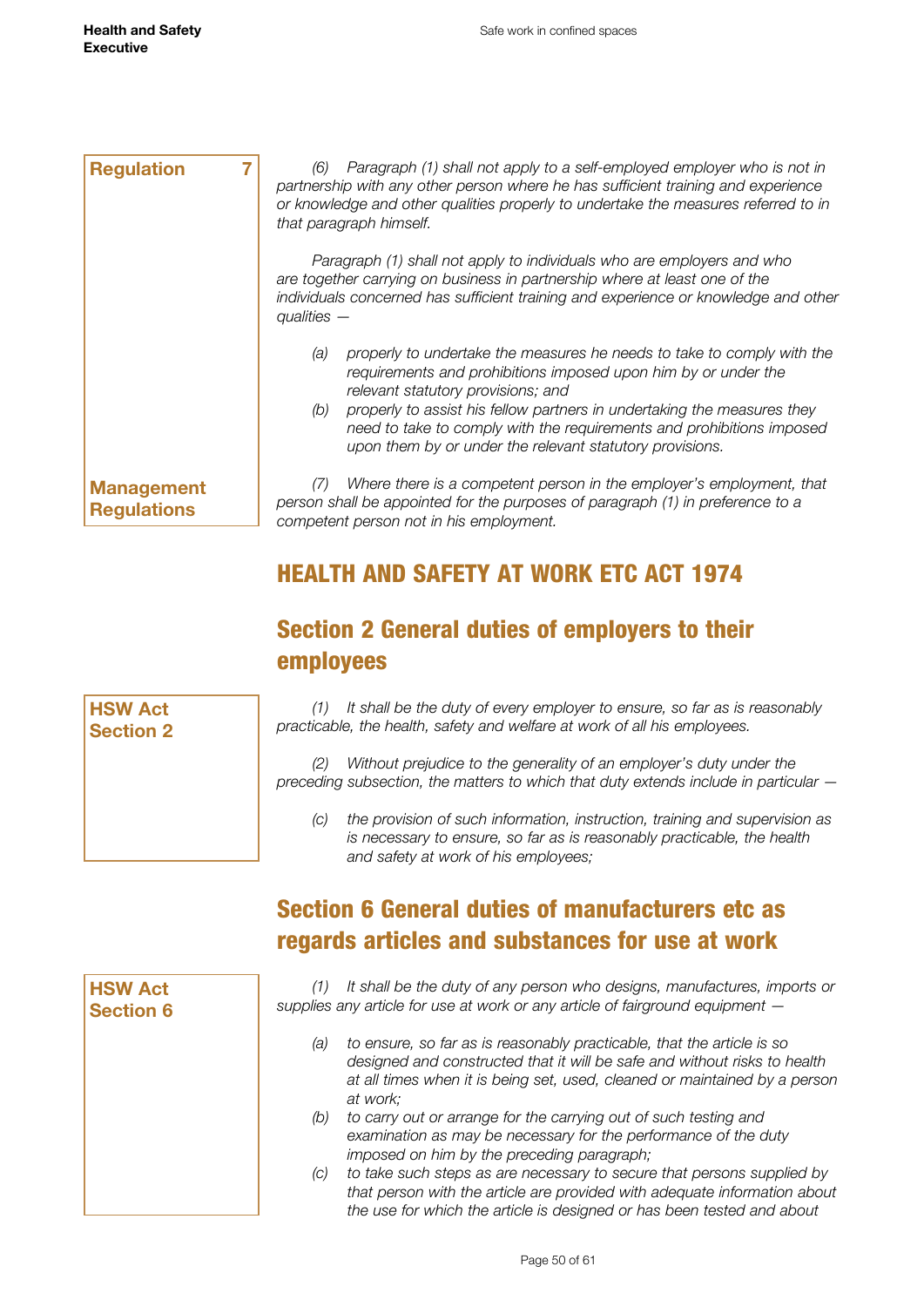| <b>HSW Act</b><br><b>Section 6</b> | (d) | any conditions necessary to ensure that it will be safe and without risks<br>to health at all such times as are mentioned in paragraph (a) above and<br>when it is being dismantled or disposed of; and<br>to take such steps as are necessary to secure, so far as is reasonably<br>practicable, that persons so supplied are provided with all such revisions<br>of information provided to them by virtue of the preceding paragraph as<br>are necessary by reason of its becoming known that anything gives rise |
|------------------------------------|-----|----------------------------------------------------------------------------------------------------------------------------------------------------------------------------------------------------------------------------------------------------------------------------------------------------------------------------------------------------------------------------------------------------------------------------------------------------------------------------------------------------------------------|
|                                    |     | to a serious risk to health or safety.                                                                                                                                                                                                                                                                                                                                                                                                                                                                               |

# PERSONAL PROTECTIVE EQUIPMENT AT WORK REGULATIONS 1992 (PPEWR)

# Regulation 4 Provision of personal protective equipment

|              | personal protective equipment is provided to his employees who may be exposed<br>to a risk to their health or safety while at work except where and to the extent that<br>such risk has been adequately controlled by other means which are equally or more<br>effective.                                                                     |
|--------------|-----------------------------------------------------------------------------------------------------------------------------------------------------------------------------------------------------------------------------------------------------------------------------------------------------------------------------------------------|
|              | (1A) Where the characteristics of any policing activity are such that<br>compliance by the relevant officer with the requirement in paragraph (1) would lead<br>to an inevitable conflict with the exercise of police powers or performance of police<br>duties, that requirement shall be complied with so far as is reasonably practicable. |
|              | Every self-employed person shall ensure that he is provided with suitable<br>(2)<br>personal protective equipment where he may be exposed to a risk to his health or<br>safety while at work except where and to the extent that such risk has been<br>adequately controlled by other means which are equally or more effective.              |
|              | Without prejudice to the generality of paragraphs (1) and (2), personal<br>(3)<br>protective equipment shall not be suitable unless -                                                                                                                                                                                                         |
|              | it is appropriate for the risk or risks involved, the conditions at the place<br>(a)<br>where exposure to the risk may occur, and the period for which it is<br>worn;                                                                                                                                                                         |
|              | (b)<br>it takes account of ergonomic requirements and the state of health of the<br>person or persons who may wear it, and of the characteristics of the<br>workstation of each such person;                                                                                                                                                  |
|              | it is capable of fitting the wearer correctly, if necessary, after adjustments<br>(C)<br>within the range for which it is designed;                                                                                                                                                                                                           |
|              | (d)<br>so far as is practicable, it is effective to prevent or adequately control the<br>risk or risks involved without increasing overall risk;                                                                                                                                                                                              |
|              | it complies with any enactment (whether in an Act or instrument) which<br>(e)<br>implements in Great Britain any provision on design or manufacture with<br>respect to health or safety in any relevant Community directive listed in<br>Schedule 1 which is applicable to that item of personal protective<br>equipment.                     |
| <b>PPEWR</b> | Where it is necessary to ensure that personal protective equipment is<br>(4)<br>hygienic and otherwise free of risk to health, every employer and every self-<br>employed person shall ensure that personal protective equipment provided under<br>this regulation is provided to a person for use only by him.                               |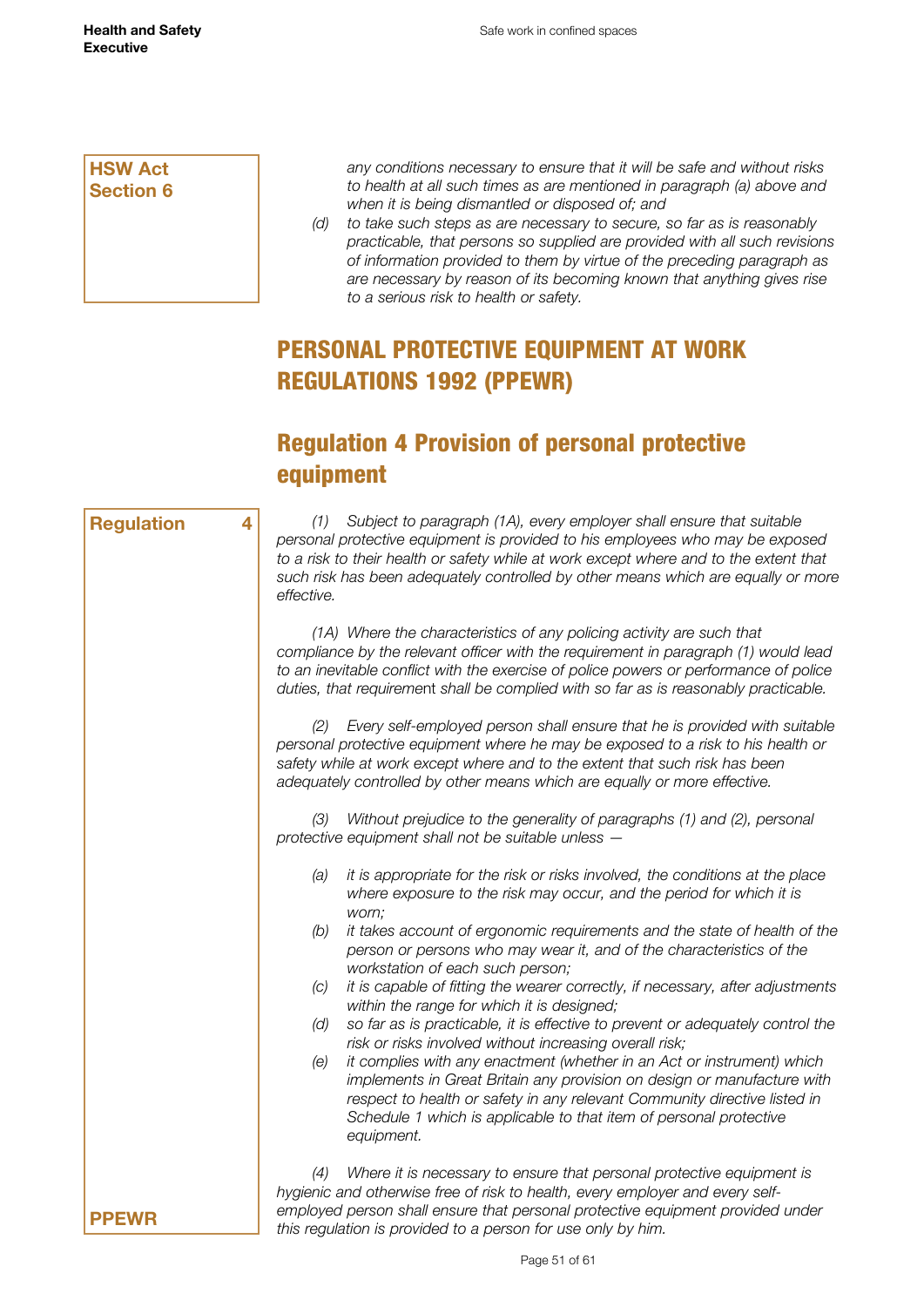# Regulation 7 Maintenance and replacement of personal protective equipment



*(1) Every employer shall ensure that any personal protective equipment provided to his employees is maintained (including replaced or cleaned as appropriate) in an efficient state, in efficient working order and in good repair.*

*(2) Every self-employed person shall ensure that any personal protective equipment provided to him is maintained (including replaced or cleaned as appropriate) in an efficient state, in efficient working order and in good repair.*

# CONTROL OF SUBSTANCES HAZARDOUS TO HEALTH REGULATIONS 2002 (COSHH)

# Regulation 7 Prevention or control of exposure to substances hazardous to health

| <b>Regulation</b> |  |
|-------------------|--|
|                   |  |
|                   |  |
|                   |  |
| <b>COSHH</b>      |  |

*(9) Personal protective equipment provided by an employer in accordance with this regulation shall be suitable for the purpose and shall —*

- *(a) comply with any provision in the Personal Protective Equipment Regulations 2002 which is applicable to that item of personal protective equipment; or*
- *(b) in the case of respiratory protective equipment, where no provision referred to in sub-paragraph (a) applies, be of a type approved or shall conform to a standard approved, in either case, by the Executive.*

# PROVISION AND USE OF WORK EQUIPMENT REGULATIONS 1998 (PUWER)

| <b>Regulation</b><br>4 | Every employer shall ensure that work equipment is so constructed or<br>(1)<br>adapted as to be suitable for the purpose for which it is used or provided.                                                                                                                                                          |
|------------------------|---------------------------------------------------------------------------------------------------------------------------------------------------------------------------------------------------------------------------------------------------------------------------------------------------------------------|
|                        | In selecting work equipment, every employer shall have regard to the<br>(2)<br>working conditions and to the risks to the health and safety of persons which exist<br>in the premises or undertaking in which that work equipment is to be used and any<br>additional risk posed by the use of that work equipment. |
|                        | (3)<br>Every employer shall ensure that work equipment is used only for<br>operations for which, and under conditions for which, it is suitable.                                                                                                                                                                    |
|                        | In this regulation "suitable" $-$<br>(4)                                                                                                                                                                                                                                                                            |
| <b>PUWER</b>           | subject to sub-paragraph (b), means suitable in any respect which it is<br>(a)<br>reasonably foreseeable will affect the health or safety of any person;                                                                                                                                                            |

### Regulation 4 Suitability of work equipment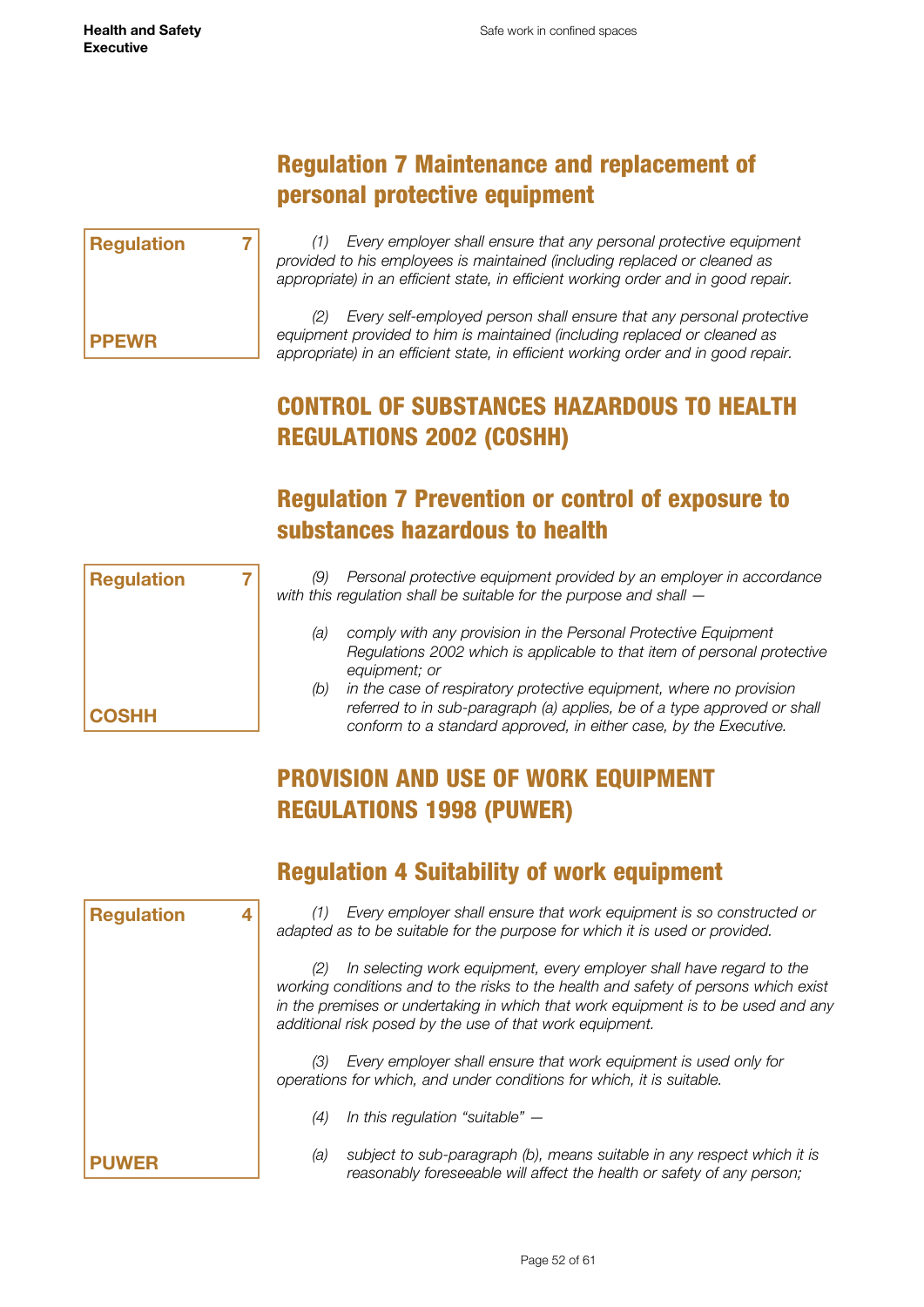| <b>Regulation</b> | in relation to $-$<br>(b)<br>an offensive weapon within the meaning of section 1(4) of the<br>Prevention of Crime Act 1953 provided for use as self-defence or<br>as deterrent equipment; and<br>work equipment provided for use for arrest or restraint,<br>(ii) |
|-------------------|-------------------------------------------------------------------------------------------------------------------------------------------------------------------------------------------------------------------------------------------------------------------|
| <b>PUWER</b>      | by a person who holds the office of constable or an appointment as police cadet,<br>means suitable in any respect which it is reasonably foreseeable will affect the<br>health or safety of such person.                                                          |

# Regulation 5 Maintenance

| <b>Regulation</b> |  |
|-------------------|--|
|                   |  |
| <b>PUWER</b>      |  |

*(1) Every employer shall ensure that work equipment is maintained in an efficient state, in efficient working order and in good repair.*

*(2) Every employer shall ensure that where any machinery has a maintenance log, the log is kept up to date.* 

# LIFTING OPERATIONS AND LIFTING EQUIPMENT REGULATIONS 1998 (LOLER)

### Regulation 9 Thorough examination and inspection

| 9<br><b>Regulation</b> | Every employer shall ensure that before lifting equipment is put into<br>(1)<br>service for the first time by him it is thoroughly examined for any defect unless<br>$e$ <i>ither</i> $-$                                                                                                                                                                                                 |
|------------------------|-------------------------------------------------------------------------------------------------------------------------------------------------------------------------------------------------------------------------------------------------------------------------------------------------------------------------------------------------------------------------------------------|
|                        | the lifting equipment has not been used before; and<br>(a)<br>(b)<br>in the case of lifting equipment for which an EC declaration of conformity<br>could or (in the case of a declaration under the Lifts Regulations 1997)<br>should have been drawn up, the employer has received such declaration<br>made not more than 12 months before the lifting equipment is put into<br>service; |
|                        | or, if obtained from the undertaking of another person, it is accompanied by<br>physical evidence referred to in paragraph (4).                                                                                                                                                                                                                                                           |
|                        | Every employer shall ensure that, where the safety of lifting equipment<br>(2)<br>depends on the installation conditions, it is thoroughly examined $-$                                                                                                                                                                                                                                   |
|                        | after installation and before being put into service for the first time; and<br>(a)<br>(b)<br>after assembly and before being put into service at a new site or in a<br>new location,                                                                                                                                                                                                     |
|                        | to ensure that it has been installed correctly and is safe to operate.                                                                                                                                                                                                                                                                                                                    |
|                        | Subject to paragraph (6), every employer shall ensure that lifting<br>(3)<br>equipment which is exposed to conditions causing deterioration which is liable to<br>result in dangerous situations is $-$                                                                                                                                                                                   |
|                        | thoroughly examined -<br>(a)<br>in the case of lifting equipment for lifting persons or an accessory<br>(i)<br>for lifting, at least every 6 months;                                                                                                                                                                                                                                      |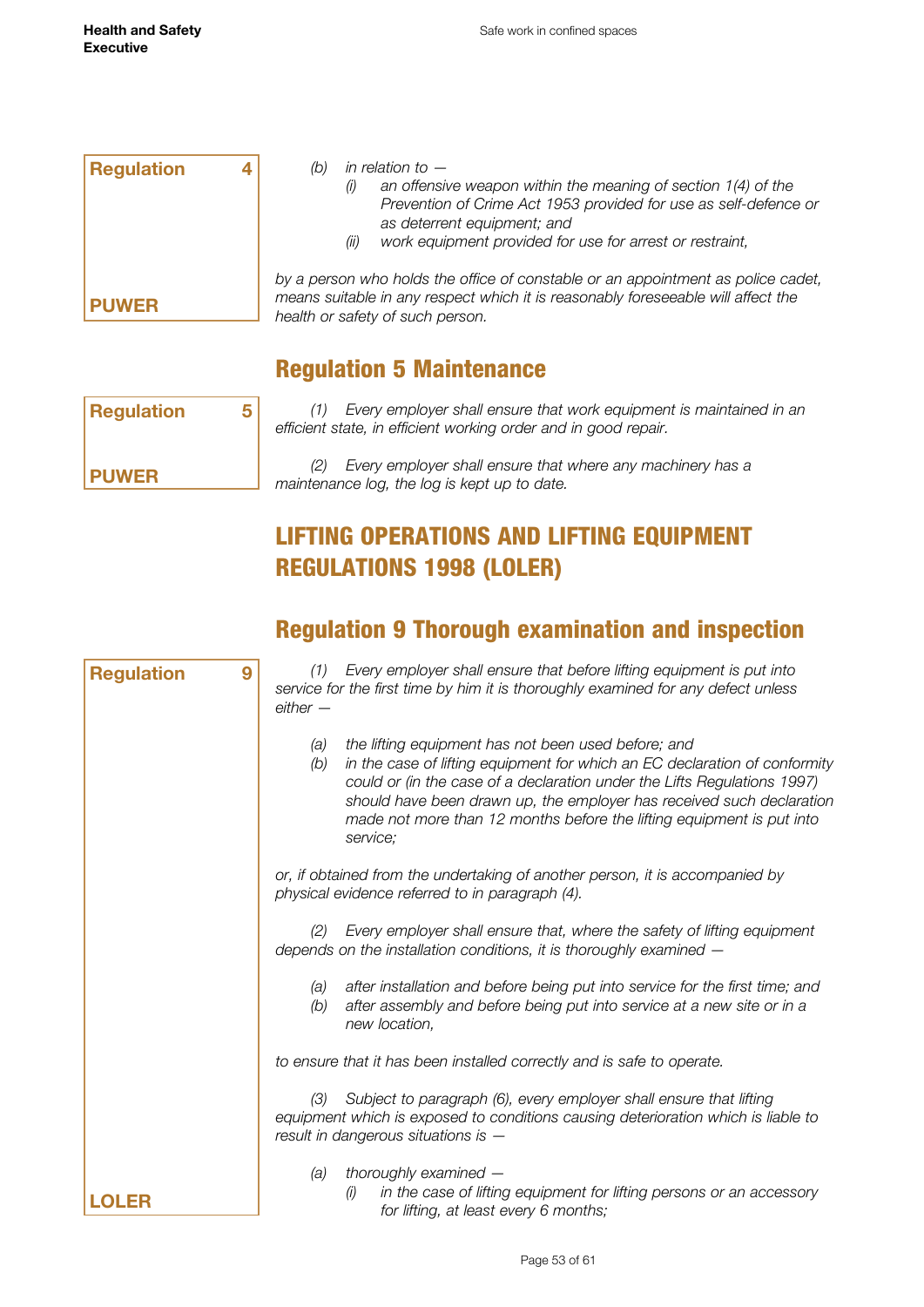| <b>Regulation</b><br>9 | (b)                             | in the case of other lifting equipment, at least every 12 months; or<br>(ii)<br>in either case, in accordance with an examination scheme; and<br>(iii)<br>each time that exceptional circumstances which are liable to<br>(iv)<br>jeopardise the safety of the lifting equipment have occurred; and<br>if appropriate for the purpose, is inspected by a competent person at<br>suitable intervals between thorough examinations, to ensure that health<br>and safety conditions are maintained and that any deterioration can be<br>detected and remedied in good time. |
|------------------------|---------------------------------|--------------------------------------------------------------------------------------------------------------------------------------------------------------------------------------------------------------------------------------------------------------------------------------------------------------------------------------------------------------------------------------------------------------------------------------------------------------------------------------------------------------------------------------------------------------------------|
|                        | (4)                             | Every employer shall ensure that no lifting equipment -                                                                                                                                                                                                                                                                                                                                                                                                                                                                                                                  |
|                        | (a)<br>(b)                      | leaves his undertaking; or<br>if obtained from the undertaking of another person, is used in his<br>undertaking, unless it is accompanied by physical evidence that the last<br>thorough examination required to be carried out under this regulation has<br>been carried out.                                                                                                                                                                                                                                                                                           |
|                        | (5)                             | This regulation does not apply to winding apparatus to which the Mines<br>(Shafts and Winding) Regulations 1993 apply.                                                                                                                                                                                                                                                                                                                                                                                                                                                   |
|                        | (6)                             | Where lifting equipment was before the coming into force of these<br>Regulations required to be thoroughly examined by a provision specified in<br>paragraph (7), the first thorough examination under paragraph (3) shall be made<br>before the date by which a thorough examination would have been required by that<br>provision had it remained in force.                                                                                                                                                                                                            |
|                        | (7)                             | The provisions referred to in paragraph (6) are $-$                                                                                                                                                                                                                                                                                                                                                                                                                                                                                                                      |
|                        | (a)<br>(b)<br>(C)<br>(d)<br>(e) | section 22(2), 25(2), 26(1)(d) and 27(2) of the Factories Act 1961;<br>regulations 34(2) and 37(1) of the Shipbuilding and Ship-repairing<br>Regulations 1960;<br>regulations 28(3), 40 and 46(1) of the Construction (Lifting Operations)<br>Regulations 1961;<br>regulations 3(1) and (2) and 6(1) of the Offices, Shops and Railway<br>Premises (Hoists and Lifts) Regulations 1968;<br>regulation 6(1)(c) of and Part III of Schedule 1 to the Offshore Installations                                                                                                |
| LOLER                  | (f)                             | (Operational Safety, Health and Welfare) Regulations 1976;<br>regulation 15 of the Docks Regulations 1988.                                                                                                                                                                                                                                                                                                                                                                                                                                                               |

# Regulation 10 Reports and defects

| <b>Regulation</b> | 10 | A person making a thorough examination for an employer under<br>regulation $9$ shall $-$                                                                                                                                                                                                                                                                                           |
|-------------------|----|------------------------------------------------------------------------------------------------------------------------------------------------------------------------------------------------------------------------------------------------------------------------------------------------------------------------------------------------------------------------------------|
|                   |    | notify the employer forthwith of any defect in the lifting equipment which<br>(a)<br>in his opinion is or could become a danger to persons;<br>as soon as is practicable make a report of the thorough examination in<br>(b)<br>writing authenticated by him or on his behalf by signature or equally<br>secure means and containing the information specified in Schedule 1<br>to |
|                   |    | the employer; and<br>(i)<br>any person from whom the lifting equipment has been hired or<br>(ii)<br>leased:                                                                                                                                                                                                                                                                        |
| <b>LOLER</b>      |    | where there is in his opinion a defect in the lifting equipment involving an<br>$\left( c\right)$<br>existing or imminent risk of serious personal injury send a copy of the<br>report as soon as is practicable to the relevant enforcing authority.                                                                                                                              |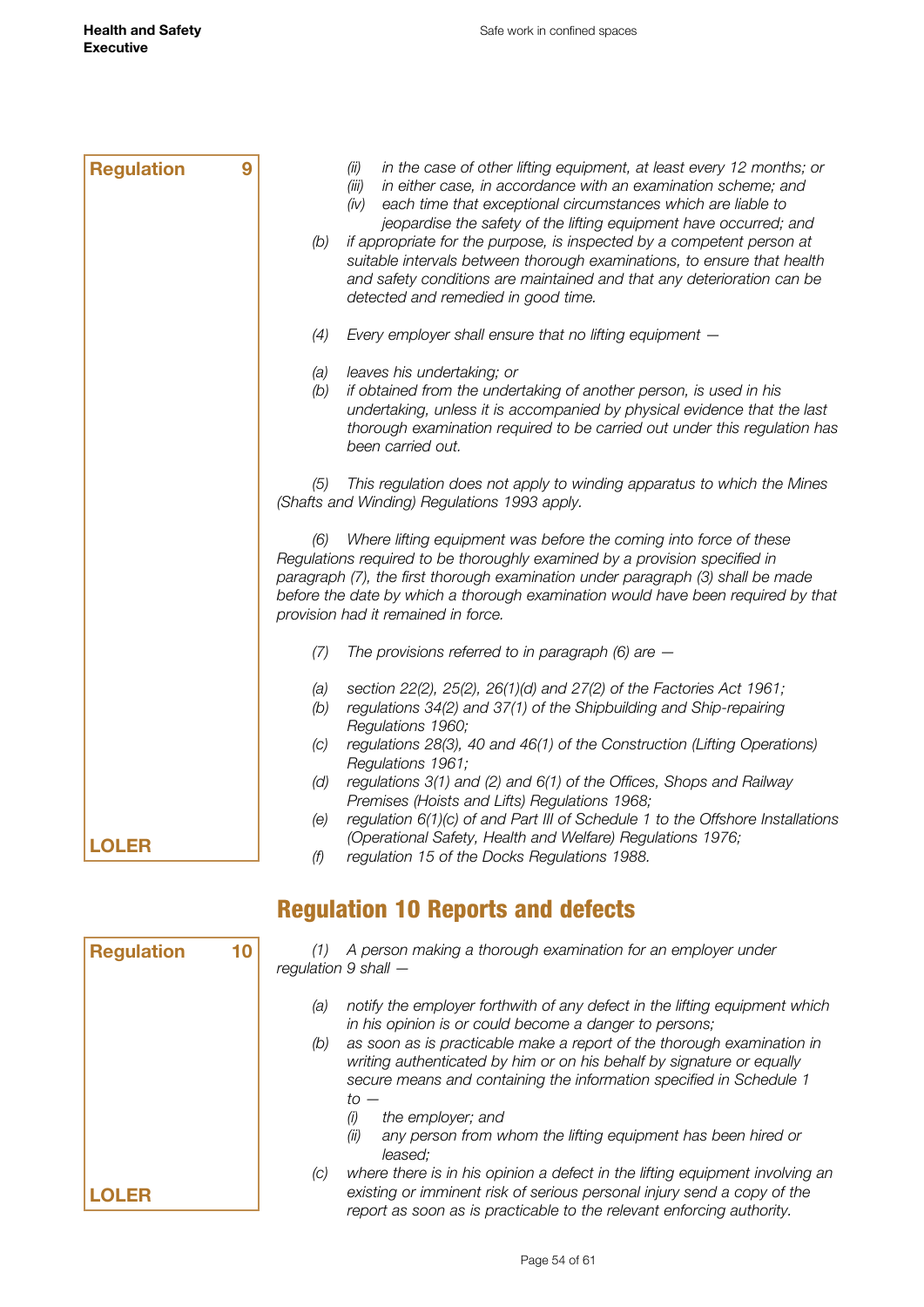| <b>Regulation</b> | 10 | (2)        | A person making an inspection for an employer under regulation $9$ shall $-$                                                                                                                               |
|-------------------|----|------------|------------------------------------------------------------------------------------------------------------------------------------------------------------------------------------------------------------|
|                   |    | (a)        | notify the employer forthwith of any defect in the lifting equipment which<br>in his opinion is or could become a danger to persons;                                                                       |
|                   |    | (b)        | as soon as is practicable make a record of the inspection in writing.                                                                                                                                      |
|                   |    | (3)        | Every employer who has been notified under paragraph (1) shall ensure<br>that the lifting equipment is not used $-$                                                                                        |
|                   |    | (a)<br>(b) | before the defect is rectified; or<br>in a case to which sub-paragraph (c) of paragraph 8 of Schedule 1<br>applies, after a time specified under that sub-paragraph and before the<br>defect is rectified. |
|                   |    | (4)        | In this regulation "relevant enforcing authority" means $-$                                                                                                                                                |
|                   |    | (a)        | where the defective lifting equipment has been hired or leased by the<br>employer, the Executive; and                                                                                                      |
| I OI ER           |    | (b)        | otherwise, the enforcing authority for the premises in which the defective<br>lifting equipment was thoroughly examined.                                                                                   |

# CONSTRUCTION (DESIGN AND MANAGEMENT) REGULATIONS 2007 (CDM)

# Regulation 11 Duties of designers

| <b>Regulation</b> | 11 | No designer shall commence work in relation to a project unless any<br>(1)<br>client for the project is aware of his duties under these Regulations.                                                                                                                                                                                               |
|-------------------|----|----------------------------------------------------------------------------------------------------------------------------------------------------------------------------------------------------------------------------------------------------------------------------------------------------------------------------------------------------|
|                   |    | The duties in paragraphs (3) and (4) shall be performed so far as is<br>(2)<br>reasonably practicable, taking due account of other relevant design considerations.                                                                                                                                                                                 |
|                   |    | Every designer shall in preparing or modifying a design which may be<br>(3)<br>used in construction work in Great Britain avoid foreseeable risks to the health and<br>safety of any person $-$                                                                                                                                                    |
|                   |    | carrying out construction work;<br>(a)<br>(b)<br>liable to be affected by such construction work;<br>cleaning any window or any transparent or translucent wall, ceiling or<br>(C)<br>roof in or on a structure;<br>maintaining the permanent fixtures and fittings of a structure; or<br>(d)<br>using a structure designed as a workplace.<br>(e) |
|                   |    | (4)<br>In discharging the duty in paragraph $(3)$ , the designer shall $-$                                                                                                                                                                                                                                                                         |
|                   |    | eliminate hazards which may give rise to risks; and<br>(a)<br>(b)<br>reduce risks from any remaining hazards,                                                                                                                                                                                                                                      |
|                   |    | and in so doing shall give collective measures priority over individual measures.                                                                                                                                                                                                                                                                  |
| <b>CDM</b>        |    | In designing any structure for use as a workplace the designer shall take<br>(5)<br>account of the provisions of the Workplace (Health, Safety and Welfare) Regulations<br>1992 which relate to the design of, and materials used in, the structure.                                                                                               |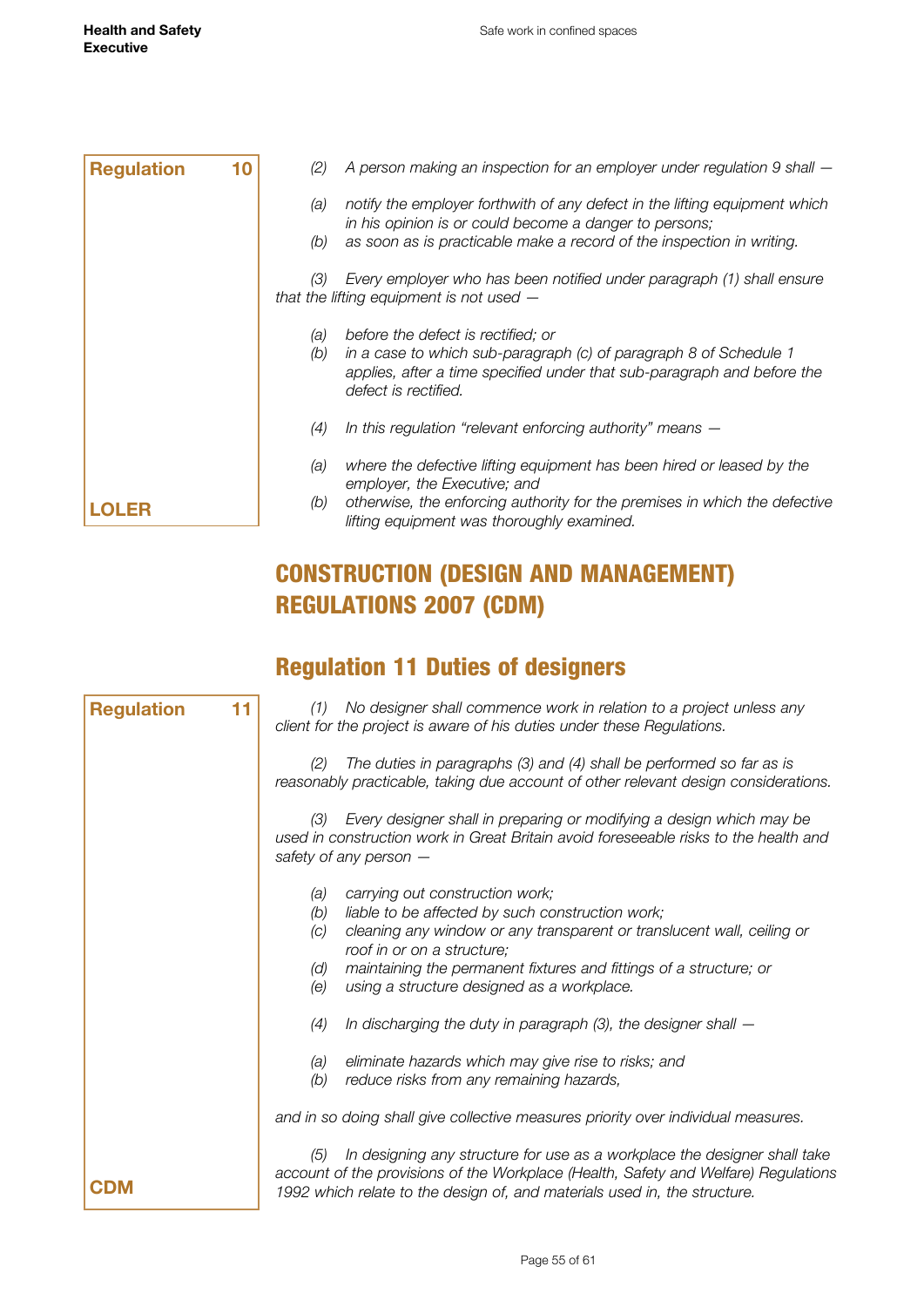| <b>Regulation</b> | The designer shall take all reasonable steps to provide with his design<br>(6)<br>sufficient information about aspects of the design of the structure or its construction<br>or maintenance as will adequately assist $-$ |
|-------------------|---------------------------------------------------------------------------------------------------------------------------------------------------------------------------------------------------------------------------|
|                   | clients:<br>(a<br>other designers; and<br>(b,<br>contractors,<br>(C)                                                                                                                                                      |
| <b>CDM</b>        | to comply with their duties under these Regulations.                                                                                                                                                                      |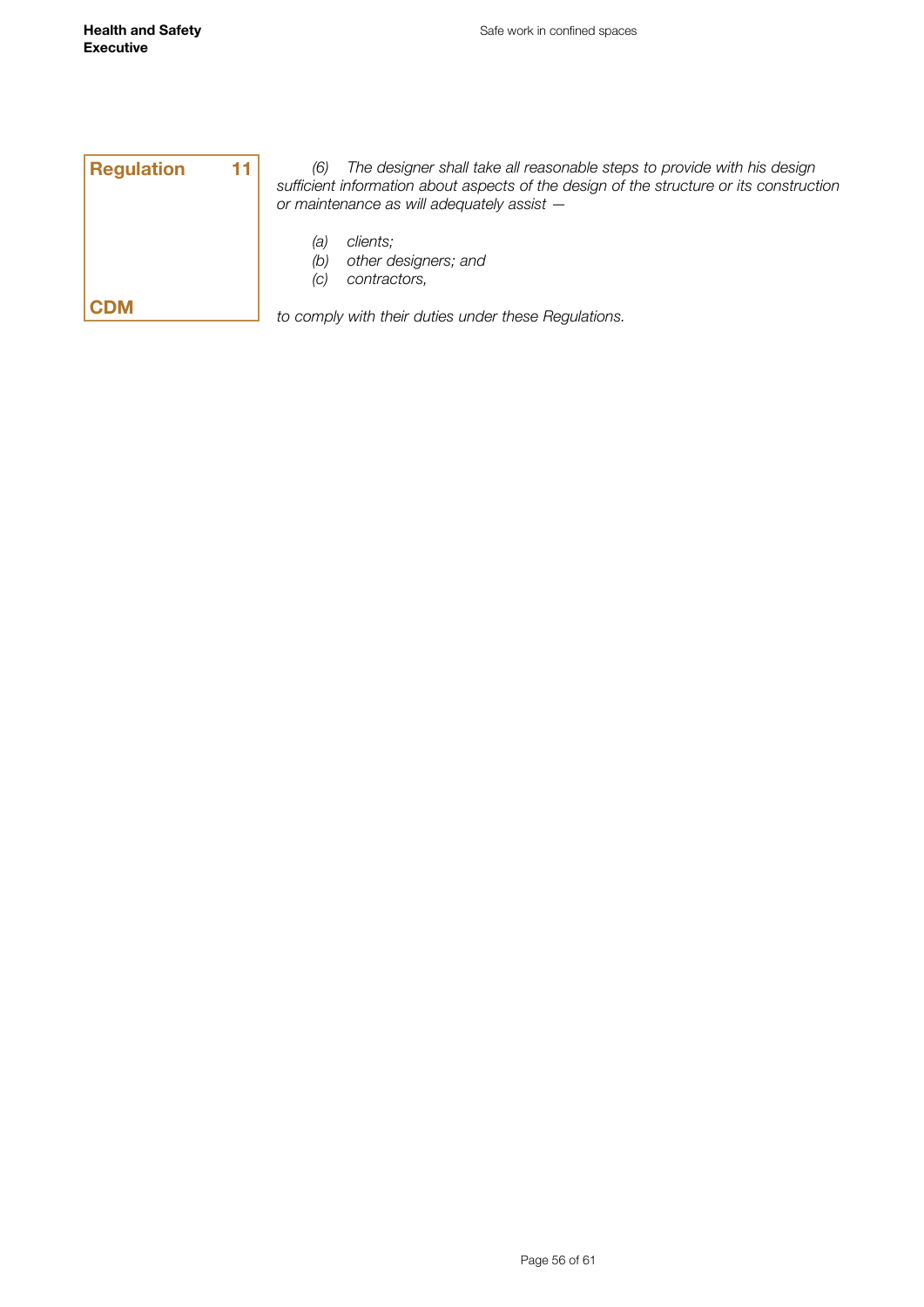### <span id="page-56-0"></span>Appendix 3 Standards relevant to manholes and other access to confined spaces

BS EN 1992-3:2006 *Eurocode 2. Design of concrete structures. Liquid retaining and containing structures*

■ Minimum openings specified as 600 mm x 900 mm

*Silos. Draft design code for silos, bins, bunkers and hoppers*

Published by BSI in association with the British Materials Handling Board, this gives the minimum as 600 mm x 600 mm

BS 5502-50:1993+A2:2010 *Buildings and structures for agriculture. Code of practice for design, construction and use of storage tanks and reception pits for livestock slurry* 

Gives access hatches etc as not less than 600 mm x 600 mm

BS EN 752:2008 *Drain and sewer systems outside buildings. Table NA.22 Recommended dimensions for the construction of new manholes and manhole shafts (personnel entry)*

BS ISO 9669:1990 *Series 1 freight containers. Interface connections for tank containers*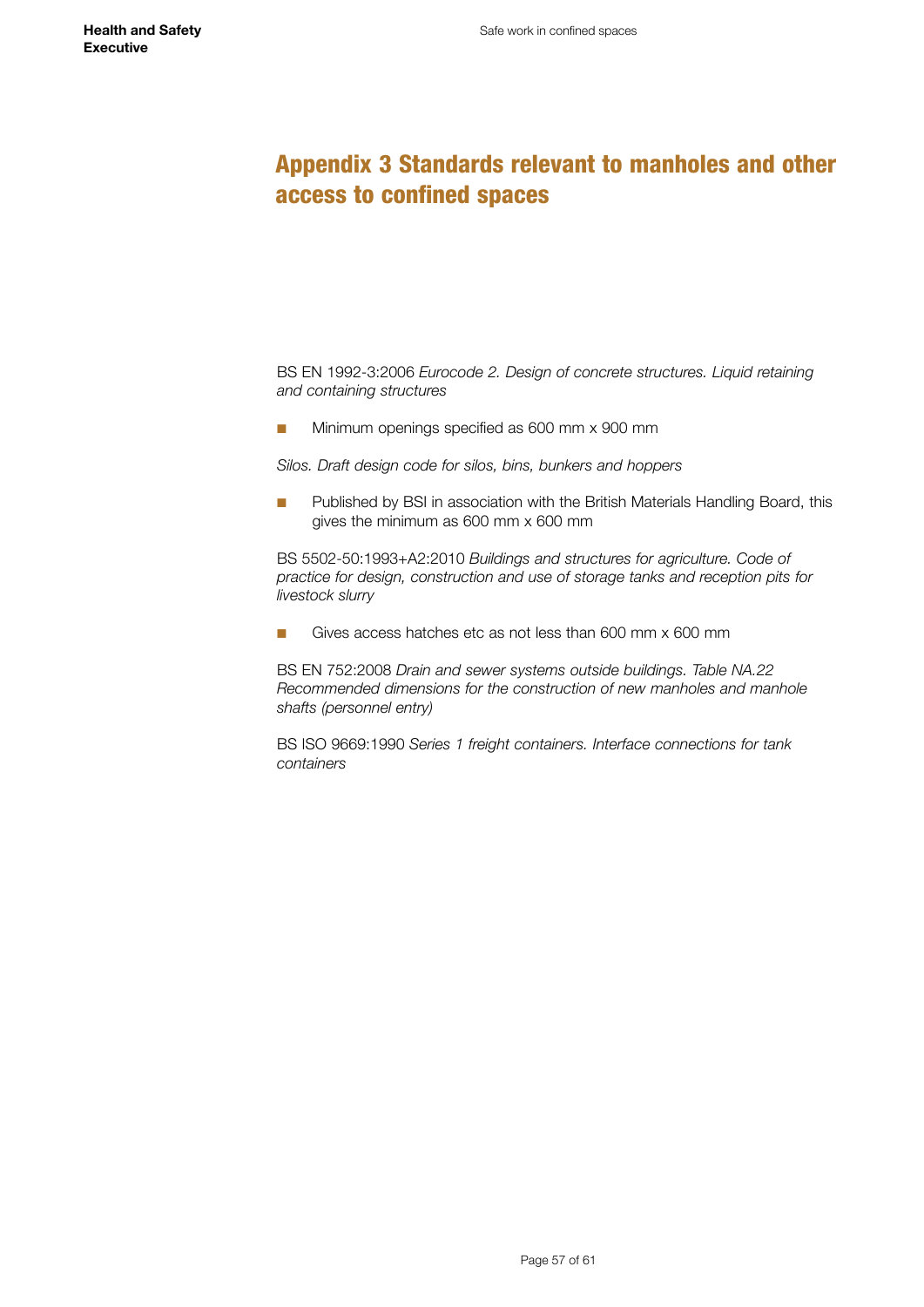### <span id="page-57-0"></span>Further reading

#### **Workplace health, safety and welfare**

*Workplace health, safety and welfare. Workplace (Health, Safety and Welfare) Regulations 1992. Approved Code of Practice and guidance* L24 (Second edition) HSE Books 2013 ISBN 978 0 7176 6583 9 [www.hse.gov.uk/pubns/books/l24.htm](http://www.hse.gov.uk/pubns/books/l24.htm)

#### **First aid at work**

*First aid at work: The Health and Safety (First-Aid) Regulations 1981. Guidance on Regulations* L74 (Third edition) HSE Books 2013 ISBN 978 0 7176 6560 0 [www.hse.gov.uk/pubns/books/l74.htm](http://www.hse.gov.uk/pubns/books/l74.htm)

#### **Consulting employees**

*Consulting employees on health and safety: A brief guide to the law* Leaflet INDG232(rev2) HSE Books 2013 www.hse.gov.uk/pubns/indg232.htm

#### **Work equipment**

*Safe use of work equipment. Provision and Use of Work Equipment Regulations 1998. Approved Code of Practice and guidance* L22 (Fourth edition) HSE Books 2014 ISBN 978 0 7176 6619 5 [www.hse.gov.uk/pubns/books/l22.htm](http://www.hse.gov.uk/pubns/books/l22.htm)

*Safe use of lifting equipment. Lifting Operations and Lifting Equipment Regulations 1998. Approved Code of Practice and guidance* L113 (Second edition) HSE Books 2014 ISBN 978 0 7176 6586 0 www.hse.gov.uk/pubns/books/l113.htm

#### **Signs and signals**

*Safety signs and signals. The Health and Safety (Safety Signs and Signals) Regulations 1996. Guidance on Regulations* L64 (Second edition) HSE Books 2009 ISBN 978 0 7176 6359 0 [www.hse.gov.uk/pubns/books/l64.htm](http://www.hse.gov.uk/pubns/books/l64.htm)

#### **Permits-to-work**

*Guidance on permit-to-work systems: A guide for the petroleum, chemical and allied industries* HSG250 HSE Books 2005 ISBN 978 0 7176 2943 5 [www.hse.gov.uk/pubns/books/hsg250.htm](http://www.hse.gov.uk/pubns/books/hsg250.htm)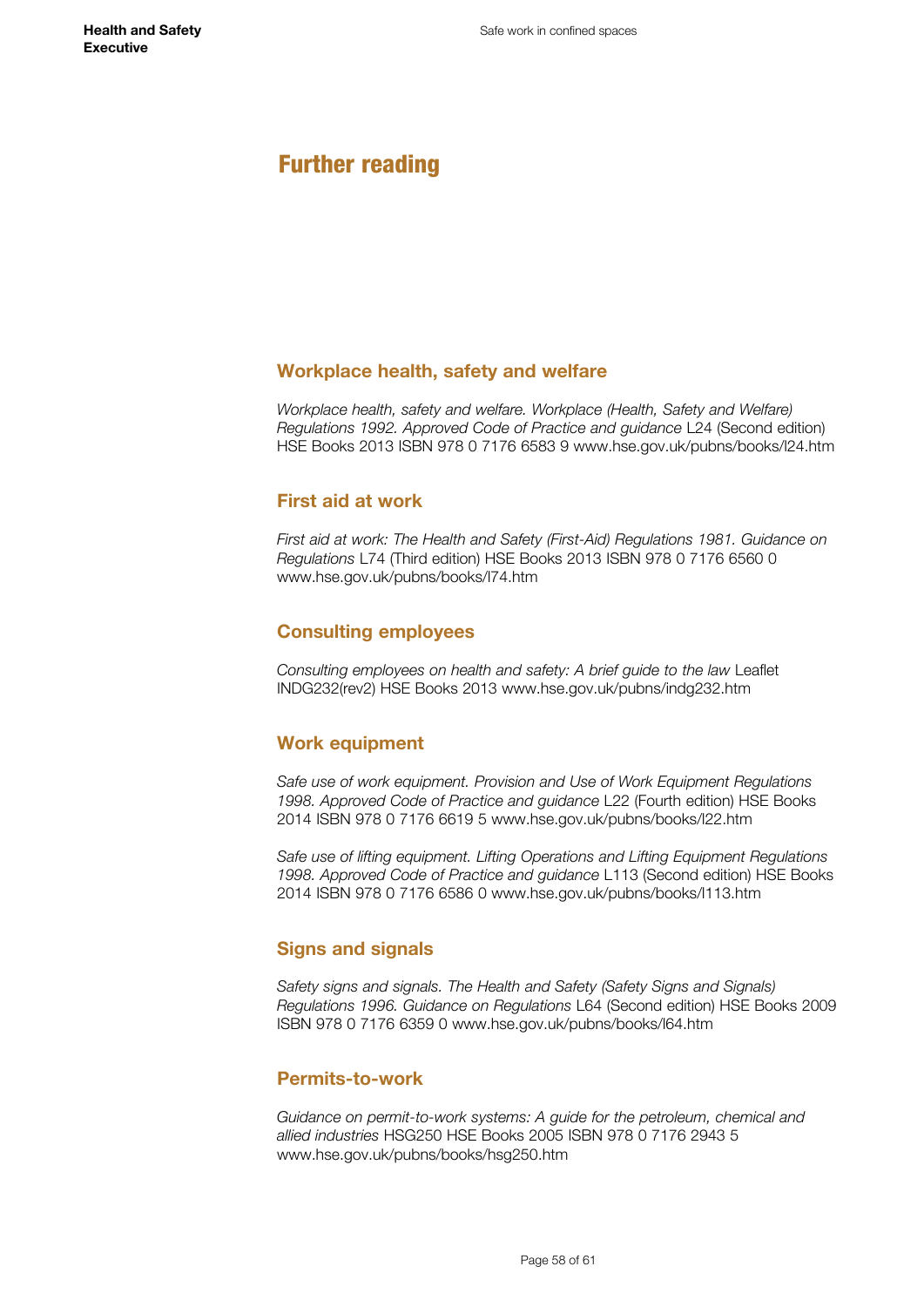#### **PPE and RPE**

*Personal Protective Equipment at Work (Second edition). Personal Protective Equipment at Work Regulations 1992 (as amended). Guidance on Regulations* L25 (Second edition) HSE Books 2005 ISBN 978 0 7176 6139 8 [www.hse.gov.uk/pubns/books/l25.htm](http://www.hse.gov.uk/pubns/books/l25.htm)

*Respiratory protective equipment at work: A practical guide HSG53 (Fourth edition)* HSE Books 2013 ISBN 978 0 7176 6454 2 [www.hse.gov.uk/pubns/books/hsg53.htm](http://www.hse.gov.uk/pubns/books/hsg53.htm)

#### **Electricity**

*Memorandum of guidance on the Electricity at Work Regulations 1989. Guidance on Regulations* HSR25 (Second edition) HSE Books 2007 ISBN 978 0 7176 6228 9 [www.hse.gov.uk/pubns/books/hsr25.htm](http://www.hse.gov.uk/pubns/books/hsr25.htm)

#### **COSHH**

*Control of substances hazardous to health (COSHH). The Control of Substances Hazardous to Health Regulations 2002 (as amended). Approved Code of Practice and guidance* L5 (Sixth edition) HSE Books 2013 ISBN 978 0 7176 6582 2 [www.hse.gov.uk/pubns/books/l5.htm](http://www.hse.gov.uk/pubns/books/l5.htm)

#### **Noise**

*Controlling noise at work. The Control of Noise at Work Regulations 2005. Guidance on Regulations* L108 (Second edition) HSE Books 2005 ISBN 978 0 7176 6164 0 [www.hse.gov.uk/pubns/books/l108.htm](http://www.hse.gov.uk/pubns/books/l108.htm)

#### **Asbestos**

*Managing and working with asbestos: Control of Asbestos Regulations 2012. Approved Code of Practice and guidance* L143 (Second edition) HSE Books 2013 ISBN 978 0 7176 6618 8 [www.hse.gov.uk/pubns/books/l143.htm](http://www.hse.gov.uk/pubns/books/l143.htm)

#### **Lead**

*Control of lead at work. Control of Lead at Work Regulations 2002. Approved Code of Practice and guidance* L132 (Third edition) HSE Books 2002 ISBN 978 0 7176 2565 9 [www.hse.gov.uk/pubns/books/l132.htm](http://www.hse.gov.uk/pubns/books/l132.htm)

#### **Ionising radiation**

*Work with ionising radiation: Ionising Radiations Regulations 1999: Approved Code of Practice and guidance* L121 HSE Books 2000 ISBN 978 0 7176 1746 3 [www.hse.gov.uk/pubns/books/l121.htm](http://www.hse.gov.uk/pubns/books/l121.htm)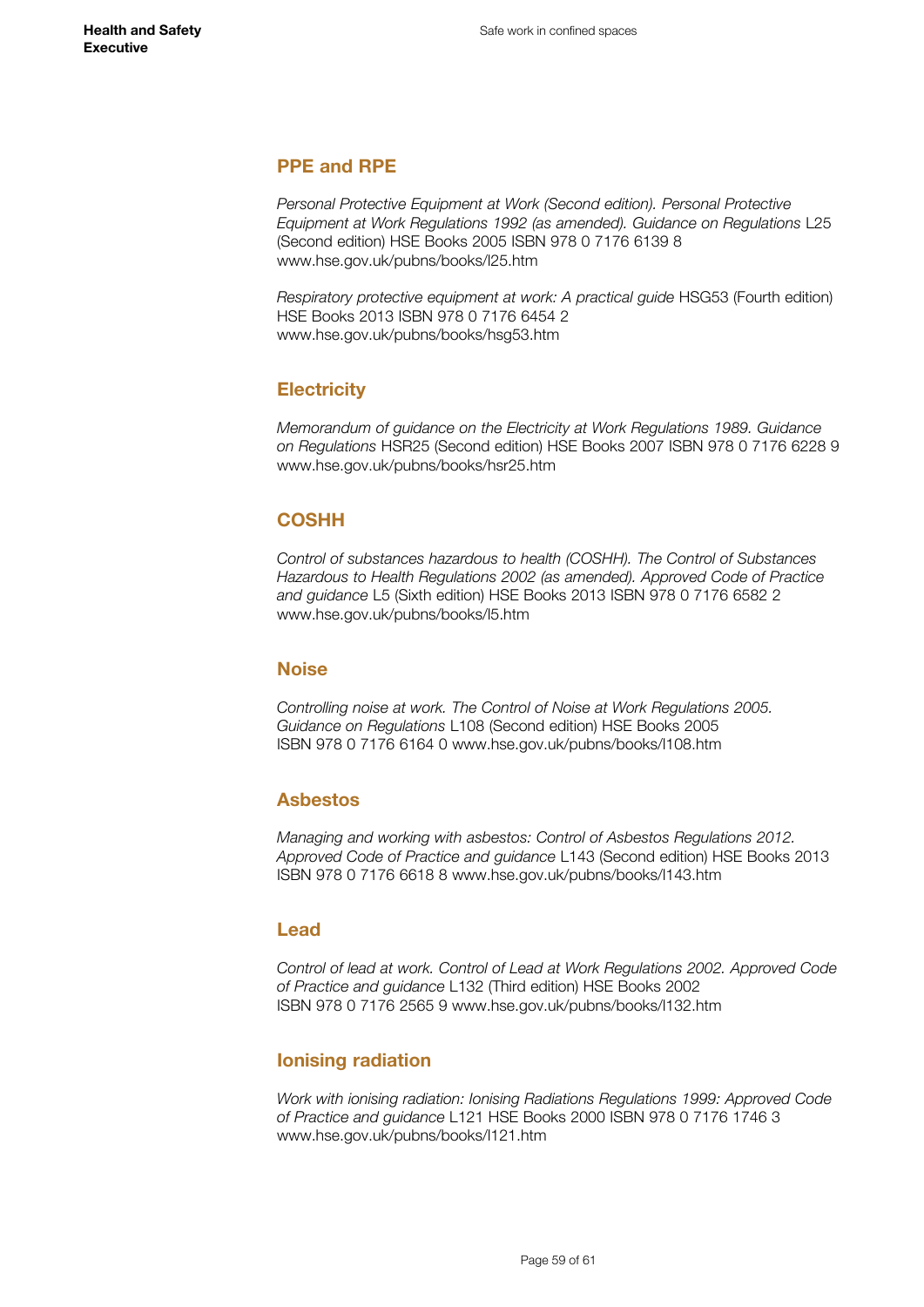#### **Construction**

*Managing health and safety in construction. Construction (Design and Management) Regulations 2007. Approved Code of Practice* L144 HSE Books 2007 ISBN 978 0 7176 6223 4 [www.hse.gov.uk/pubns/books/l144.htm](http://www.hse.gov.uk/pubns/books/l144.htm)

#### **Mines**

*The management and administration of safety and health at mines. Management and Administration of Safety and Health at Mines Regulations 1993. Approved Code of Practice* L44 HSE Books 1993 ISBN 978 0 7176 0618 4 [www.hse.gov.uk/pubns/books/l44.htm](http://www.hse.gov.uk/pubns/books/l44.htm)

#### **Diving**

*Commercial diving projects offshore. Diving at Work Regulations 1997. Approved Code of Practice and guidance* L103 (Second edition) HSE Books 2014 ISBN 978 0 7176 6592 1 [www.hse.gov.uk/pubns/books/l103.htm](http://www.hse.gov.uk/pubns/books/l103.htm)

*Commercial diving projects inland/inshore. Diving at Work Regulations 1997. Approved Code of Practice and guidance* L104 (Second edition) HSE Books 2014 ISBN 978 0 7176 6593 8 [www.hse.gov.uk/pubns/books/l104.htm](http://www.hse.gov.uk/pubns/books/l104.htm)

*Recreational diving projects. Diving at Work Regulations 1997. Approved Code of Practice and guidance* L105 (Second edition) HSE Books 2014 ISBN 978 0 7176 6594 5 [www.hse.gov.uk/pubns/books/l105.htm](http://www.hse.gov.uk/pubns/books/l105.htm)

*Media diving projects. Diving at Work Regulations 1997. Approved Code of Practice and guidance* L106 (Second edition) HSE Books 2014 ISBN 978 0 7176 6595 2 [www.hse.gov.uk/pubns/books/l106.htm](http://www.hse.gov.uk/pubns/books/l106.htm)

*Scientific and archaeological diving projects. Diving at Work Regulations 1997. Approved Code of Practice and guidance* L107 (Second edition) HSE Books 2014 ISBN 978 0 7176 6596 9 www.hse.gov.uk/pubns/books/l107.htm